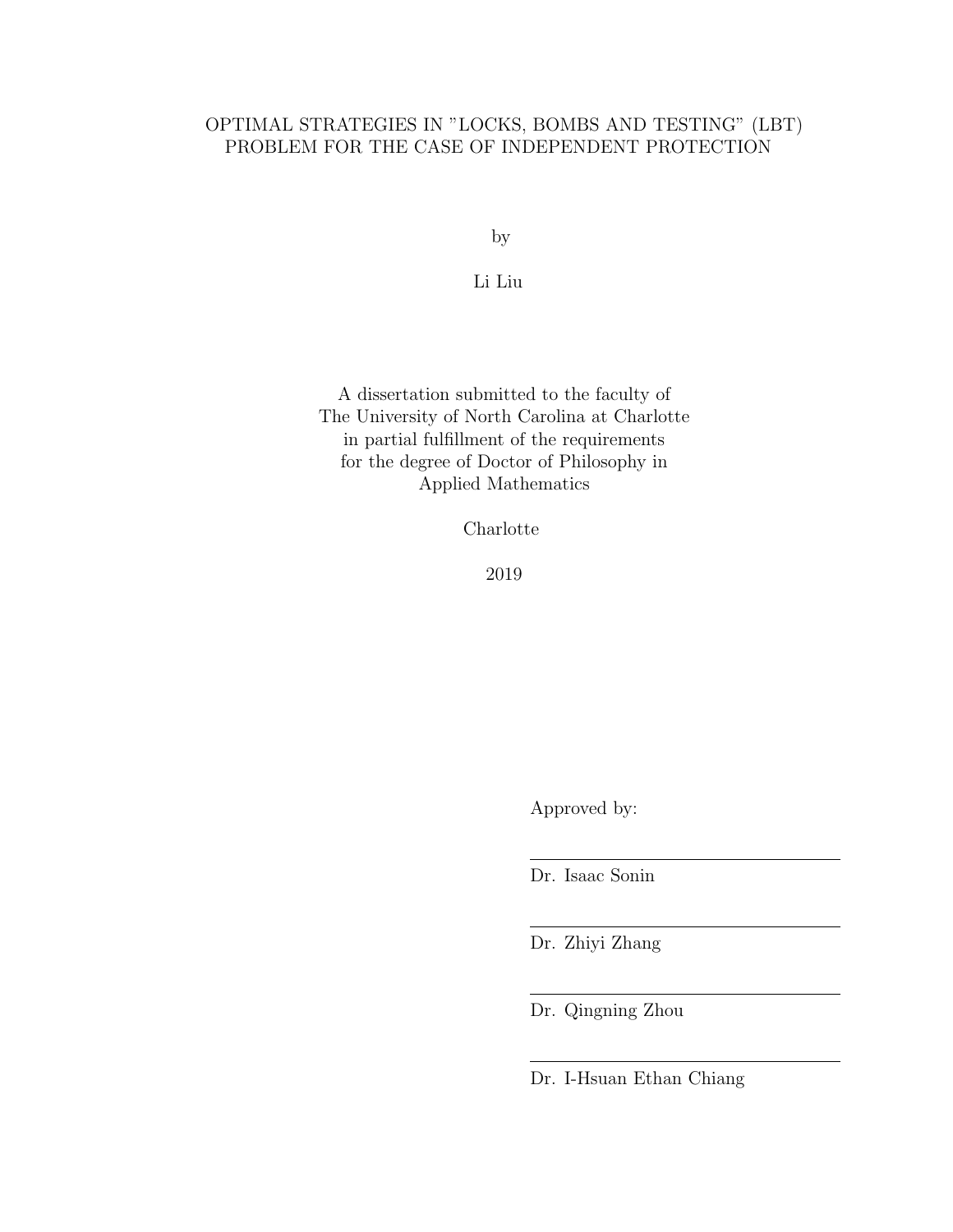c 2019 Li Liu ALL RIGHTS RESERVED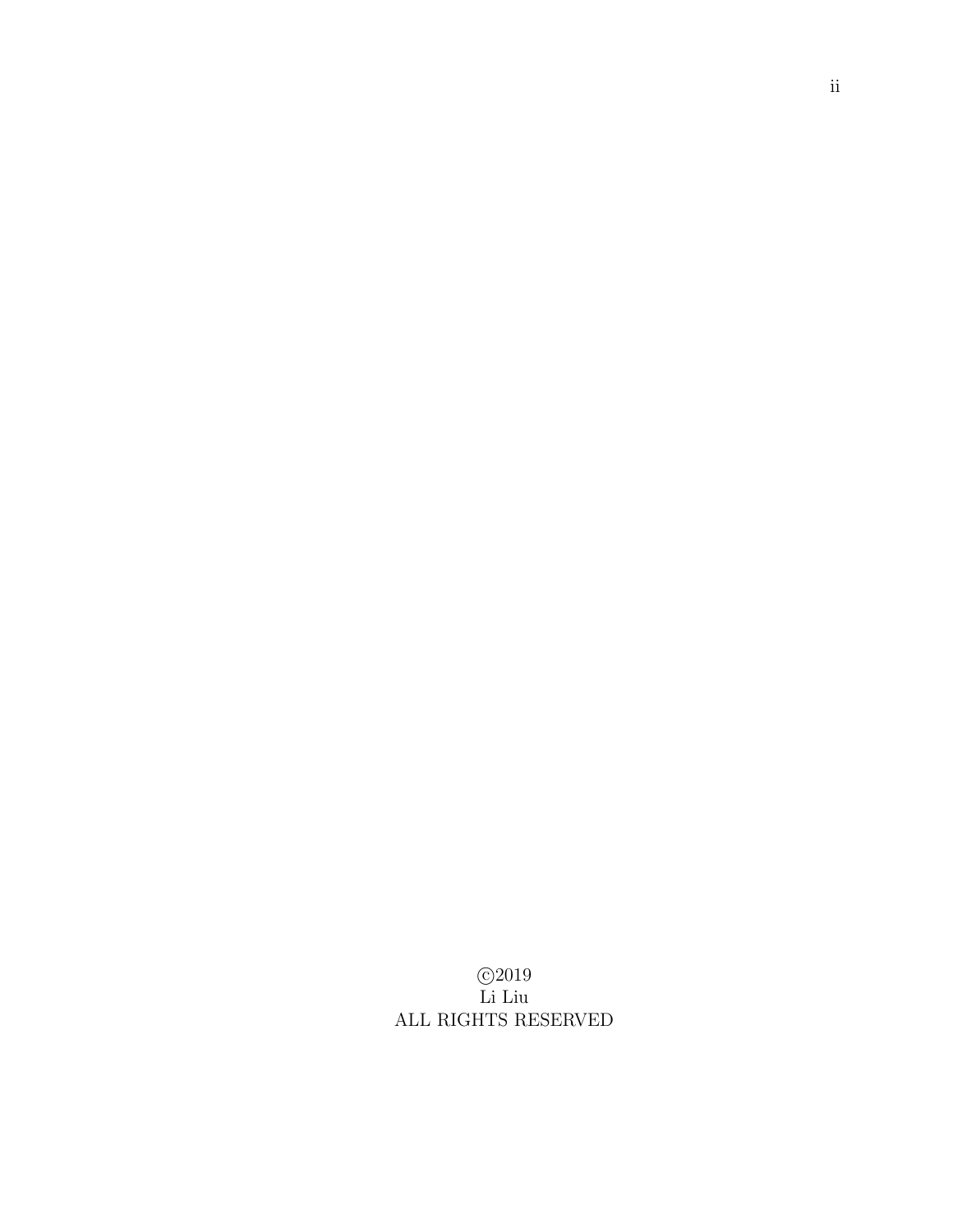#### ABSTRACT

# LI LIU. Optimal Strategies in "Locks, Bombs and Testing" (LBT) Problem for the Case of Independent Protection. (Under the direction of DR. ISAAC SONIN)

This thesis constructs a Defense/Attack resource allocation model. Defender uses "locks" to protect their boxes from Attacker, and Attacker uses "bombs" to destroy as many boxes as possible. The first models of such type were given by E. Borel (1921). Later such models were extensively analyzed at the initial stage of Game Theory development under the general title (Colonel) Blotto game. Previous LBT model focuses on violence patterns produced by attackers with different levels of capacity to see whether rebel capacity influences how rebels fight (the attack timing). We sought to extend this problem into a situation with an extra setting where rebels

can test vulnerability of boxes before placing bombs. In previous problem the goal was to find violence patterns produced by rebels. Here, we are interested in the optimal strategy of placing bombs. Further, our problem discusses the optimal strategy for defenders to allocate locks even when attackers have already applied their best strategy for placing bombs.

After posing the basic problem we then examine several specific cases with dependent and independent, identical and non-identical, locks distribution in valued boxes by using Bayes' Posterior distribution and Monte Carlo simulations.

Key words: Defense/Attack model, Blotto game, Search, Testing, game theory.

#### Classification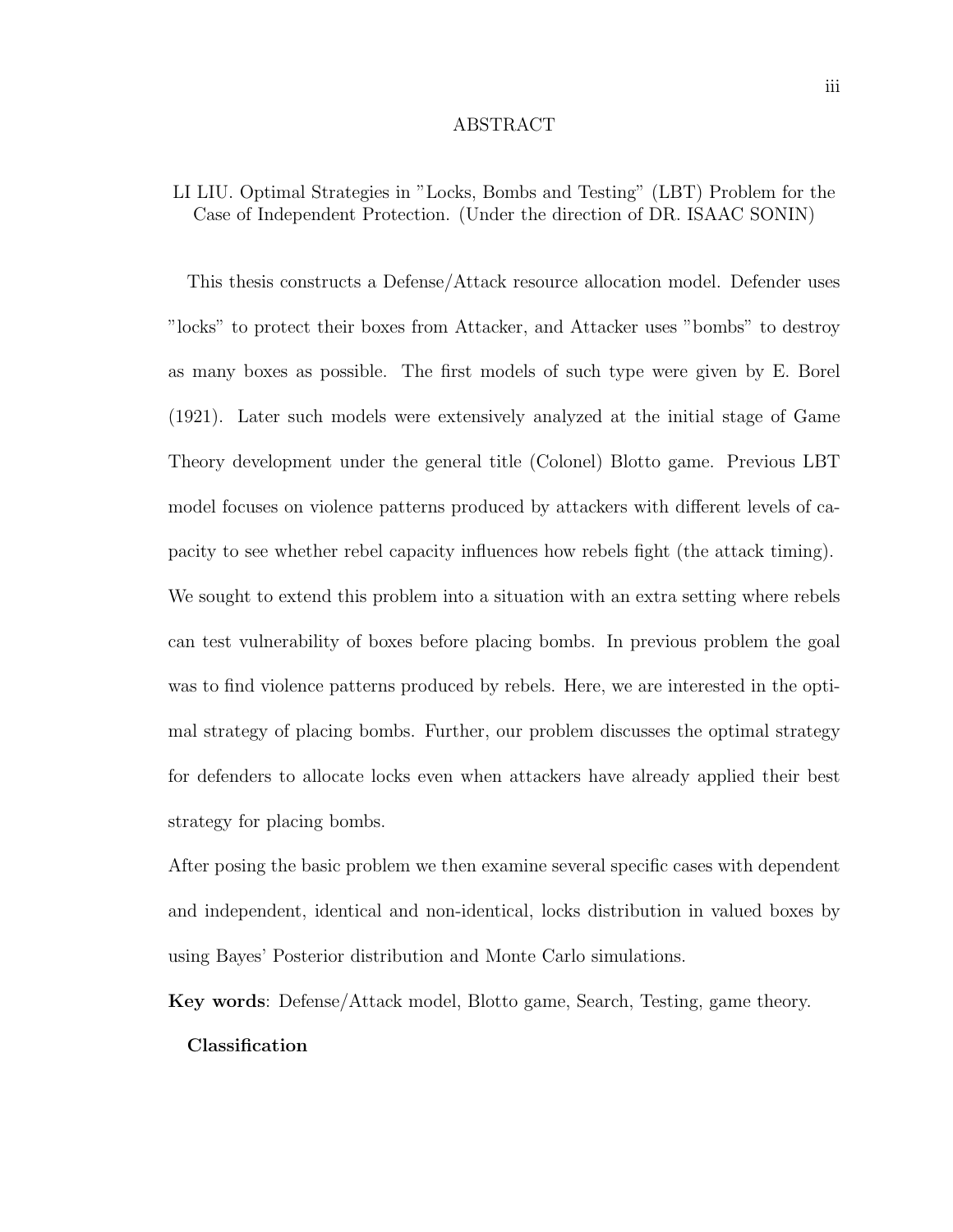#### ACKNOWLEDGMENTS

Upon the completion of this thesis I would sincerely and gratefully express my thanks to many people. I would like to give my deepest gratitude to my thesis advisor, Dr. Isaac Sonin, for his guidance, insights and encouragement throughout my research process. His attitude towards work and life are deeply engraved in my heart and memory.

I also would like to thank the committee members, Drs. Zhiyi Zhang, Qingning Zhou and I-Hsuan Ethan Chiang for their constructive comments and valuable suggestions. Thanks to Drs. Michael Grabchak and Bruno Wichnoski for their comments and attention. Also, many thanks to all the honorable professors at UNCC who supported me on such an unforgettable and unique study experience for six years.

In addition, I owe my thanks to my friends and family. I would like to thank my parents and relatives who have provided endless support and encouragement.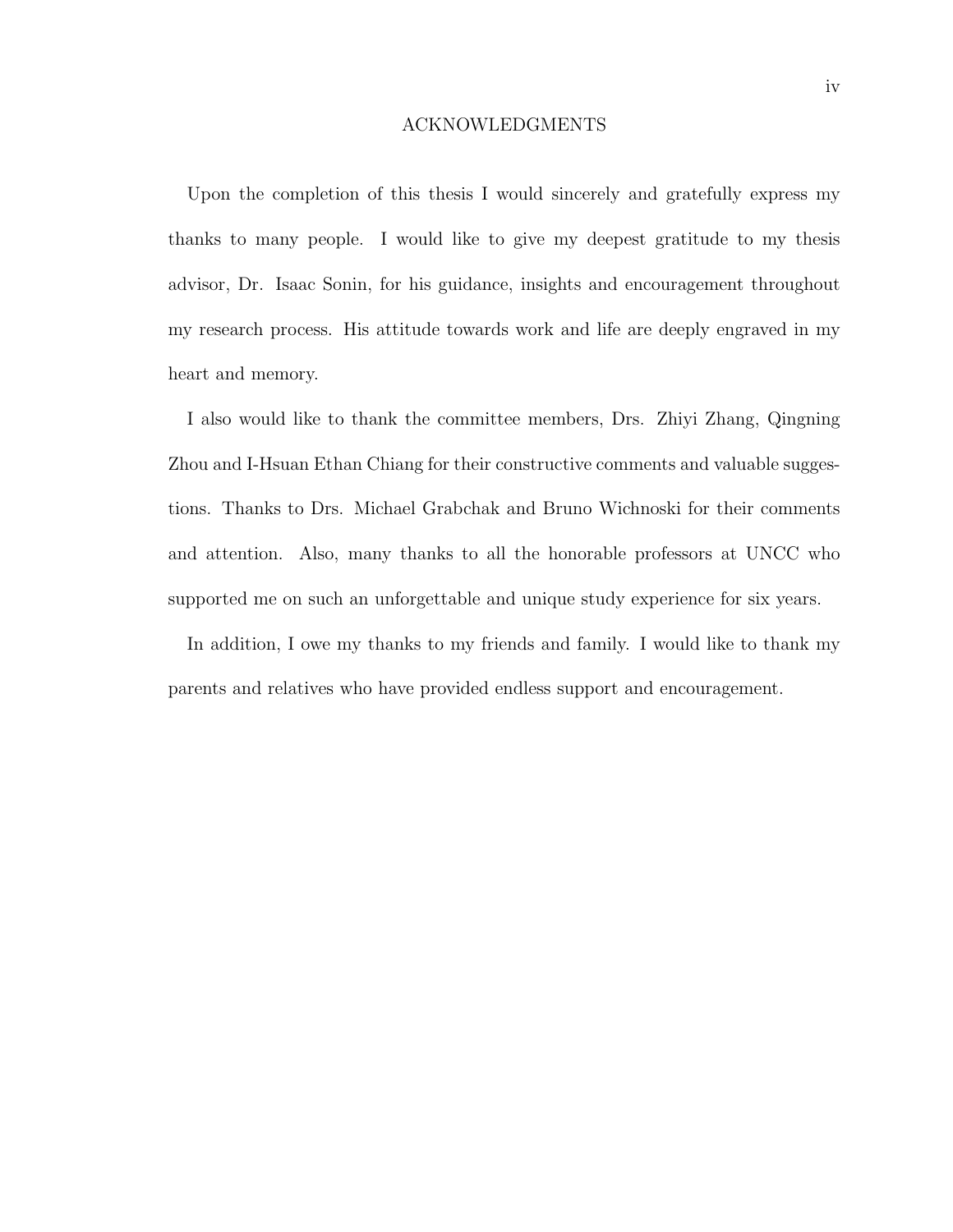| <b>CHAPTER 1: INTRODUCTION</b>                                                 | $\mathbf{1}$    |
|--------------------------------------------------------------------------------|-----------------|
| 1.1. Motivation and Goal                                                       | $\mathbf{1}$    |
| 1.2. Symbols and outline                                                       | 3               |
| CHAPTER 2: INDEPENDENT IDENTICAL LOCKS ALLOCATION<br>UNDER SYMMERTIC LBT MODEL | $\overline{5}$  |
| 2.1. Parameter notation and model building                                     | $\overline{5}$  |
| 2.2. Lock's distribution given signal in model $B(n, \lambda)$                 | $6\phantom{.}6$ |
| Conditional probability of signal given lock's position<br>2.2.1.              | $6\phantom{.}6$ |
| Posterior distribution for $B(n, \lambda)$<br>2.2.2.                           | 10              |
| 2.3. Optimal strategy for attackers                                            | 18              |
| Ratio for signal in $B(n, \lambda)$<br>2.3.1.                                  | 18              |
| Threshold for number of bombs<br>2.3.2.                                        | 23              |
| Value function<br>2.3.3.                                                       | 29              |
| CHAPTER 3: INDEPENDENT LOCKS ALLOCATION UNDER GEN-<br>ERAL LBT MODEL           | 32              |
| 3.1. Notations And Conditions                                                  | 32              |
| 3.2. Parameter r in model $G_B(n, \Lambda, m)$                                 | 33              |
| CHAPTER 4: NASH EQUILIBRIUM POINTS                                             | 34              |
| 4.1. Notations And Conditions                                                  | 35              |
| 4.2. Nash Equilibrium Point for $G_B(n, \Lambda, m)$ model                     | 36              |
| CHAPTER 5: CONCLUSION AND FUTURE WORK                                          | 52              |
| <b>REFERENCES</b>                                                              | 53              |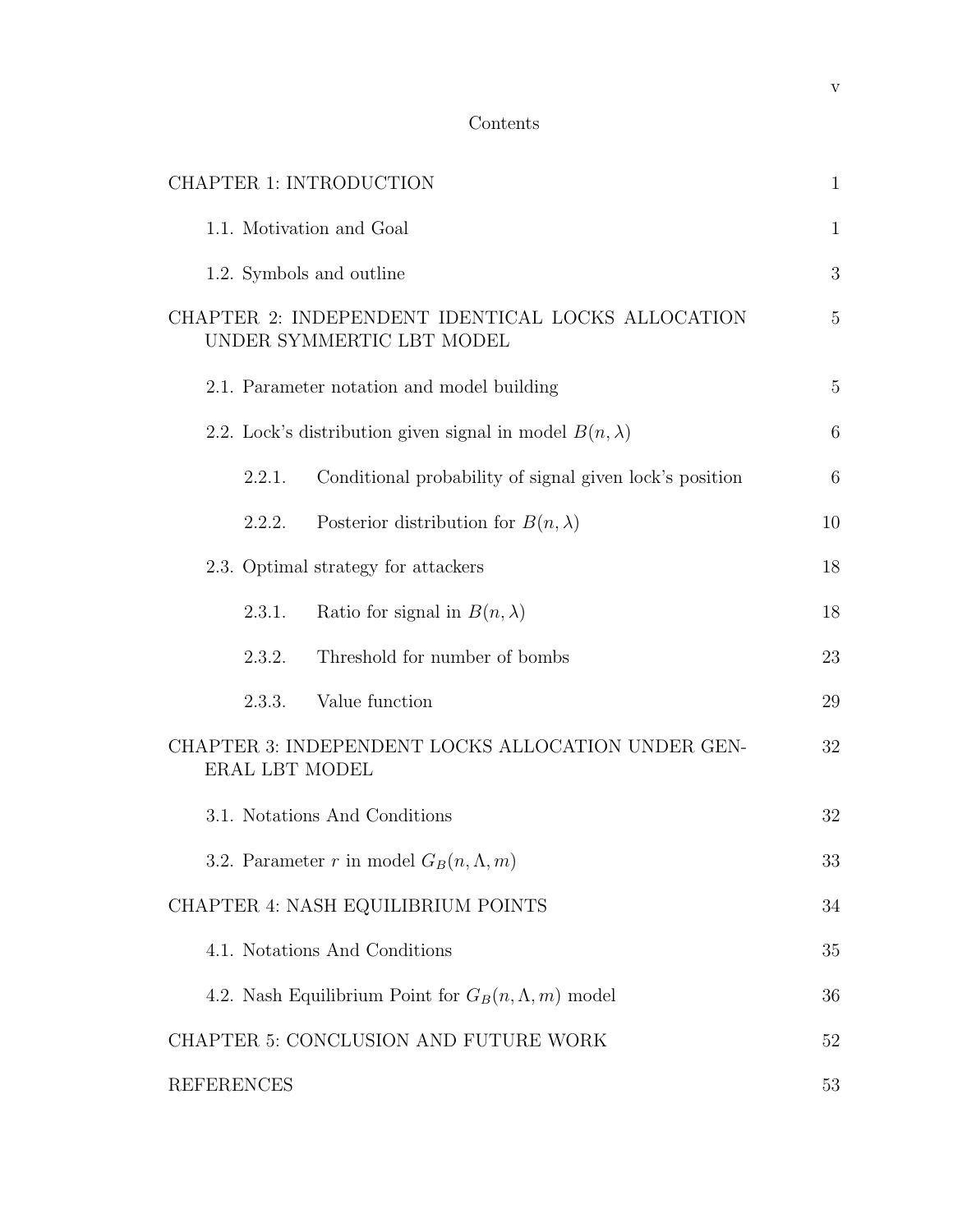# List of Figures

| FIGURE 1: $s_B(t x)$ for $\lambda = 0.5$ , row is x, column is t                                | 9  |
|-------------------------------------------------------------------------------------------------|----|
| FIGURE 2: $s_B(t x)$ for $\lambda = 0.7$ , row is x, column is t                                | 9  |
| FIGURE 3: $b(\gamma(\kappa) s)$                                                                 | 14 |
| FIGURE 4: B table and histogram                                                                 | 15 |
| FIGURE 5: $b(\gamma s)$                                                                         | 16 |
| FIGURE 6: when $k = 2$ , likelihood of lock's position in 7 boxes                               | 17 |
| FIGURE 7: when $k = 2$ , histogram of lock's position                                           | 17 |
| FIGURE 8: ratio for a=7/12,b=9/12, p=0.6                                                        | 19 |
| FIGURE 9: $r = c$                                                                               | 19 |
| FIGURE 10: $r(x)$ for $A(10,5)$                                                                 | 22 |
| FIGURE 11: graph of $r(x)$ for $A(10,5)$                                                        | 22 |
| FIGURE 12: $d(\lambda)$ with 50 bombs and prob of explosion is 0.6                              | 27 |
| FIGURE 13: threshold for $A(8, 4)$                                                              | 28 |
| FIGURE 14: $B(8, 0.5)$ with 50 bombs and prob of explosion $p = 0.6$                            | 30 |
| FIGURE 15: $B(8, 0.5)$ value function w.r.t number of bombs when prob<br>of explosion $p = 0.6$ | 30 |
| FIGURE 16: $A(8,4)$ with 50 bombs and prob of explosion $p = 0.6$                               | 31 |
| FIGURE 17: $A(8, 4)$ value function w.r.t number of bombs when prob of<br>explosion $p = 0.6$   | 31 |
| FIGURE 18: Destruction and threshold for $G_B(n, \Lambda, m)$                                   | 46 |
| FIGURE 19: Destruction and threshold for $G_A(n, k, m)$                                         | 47 |
| FIGURE 20: Destruction and Threshold for non-inform-general case in<br>model $G_B(2,\Lambda,1)$ | 48 |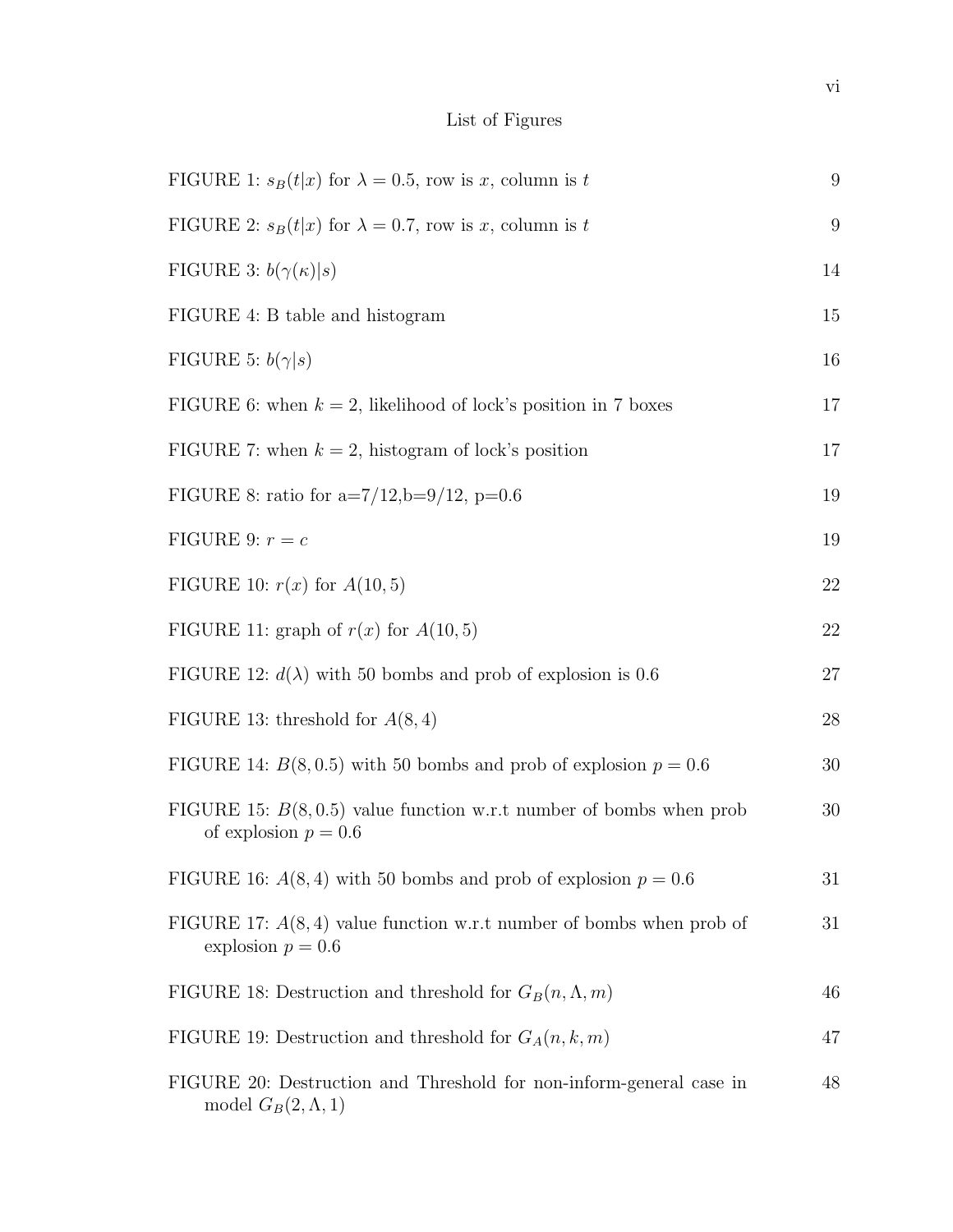|                                                                                           | vii |
|-------------------------------------------------------------------------------------------|-----|
| FIGURE 21: Destruction and Threshold for non-inform-general case in<br>model $G_A(2,1,1)$ | 49  |
| FIGURE 22: r and destruction for signals in each box                                      | 50  |
| FIGURE 23: graph for destruction on different lambdas                                     | 51. |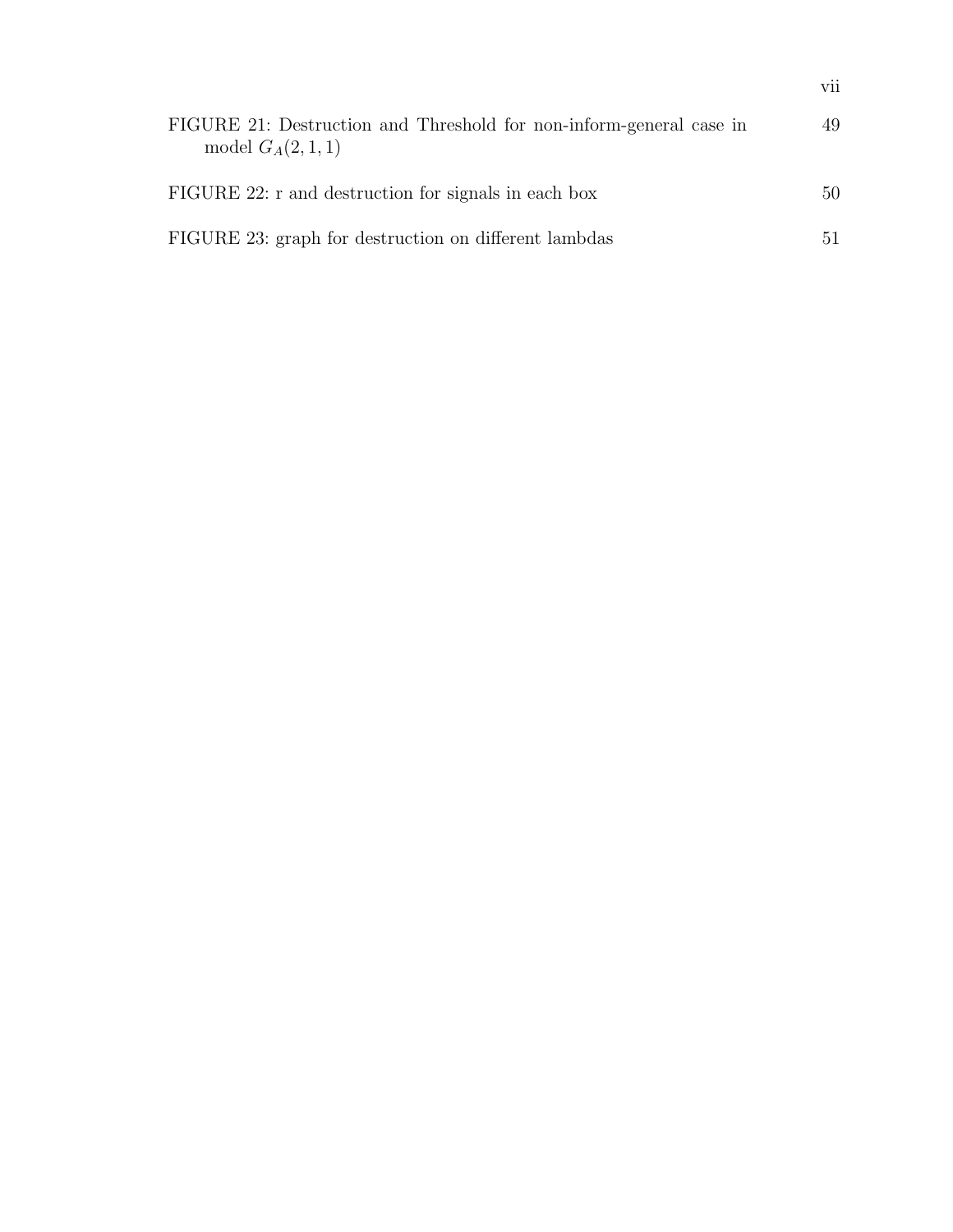# List of Tables

| TABLE 1: A summary of destruction value for $G_B(n, \Lambda, m)$                                                                        | 33 |
|-----------------------------------------------------------------------------------------------------------------------------------------|----|
| TABLE 2: A summary of Locks' location and prior probability for<br>$G_B(n, \Lambda, m)$                                                 | 42 |
| TABLE 3: A summary of signal vector and distribution for $G_B(n, \Lambda, m)$ .                                                         | 42 |
| TABLE 4: A summary of Locks' location and prior probability for<br>$G_A(n,k,m)$ .                                                       | 43 |
| TABLE 5: A summary of signal vector and distribution for $G_A(n, k, m)$ .                                                               | 43 |
| TABLE 6: A summary of signal and Posterior Distribution when $\lambda = 0.7$ .                                                          | 44 |
| TABLE 7: A summary of destruction. Notice: Box 1 has larger r for<br>signal $s_1$ and s2. Box 2 has larger r for signal $s_3$ and $s_4$ | 44 |
| TABLE 8: A summary of signal and Posterior Distribution when $\lambda = 0.7$ .                                                          | 45 |
| TABLE 9: A summary of destruction. Notice: Box 1 has larger r for<br>signal $s_2$ . Box 2 has larger r for signal $s_1, s_3$ and $s_4$  | 45 |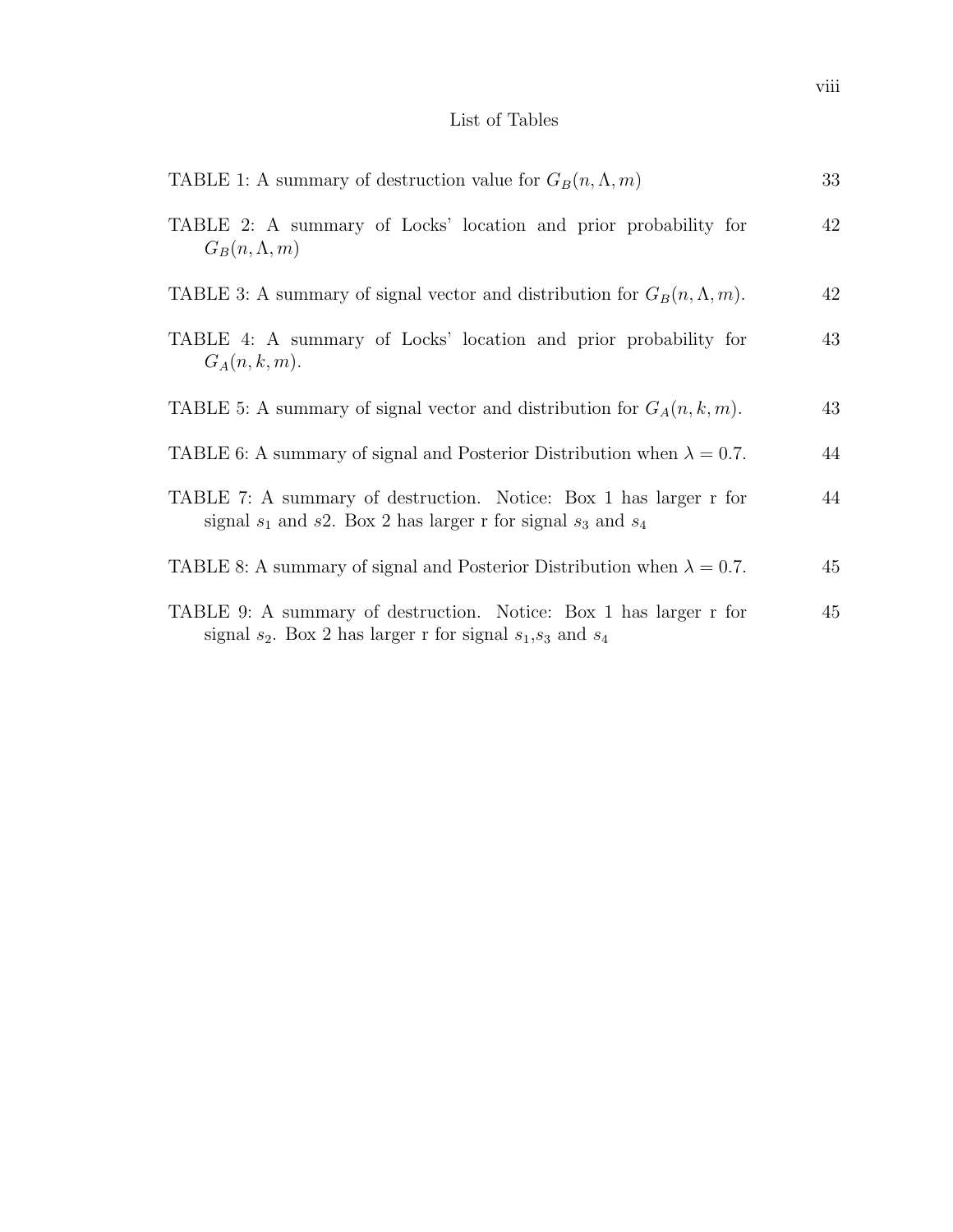## CHAPTER 1: INTRODUCTION

#### 1.1 Motivation and Goal

The LBT model is motivated by the paper "Rebel Capacity, Intelligence Gathering, and the Timing of Combat Operations", K. Sonin, J. Wilson, A. Wright.(SWW)[1]. Classic counterinsurgency claims rebel forces execute attacks in an unpredictable manner to limit the government's ability to anticipate and defend against them. SWW focuses on the question whether rebel capacity influences how rebels fight (the attack timing). With the help of data on opium production and farmgate prices from Afghanistan, SWW find high capacity rebels produce patterns of violence that are less random and exhibit temporal clustering.

The LBT model inherits this background setting and adds a new feature where rebels being able to test the vulnerability of the government and take action after receiving signals from test. Let's place above background into the following situation. Suppose two parties are in confrontation.

**Defenders** (Government): Defenders use locks to protect n boxes (sites, cities). Due to limited sources, they can only protect some of these boxes with locks. The probability that a lock can stop explosion of bombs is 1.

**Attackers** (Rebel): Attackers have m bombs, and the probability of explosion for a single bomb is  $p (p \leq 1)$ . They test n boxes and receive a signal from each box that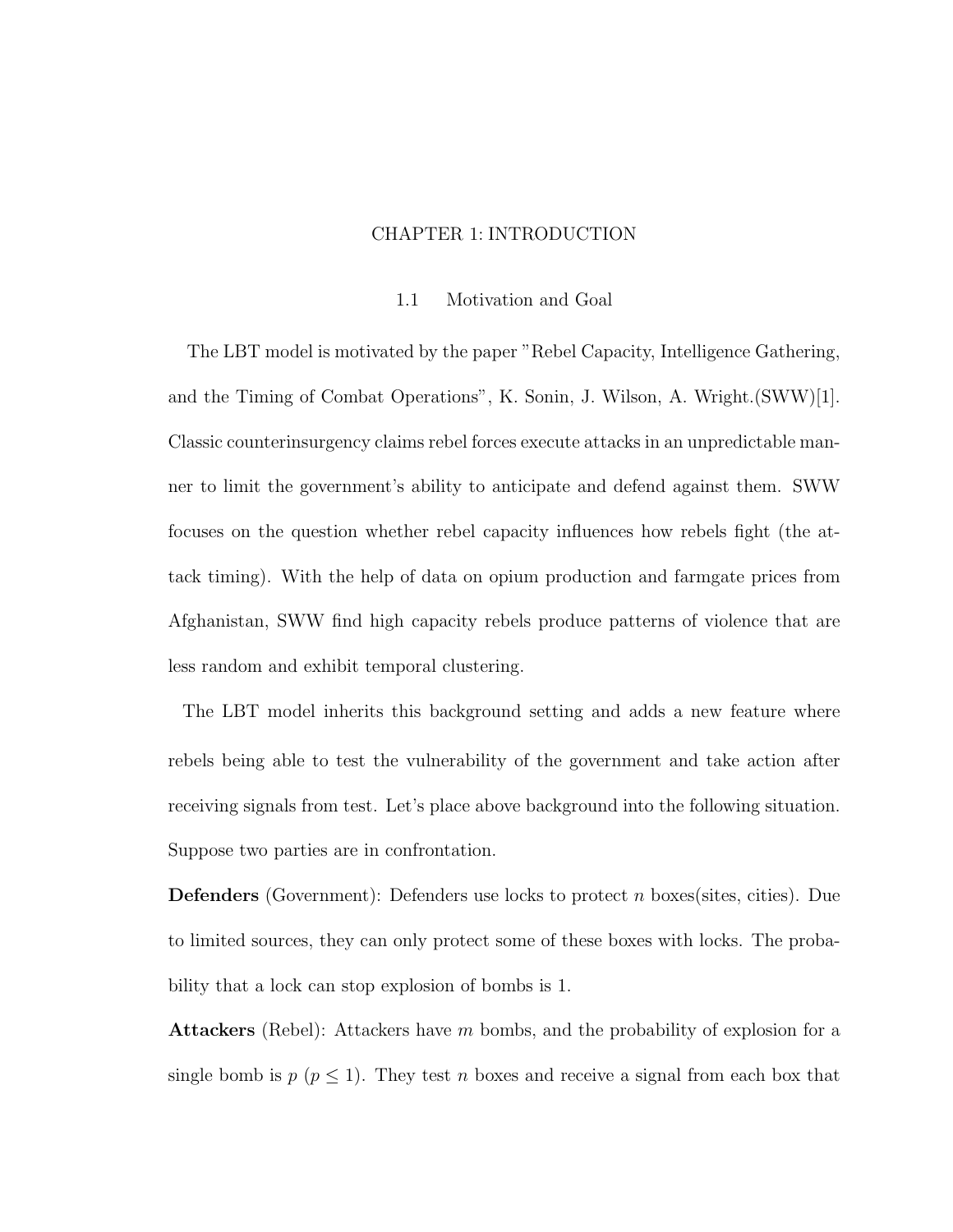help determine the existence of locks. The signal can be positive or negative. If the signal is positive, it indicates that a lock probably exists; otherwise it does not exist. Attackers need to decide where to place  $m$  bombs, particularly, how many of them should be in the same box.

**Remark 1:** Attackers can and will test *every* box trying to find boxes without locks. But testing of each box is not perfect: A test can give plus for a box without a lock and minus for a box with a lock. Thus we introduce probability of true positive (sensitivity  $a$ ) and true negative (specificity  $b$ )

**Remark 2:** The defenders can decide how to distribute the locks. For the case of  $k$ locks allocated to n boxes, there is a dependency model  $A(n, k)$ . The case of locks placed into n boxes independently with a certain probability is model  $B(n, \lambda)$ . This paper is mainly focusing on the  $B(n, \lambda)$  model.

Attackers have the following main goal:

Functional F1: to maximize the expected number of destroyed boxes.

We discuss two models in this paper.

The first is the Symmetric LBT (S-LBT) model, where allocation of locks and testing has a strictly symmetrical structure.

The second is the General LBT (G-LBT) model. Where some of the various statements about this model remain true when testing is symmetrical but the prior distribution of locks for Defenders can be different from a uniform distribution and there are different kinds of boxes with possibly different values of benefits and costs for Defender and/or Attacker. This is a natural assumption when the importance, the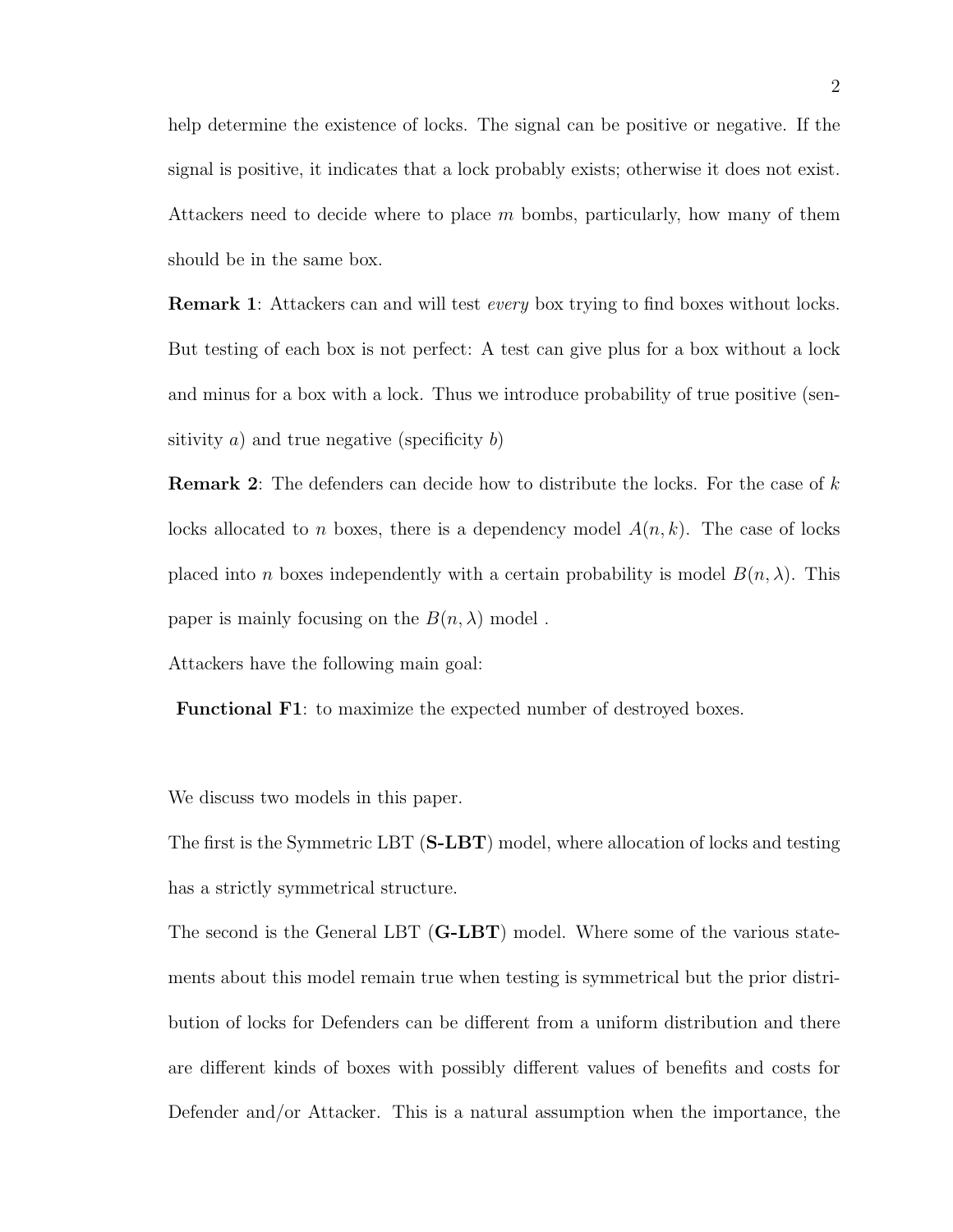value of different boxes for Defender/Attacker can vary. This immediately transforms the symmetric model into a full-fledged game with equilibrium points defined by randomized strategies, etc. The simplest example of such a game in  $A(n, k)$  is a problem where the values of three boxes are  $(2, 1, 1)$  and then, having one lock, Defender will distribute it at random with probabilities  $(1-2\alpha, \alpha, \alpha)$ . In response, Attacker, having for example, one bomb, will use probabilities  $(1 - 2\beta, \beta, \beta)$  to plant a bomb. The unique Nash equilibrium point in this and the more general model can be found in an explicit form.

Remark 3 Game LBT Model is difficult and not solved completely. There is a completely solved case - Symmetric LBT (S-LBT), which consists of two parts:  $A(n, k)$ ([SonSon][12]) and  $B(n, \lambda)$  in this paper. For General LBT (G-LBT), when model parameters are increasing, the model becomes rather difficult, here we just discuss it under some special settings.

#### 1.2 Symbols and outline

We consider random variables  $T_i$ ,  $S_i$ ,  $C_i$ ,  $i = 1, 2, ..., n$  taking two values 0 and 1;

$$
T_i = \begin{cases} 1 & \text{when the } i^{th} \text{ box contains a lock} \\ 0 & \text{when the } i^{th} \text{ box contains no lock} \end{cases}
$$

 $S_i =$  $\sqrt{ }$  $\int$  $\overline{\mathcal{L}}$  $1(\text{or } +)$  when the i<sup>th</sup> box is tested as positive, indicating lock is in present  $0(\text{or } -)$  when the i<sup>th</sup> box is tested as negative, indicating lock is not in present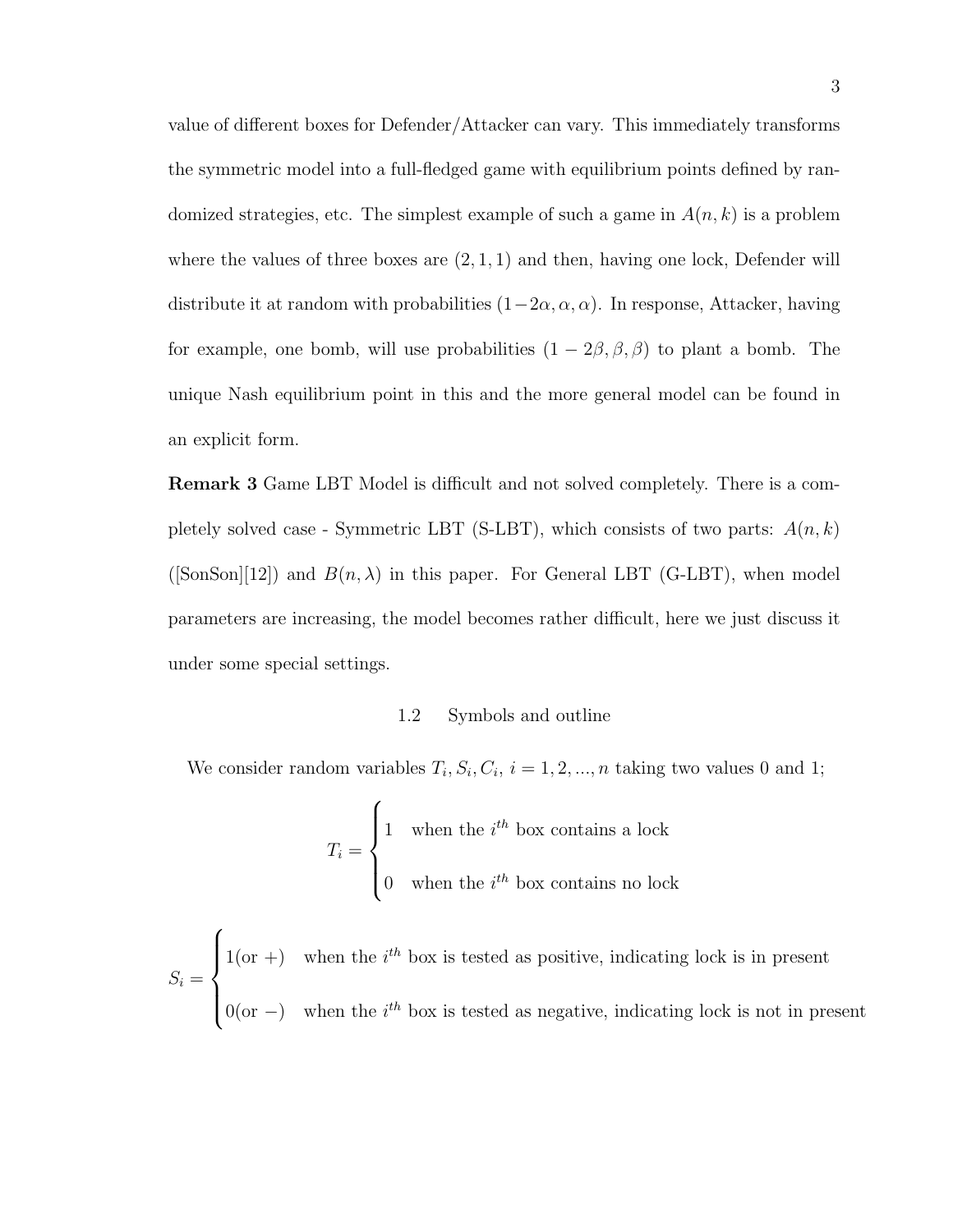$$
C_i = \begin{cases} 1 & \text{when the } i^{th} \text{ box is destroyed} \\ 0 & \text{when the } i^{th} \text{ box is not destroyed} \end{cases}
$$

n: Number of boxes

m: Number of bombs

x: Number of boxes with a minus signal

t: Number of boxes containing a lock with minus signal p: Probability of explosion

 $a = P(S = 1|T = 1)$ : Sensitivity

 $b = P(S = 0|T = 0)$ : Specificity

Sometimes, the complement of an event  $D$  is denoted as  $D'$ .

## Dissertation Outline

In this dissertation, Chapter 2-3 consider optimal strategy of Attackers under different settings of LBT model.

In Chapter 4, in the general setting, the Nash Equilibrium point is discussed.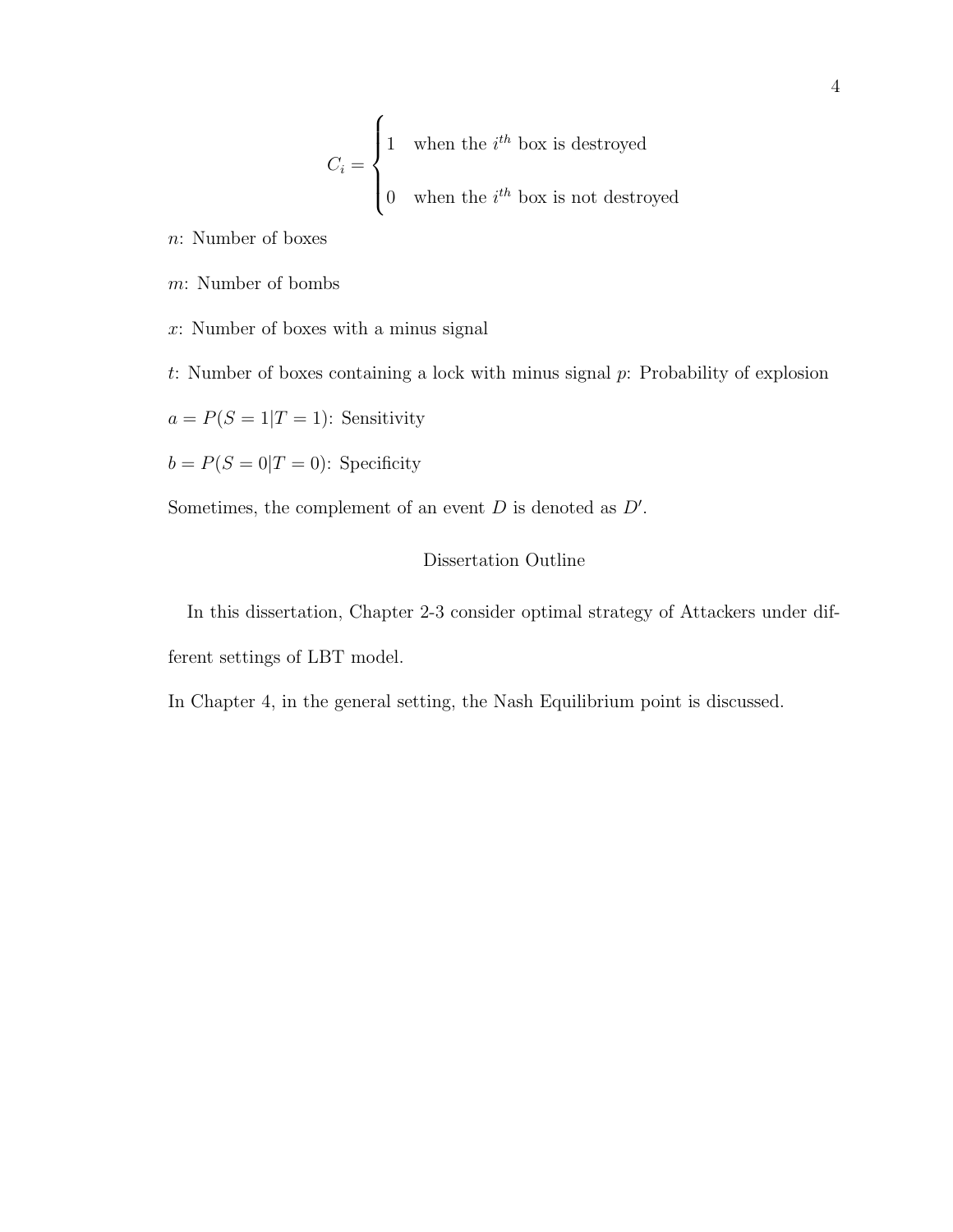# CHAPTER 2: INDEPENDENT IDENTICAL LOCKS ALLOCATION UNDER SYMMERTIC LBT MODEL

2.1 Parameter notation and model building

1 
$$
B(n, \lambda)
$$
 model

Under Symmetric LBT (S-LBT) model setting, where allocation of locks and testing has strictly symmetrical structure, we will discuss posterior distribution of locks given signal, and optimal strategy of attackers.

Define signal vector  $s = (s_1, s_2, ... s_n)$ , with  $s_i$  either be – or +. And r.v. N is number of boxes with minus signals among all  $n$  boxes.

The symmetry in S-LBT model implies two useful formulas:

$$
P(s_1, s_2, ..., s_n) = P(N = x) / {n \choose x}
$$
 (1)

$$
P(T_i = 0|s_1, s_2, ..., s_n) = P(T_i = 0|s_i, N = x)
$$
\n(2)

 $B(n, \lambda)$  model assumes that the chance that a randomly selected box containing a lock is the same  $(\lambda)$ . Thus locks are identically and independently distributed in any boxes. To be noticed, when number of locks  $(k)$  is fixed, we would have  $A(n, k)$ model. We will compare results under these two models.

#### 2 Probability Space

We have probability space  $\{(\gamma, s)\}\$ , where  $\gamma$  is a vector of distribution of locks. In  $B(n, \lambda)$  model, number of Locks K is a random variable. Suppose  $K = k$  and there are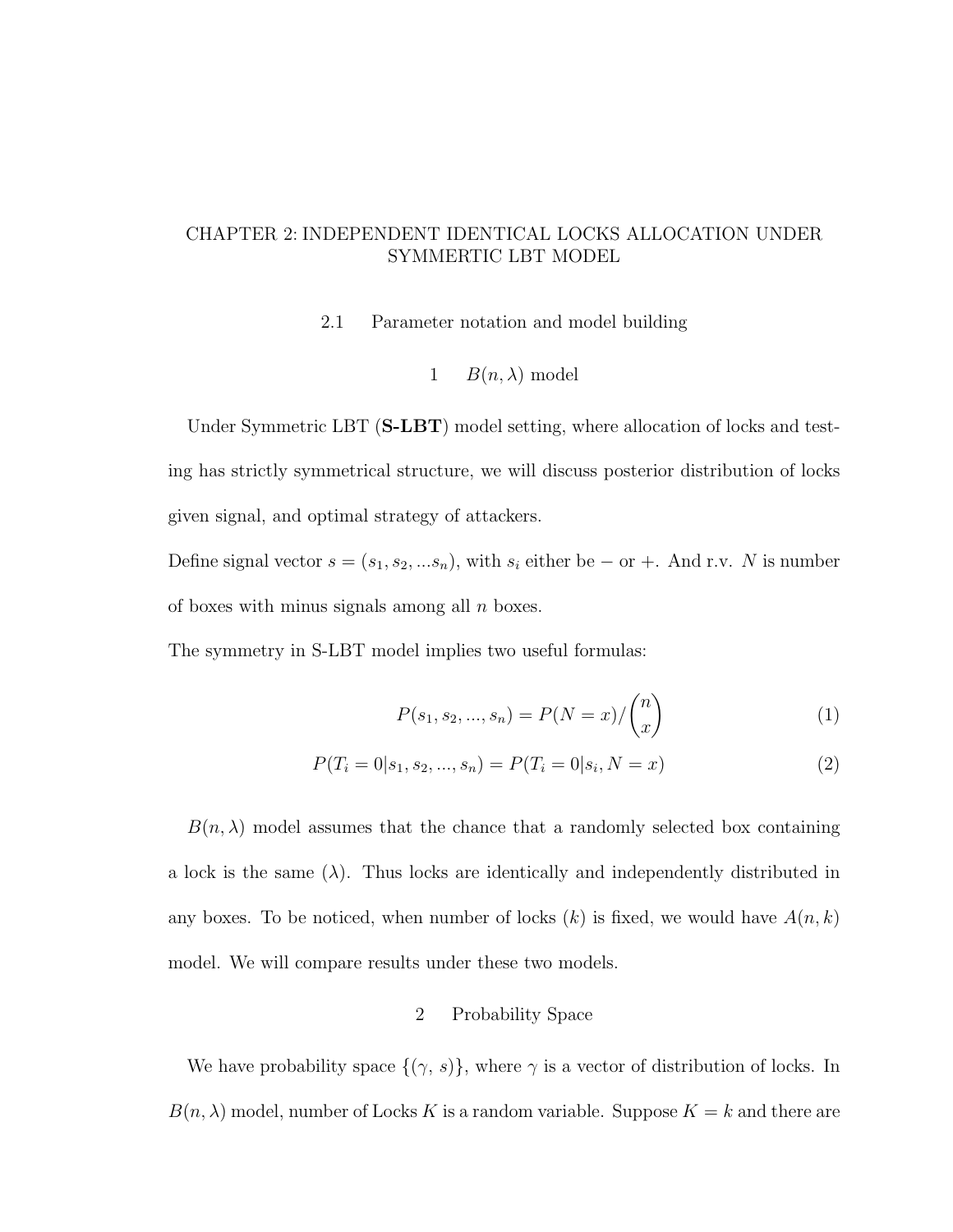*n* boxes in total, then locks' position vector  $\gamma = (i_1, i_2, \dots i_k)$  with  $1 \le i_1 < i_2 < \dots <$  $i_k \leq n$ , where  $i_k$  stands the  $k^{th}$  lock's position among n boxes. And  $s = (s_1, s_2, ..., s_n)$ is a vector of signals. The probability of each outcome  $p(\gamma, s) = b_0(\gamma)P(s|\gamma)$ , where  $b_0(\gamma)$  is prior distribution of locks, and  $P(s|\gamma) = P(S_1 = s_1, ... S_n = s_n|\gamma)$ 

### 2.2 Lock's distribution given signal in model  $B(n, \lambda)$

#### 2.2.1 Conditional probability of signal given lock's position

Let us introduce r.v.s  $N_1$ , the number of minuses in locked boxes.  $N_2$ , the number of minuses in unlocked boxes. And  $N = N_1 + N_2$  is the total number of minuses after testing. Number of Locks K is a random variable. Suppose we have  $K = k$  locks in total, so probability of having k locks is  $p(k) = \binom{n}{k}$  $\binom{n}{k} \lambda^k (1-\lambda)^{(n-k)}$ . Then r.v.  $N_1$ (number of false minus) is from binomial distribution with k trials, and probability of success  $1 - a$ ,  $N_1 \sim Bin(k, 1 - a)$ 

r.v.  $N_2$  (number of true minus) is from binomial distribution with  $(n - k)$  trials, and probability of success b.  $N_2 \sim Bin(n-k, b)$ .

 $N_1$  and  $N_2$  are independent. Thus distribution of N is  $P(N = x) = g_B(x)$  $\sum_k p(k)g_{n,k}(x)$ , where  $g_{n,k}(x)$  is calculated for a fixed k.

When  $K = k$ , r.v. N has distribution  $g_{n,k}(x) \equiv g(x)$ , obtained by convolution formula. And then  $g_B(x) \equiv P(N = x)$  can be calculated by the second formula below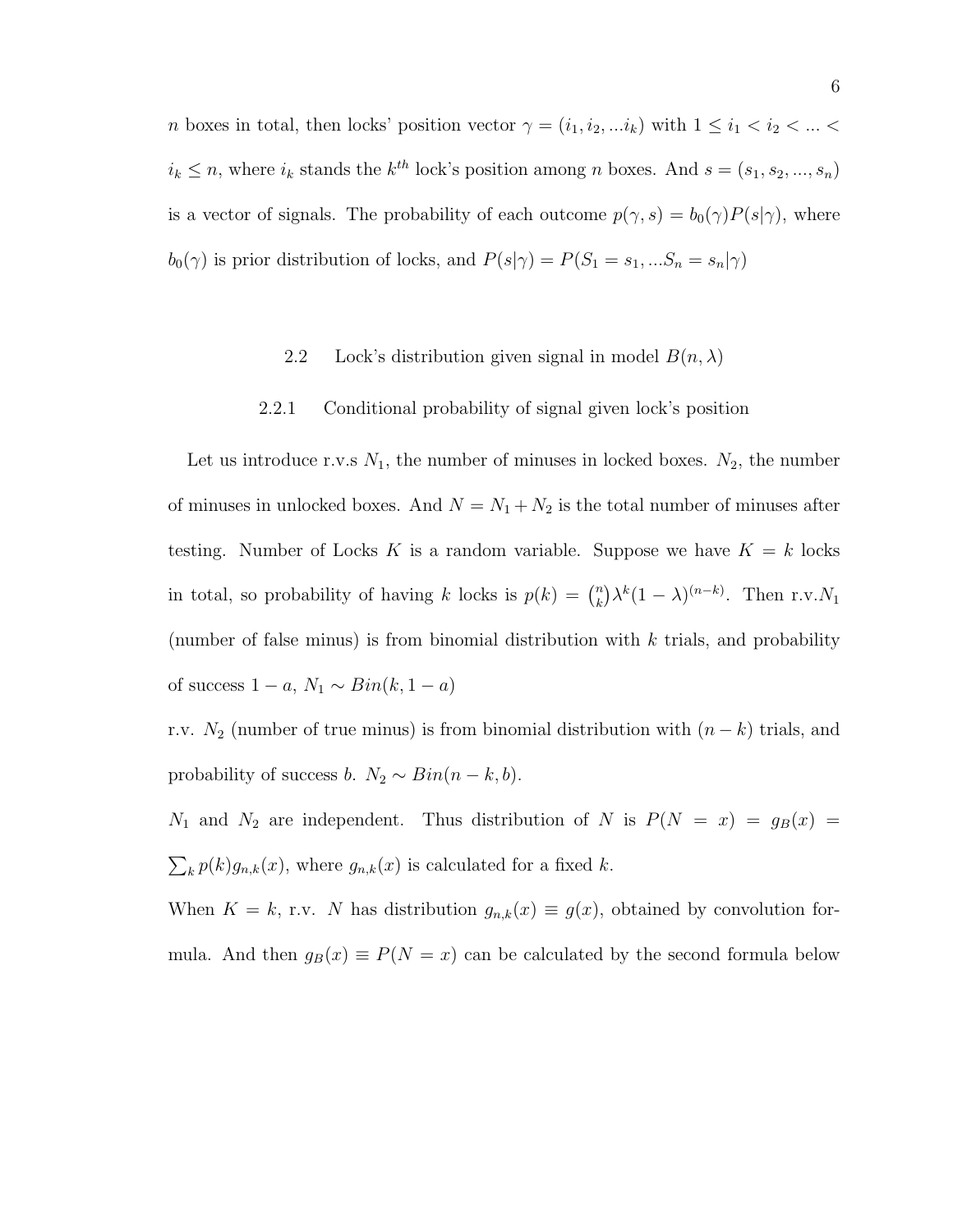$$
g(x) \equiv g_{n,k}(x) = \sum_{j} p_1(j) p_2(x - j)
$$
 (3)

$$
= \sum_{t} p_1(x-t) p_2(t) \tag{4}
$$

$$
= \sum_{i=0}^{\min(k,x)} \binom{k}{i} (1-a)^i a^{k-i} \binom{n-k}{x-i} b^{x-i} (1-b)^{n-k-x+i}.\tag{5}
$$

Thus  $g_B(x) = \sum_k p(k) g_{n,k}(x)$ 

.

And we use notation  $t = N_1(\gamma, s), x = N(s)$ .

**Proposition 1.** For  $B(n, \lambda)$  model,

(a). When r.v.  $K = k$ , and locks' distribution vector is  $\gamma(k)$ , for all signal vector s with  $N_1(\gamma, s) = t$ , and  $N(s) = x$ , probability of signal vector s is

$$
P(s|\gamma(k)) = P(s|N_1 = t, N = x, K = k) = p(t, x|k)
$$

$$
= (1 - a)^t a^{(k-t)} b^{(x-t)} (1 - b)^{(n-k-(x-t))}
$$
(6)

(b). When r.v.  $K = k$ , locks' joint distribution

$$
s(t, x|k) = P(N_1 = t, N_1 + N_2 = x|k) = P(N_1 = t, N_2 = x - t|k)
$$
  
=  $p_1(t)p_2(x - t)$   
=  $\binom{k}{t}(1 - a)^t a^{k-t} \binom{n-k}{x - t} b^{x-t} (1 - b)^{n-k-x+t}$  (7)

(c). Unconditional locks' joint distribution for  $B(n, \lambda)$  is

$$
s_B(t,x) = \sum_{k} s(t,x|k)p(k)
$$
  
= 
$$
\sum_{k} {k \choose t} (1-a)^t a^{k-t} {n-k \choose x-t} b^{x-t} (1-b)^{n-k-x+t} p(k)
$$
 (8)

7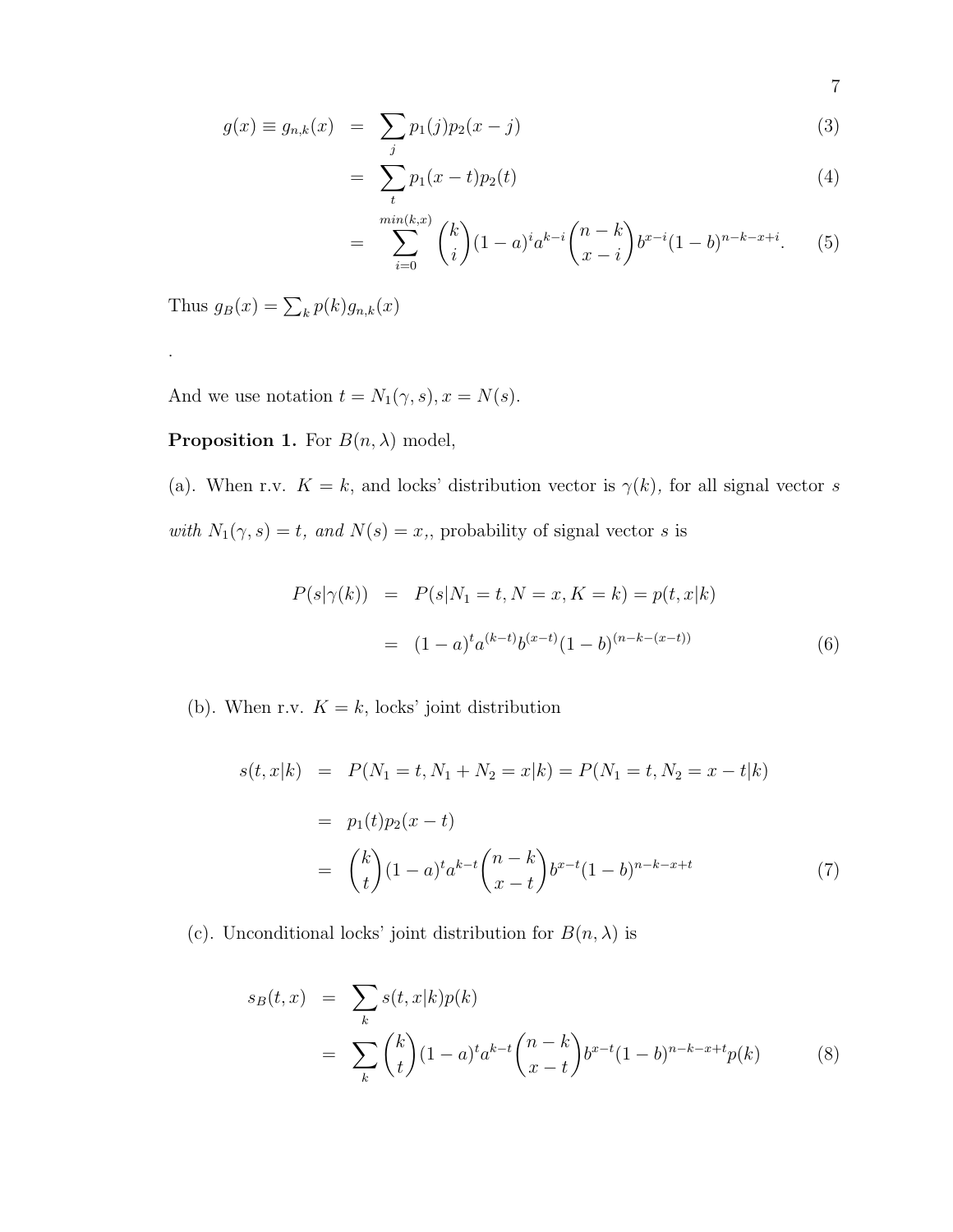(d). Conditional locks' distribution for  $B(n,\lambda)$  is

$$
s_B(t|x) = \frac{s_B(t, x)}{g_B(x)}
$$
  
= 
$$
\frac{\sum_k p(k)s(t, x|k)}{\sum_k p(k)g_{n,k}(x)}
$$
  
= 
$$
\frac{\sum_k {k \choose t} (1-a)^t a^{k-t} {n-k \choose x-t} b^{x-t} (1-b)^{n-k-x+t} p(k)}{\sum_k p(k) \sum_{i=0}^{\min(k, x)} {k \choose i} (1-a)^i a^{k-i} {n-k \choose x-i} b^{x-i} (1-b)^{n-k-x+i}}
$$
(9)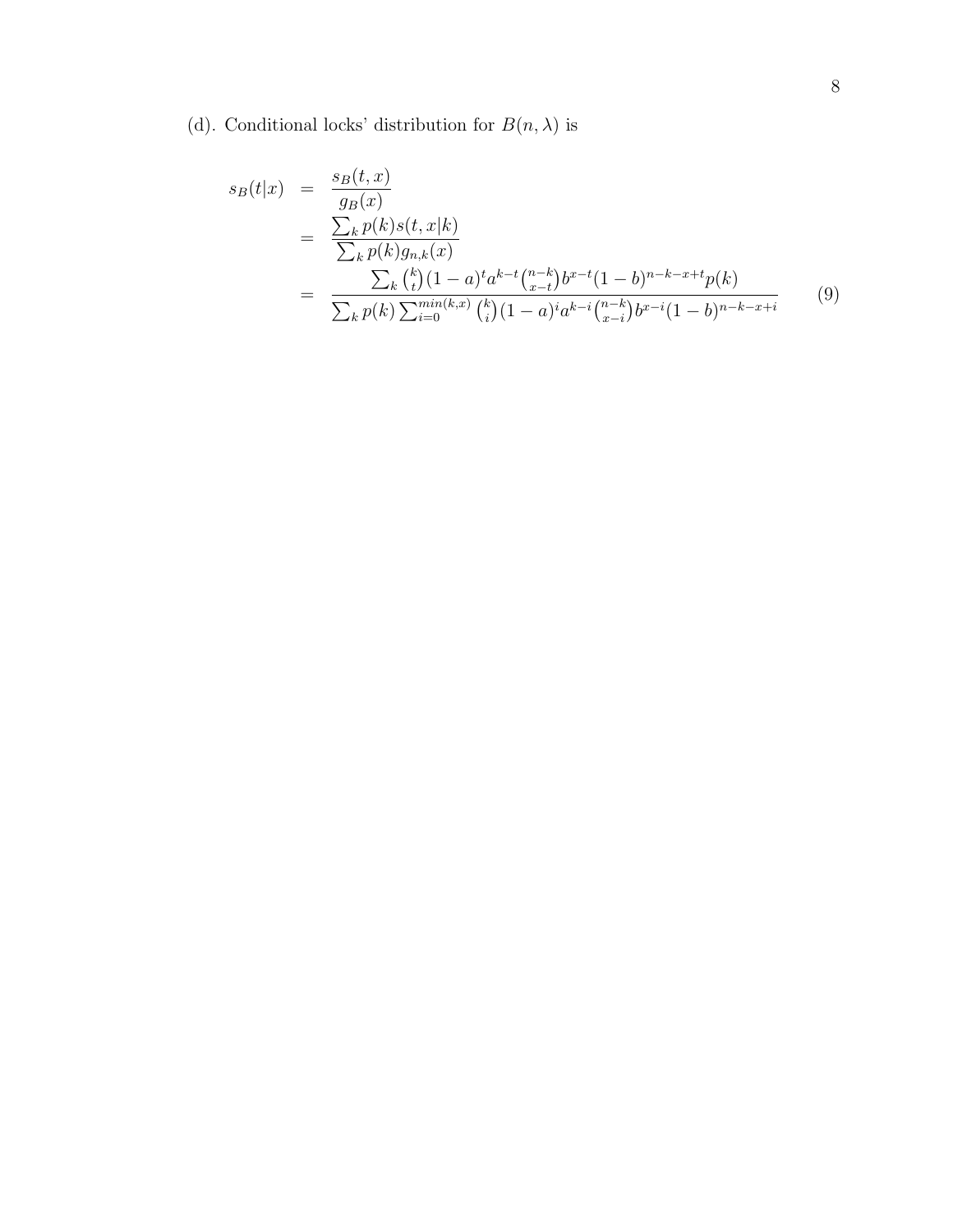**Example 1,**  $B(n, \lambda)$ . With  $\lambda = .5$ ,  $n = 7$ ,  $a = 7/12$ ,  $b = 9/12$ , find conditional distribution  $s_B(t|x)$ 

| 2 S L |                 |                        |     |                |    |   |                                                                        |
|-------|-----------------|------------------------|-----|----------------|----|---|------------------------------------------------------------------------|
| 0     |                 |                        | 2 3 | $\overline{4}$ | 5. | 6 |                                                                        |
|       |                 |                        |     |                |    |   | 0 1 0.643 0.413 0.2657 0.1708 0.10979 0.07058 0.045373                 |
|       |                 |                        |     |                |    |   | 1 0 0.357 0.459 0.4428 0.3795 0.30498 0.23527 0.176452                 |
|       |                 |                        |     |                |    |   | 2 0 0.000 0.128 0.2460 0.3163 0.33887 0.32676 0.294087                 |
|       |                 |                        |     |                |    |   | 3 0 0.000 0.000 0.0456 0.1171 0.18826 0.24205 0.272303                 |
|       |                 |                        |     |                |    |   | 4 0 0.000 0.000 0.0000 0.0163 0.05229 0.10085 0.151279                 |
|       |                 |                        |     |                |    |   | 5 0 0.000 0.000 0.0000 0.0000 0.00581 0.02241 0.050426                 |
|       |                 |                        |     |                |    |   | 6   0   0.000   0.000   0.0000   0.0000   0.00000   0.00208   0.009338 |
|       |                 |                        |     |                |    |   | 7 0 0.000 0.000 0.0000 0.0000 0.00000 0.00000 0.000741                 |
|       |                 | $>$ apply(s_c, 2, sum) |     |                |    |   |                                                                        |
|       | 0 1 2 3 4 5 6 7 |                        |     |                |    |   |                                                                        |
|       | 1 1 1 1 1 1 1 1 |                        |     |                |    |   |                                                                        |
|       |                 |                        |     |                |    |   |                                                                        |

Figure 1:  $s_B(t|x)$  for  $\lambda = 0.5$ , row is x, column is t

**Example 2,**  $B(n, \lambda)$ . For  $\lambda = .7$ ,  $n = 7$ ,  $a = 7/12$ ,  $b = 9/12$ 

 $> S_C$ 1 2 5 3 4 6 7 0 0 1 0.435 0.190 0.0826 0.036 0.0157 0.00682 0.00297 1 0 0.565 0.492 0.3212 0.186 0.1015 0.05305 0.02695 2 0 0.000 0.319 0.4163 0.363 0.2632 0.17192 0.10482 3 0 0.000 0.000 0.1799 0.313 0.3412 0.29715 0.22646 4 0 0.000 0.000 0.0000 0.102 0.2211 0.28890 0.29356 5 0 0.000 0.000 0.0000 0.000 0.0573 0.14980 0.22832 6 0 0.000 0.000 0.0000 0.000 0.0000 0.03236 0.09866 7 0 0.000 0.000 0.0000 0.000 0.0000 0.00000 0.01827  $>$  apply(s\_c, 2, sum) 0 1 2 3 4 5 6 7 11111111

Figure 2:  $s_B(t|x)$  for  $\lambda = 0.7$ , row is x, column is t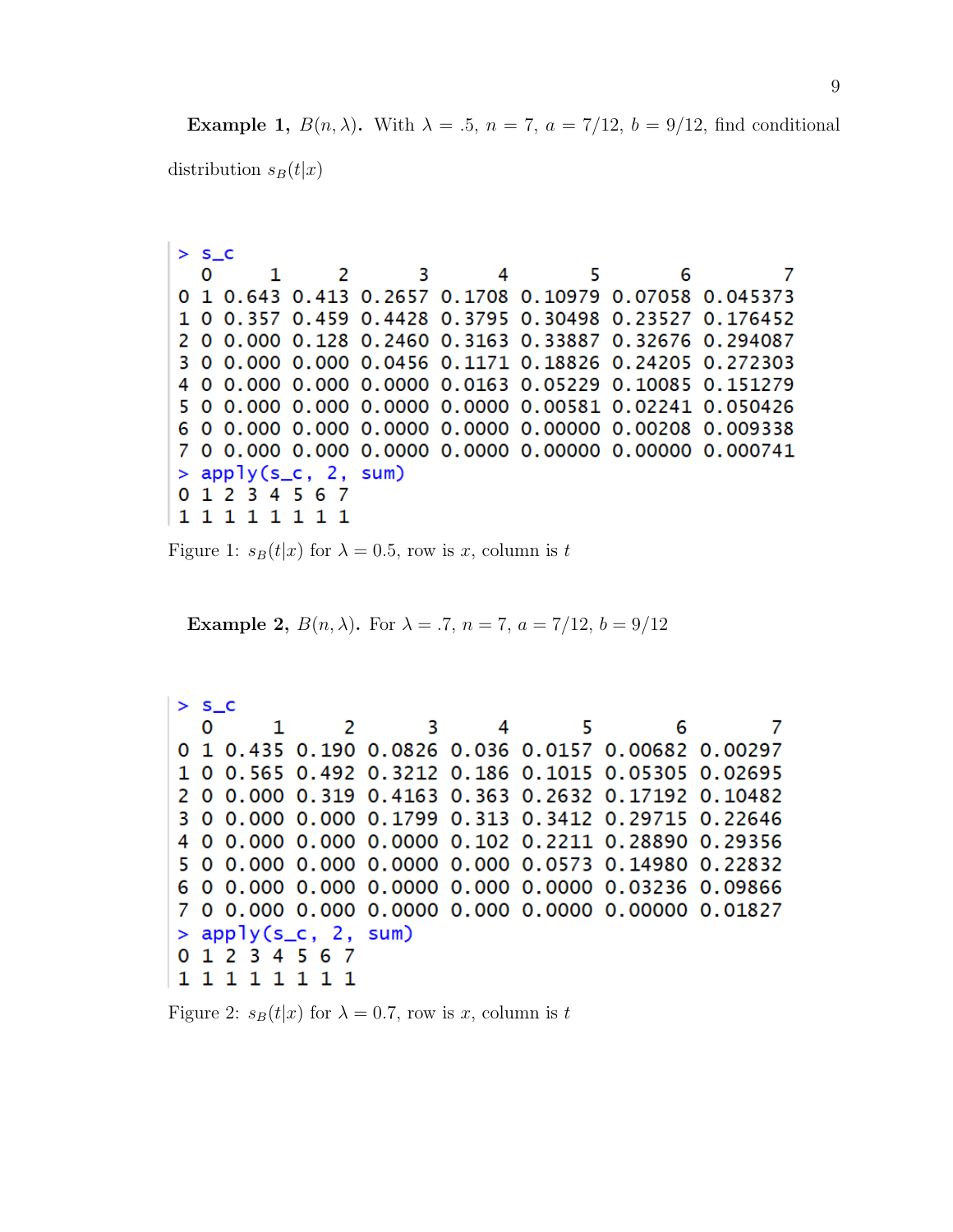## 2.2.2 Posterior distribution for  $B(n, \lambda)$

Given a signal vector s, and suppose number of locks  $K = \kappa$  is fixed, if prior distribution  $b_0(\gamma(\kappa))$  is uniform, then  $b_0(\gamma(\kappa)) = p(\kappa)/\binom{n}{\kappa}$  $\binom{n}{\kappa}$ . Then what is the distribution of  $\kappa$  locks' position  $\gamma = \gamma(\kappa)$ ?

In order to solve this problem, we need to introduce ADL (aposterior distribution of locks) first. For both S- and G-LBT models we describe above, our notation imply the following basic equalities:

$$
P(S_i = 1 | T_i = 1) = a, \quad P(S_i = 0 | T_i = 0) = b, \quad P(C_i = 1 | T_i = 1) = 0, \quad P(C_i = 1 | T_i = 0, u_i) = p(u_i)
$$

where  $u_i$  is the number of bombs in box i, and  $p(u)$  is the probability of distribution of an unlocked box with u bombs. The independece of explosions implies that  $p(u) =$  $1 - q^u$ ,  $q = 1 - p$ . Note that function  $p(u)$  is increasing and concave upward, and  $\Delta p(u) \equiv p(u+1) - p(u)$  is decreasing. This property of diminishing utility of each extra bomb plays an important role in the structure of optimal strategy.

One interest in all models is posterior probabilities  $P(T_i = 0|s)$ ,  $s = (s_1, ..., s_n)$  and a more general aposterior distribution of locks (ADL) with

$$
b(\gamma|s) = P(T_i = 1, i \in \gamma, T_i = 0, i \notin \gamma | S_i = s_i, i = 1, ..., n)
$$
\n(11)

The following theorem (theorem 1) describes ADL (posterior distribution of locks)  $b(\gamma(\kappa)|s)$  for an arbitrary and uniform  $b_0(\gamma(\kappa))$ . With uniform prior distribution all signals with the same values  $N_1 = t, N = x$  have the same probability and as a result  $b(\gamma(\kappa)|s) = b(\gamma(\kappa)|t, x)$ . For all possible allocation of  $\kappa$  locks, the ADL  $b(\gamma(\kappa)|s)$  is presented on element of an upper triangular  $\binom{n}{k}$  $\binom{n}{\kappa} \times 2^n$ -dimensional array  $B(\gamma(\kappa)|s)$ ,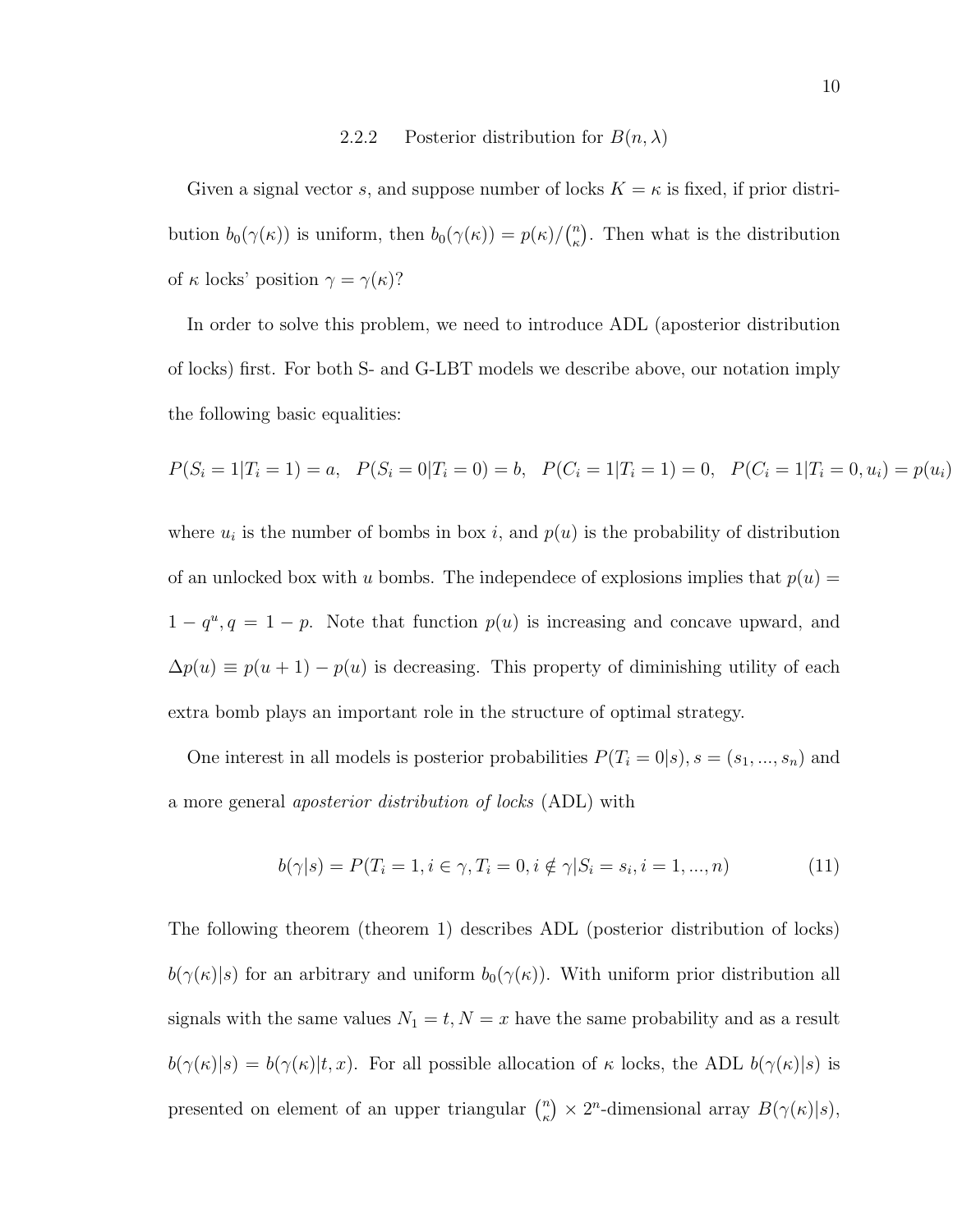where  $\gamma(\kappa)$  takes all  $\binom{n}{k}$  $\binom{n}{\kappa}$  possible values.

In this background setting, the number of locks is rv  $K$  with Binomial distribution with *n* trials and probability of success  $\lambda$ . Thus, rv K has distribution  $p(k)$  =  $p(k|n, \lambda), k = 0, 1, ..., n$ . When  $K = k$ , rv N has conditional distribution  $g_{n,k}(x)$ , and then  $g_B(x) \equiv P(N = x)$  can be calculated by the second formula below

$$
g_A(x) \equiv g_{n,k}(x) = \sum_j p_1(j)p_2(x-j) \equiv \sum_t p_1(x-t)p_2(t), \qquad g_B(x) = \sum_{k=0}^n p(k)g_{n,k}(x). (12)
$$

Summation over  $j$  in the convolution formula above is taken over values  $j$  such that  $0 \le j \le k$ ,  $0 \le x - j \le n - k$ . Similar holds for summation over t, where  $0 \le x - t \le$ k,  $0 \le t \le n - k$ . Further, in all convolution formulas we may not specify the exact range of summation assuming that all probabilities involved in sums are well defined.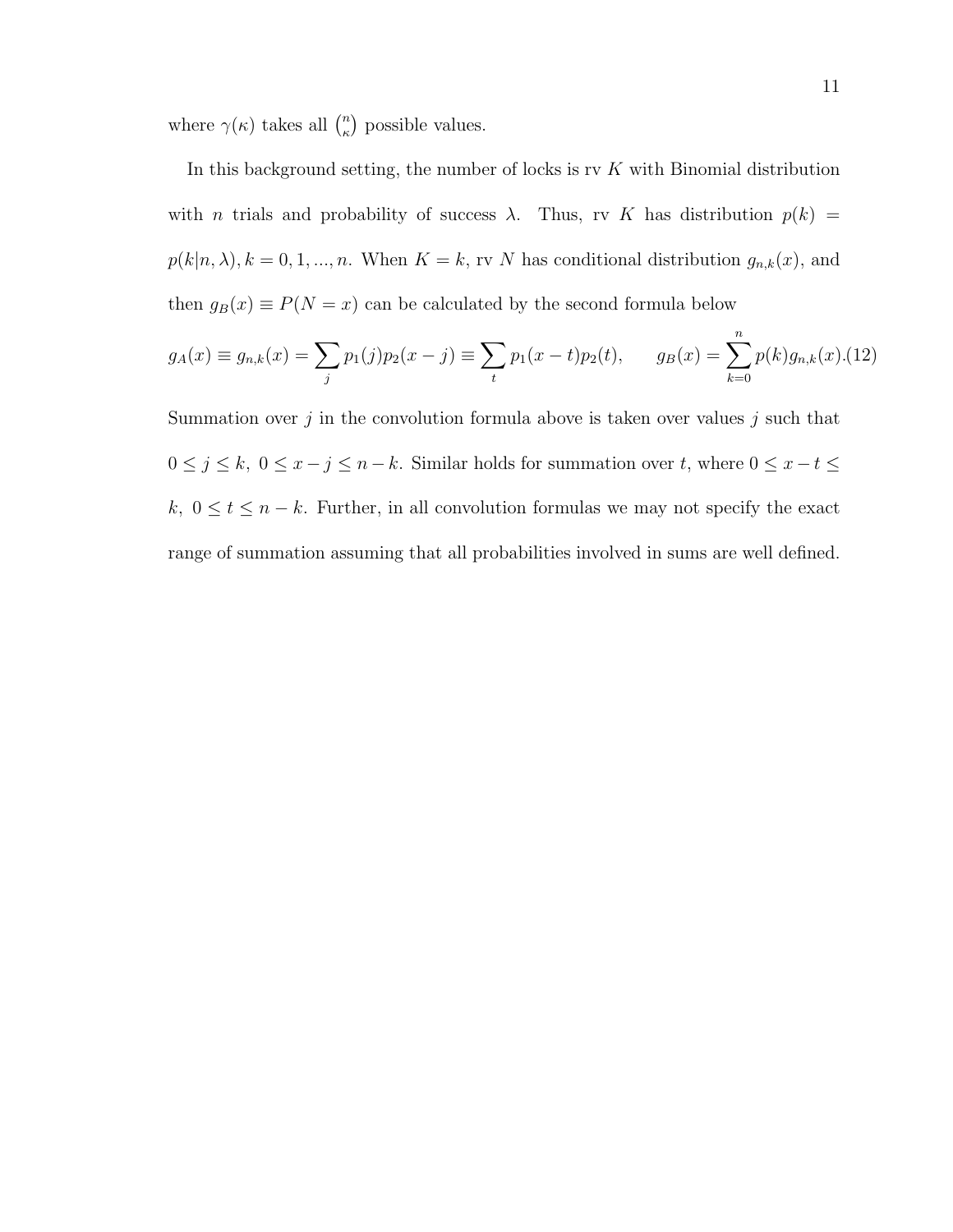Theorem 1. ADL in case  $B(n, \lambda)$ .

a) For a prior  $b_0(\gamma(\kappa))$ , and any position  $\gamma$  and signal s, according to definition of ADL (formula 11), the ADL  $b(\gamma|s)$  is given by Bayes' formula

$$
b(\gamma(\kappa)|s) = \frac{b_0(\gamma(\kappa))P(s|\gamma(\kappa))}{\sum_k \sum_{\sigma} b_0(\sigma(k))P(s|\sigma(k))}
$$
(13)

Where  $P(s|\gamma(\kappa)) = P(s|N_1 = t, N = x, K = k) \equiv p(t, x|k)$  is given by formula (6) with  $t = t(\gamma, s), x = N(s)$ 

b) For the uniform distribution  $b_0(\gamma(k)) = p(k)/\binom{n}{k}$  $\binom{n}{k}$ : for any signal s holds formula (2); for any position  $\gamma$  and signal s, with  $t(\gamma, s) = t$ ,

$$
b(\gamma(\kappa)|s) = b(\gamma(\kappa)|t, x) \equiv \frac{p(\kappa)s_B(t, x|\kappa)}{g_B(x)\binom{x}{t}\binom{n-x}{\kappa-t}},\tag{14}
$$

*Proof.* of Theorem 1. The first equality in point a) represents Bayes' formula. The equality  $b(\gamma|s) = p(t, x)$  and formula (6) were proved in Introduction.

To prove b), note that

 $s_B(t,x) = \sum_k \binom{k}{t}$  $\binom{k}{t} (1-a)^t a^{k-t} \binom{n-k}{x-t}$  $_{x-t}^{(n-k)}b^{x-t}(1-b)^{n-k-(x-t)}p(k)$ . Using the following equality,

$$
\binom{n}{k}\binom{k}{t}\binom{n-k}{x-t} = \binom{n}{x}\binom{x}{t}\binom{n-x}{k-t},\tag{15}
$$

and the uniform prior  $b_0(\gamma(\kappa)) = p(\kappa)/\binom{n}{\kappa}$ <sup>n</sup><sub>k</sub>). Hence  $b(\gamma(\kappa)|s)$  takes form  $b(\gamma(\kappa)|s)$  =  $p(\kappa)P(s|\gamma(\kappa))/\binom{n}{\kappa}$  $\frac{P^{(k)}\Gamma(s|f(k))/\binom{k}{k}}{\sum_{k}\sum_{\sigma}p(k)P(s|\sigma(k))/\binom{n}{k}}$ . To estimate the sum in the denominator, let us prove the following equalities: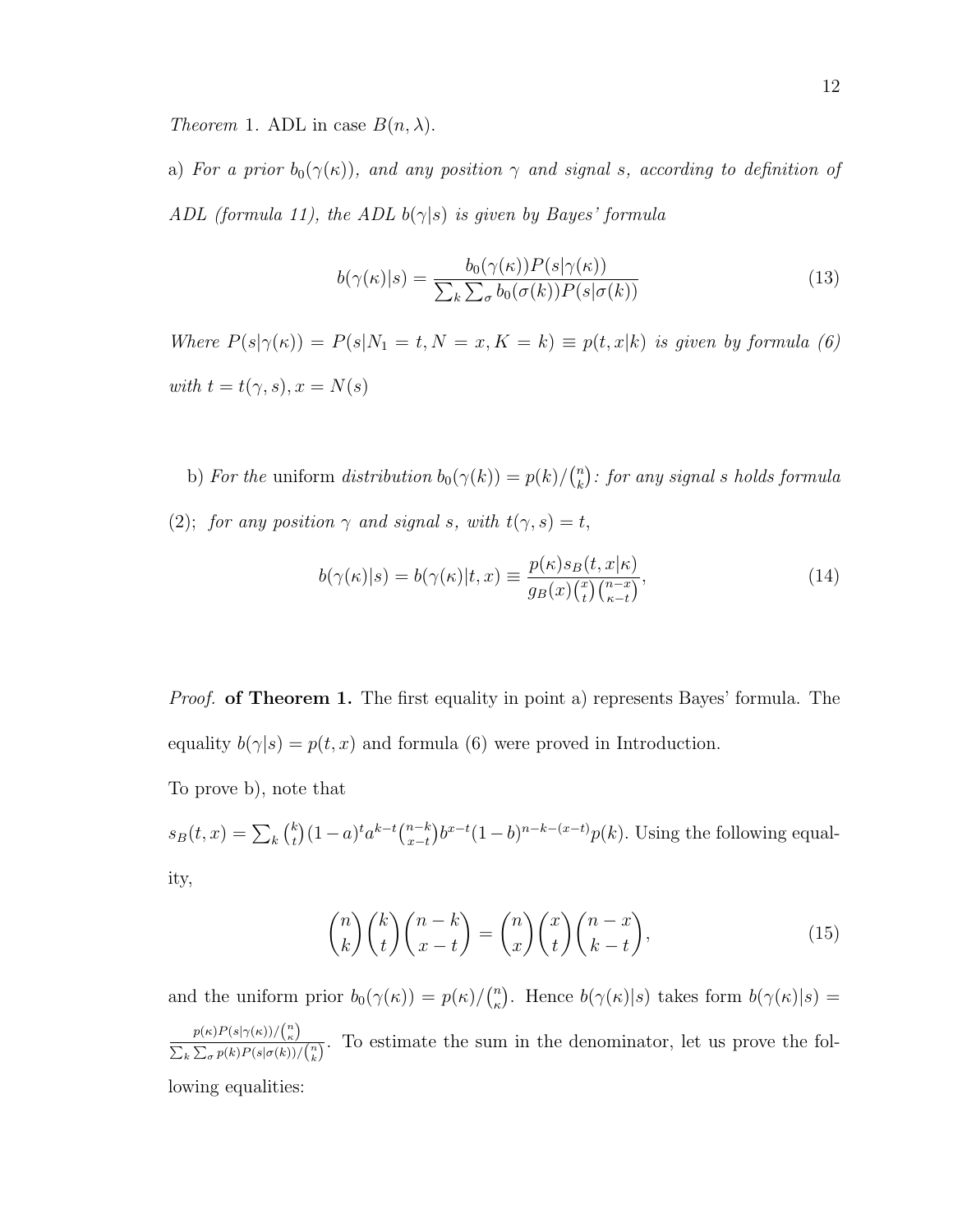$$
\sum_{k} \sum_{\sigma} b_{0}(\sigma) P(s|\sigma) = \sum_{k} \frac{p(k)}{\binom{n}{k}} \sum_{t} \sum_{\sigma:t(\sigma,s)=t} p(t,x|k)
$$

$$
= \sum_{k} \frac{p(k)}{\binom{n}{k}} \sum_{t} p(t,x|k) |\sigma:t(\sigma,s)=t|
$$

$$
= \sum_{k} \frac{p(k)}{\binom{n}{k}} \sum_{t} p(t,x|k) \binom{x}{t} \binom{n-x}{k-t}
$$

By equality 15

$$
= \sum_{k} \frac{p(k)}{\binom{n}{k}} \sum_{t} \frac{s(t, x|k)\binom{n}{k}}{\binom{n}{x}}
$$

$$
= \sum_{k} \frac{p(k)}{\binom{n}{x}} \sum_{t} s(t, x|k)
$$

$$
= \sum_{k} \frac{p(k)}{\binom{n}{x}} g_{n,k}(x)
$$

$$
= \frac{g_B(x)}{\binom{n}{x}}.
$$

Where  $g_B(x) = \sum_k p(k) g_{n,k}(x)$ 

Thus

$$
b(\gamma(\kappa)|s) = \frac{p(\kappa)P(s|\gamma(\kappa))/\binom{n}{\kappa}}{\sum_{k} \sum_{\sigma} p(k)P(s|\sigma(k))/\binom{n}{k}}
$$
  
\n
$$
= \frac{\frac{p(\kappa)}{\binom{n}{\kappa}} \frac{s(t,x|\kappa)}{\binom{n}{\kappa} \binom{n-\kappa}{x-t}}}{\frac{g_B(x)}{\binom{n}{\kappa}}}
$$
  
\nBy equality 15  
\n
$$
= \frac{\frac{p(\kappa)}{\binom{n}{\kappa}} \frac{s(t,x|\kappa)}{\binom{n}{\kappa} \binom{n-\kappa}{\kappa-t}}}{\frac{g_B(x)}{\binom{n}{\kappa}}}
$$
  
\n
$$
= \frac{p(\kappa)s(t,x|\kappa)}{\binom{n}{\kappa}}}{g_B(x)\binom{n-x}{t}\binom{n-x}{\kappa-t}}
$$

 $\Box$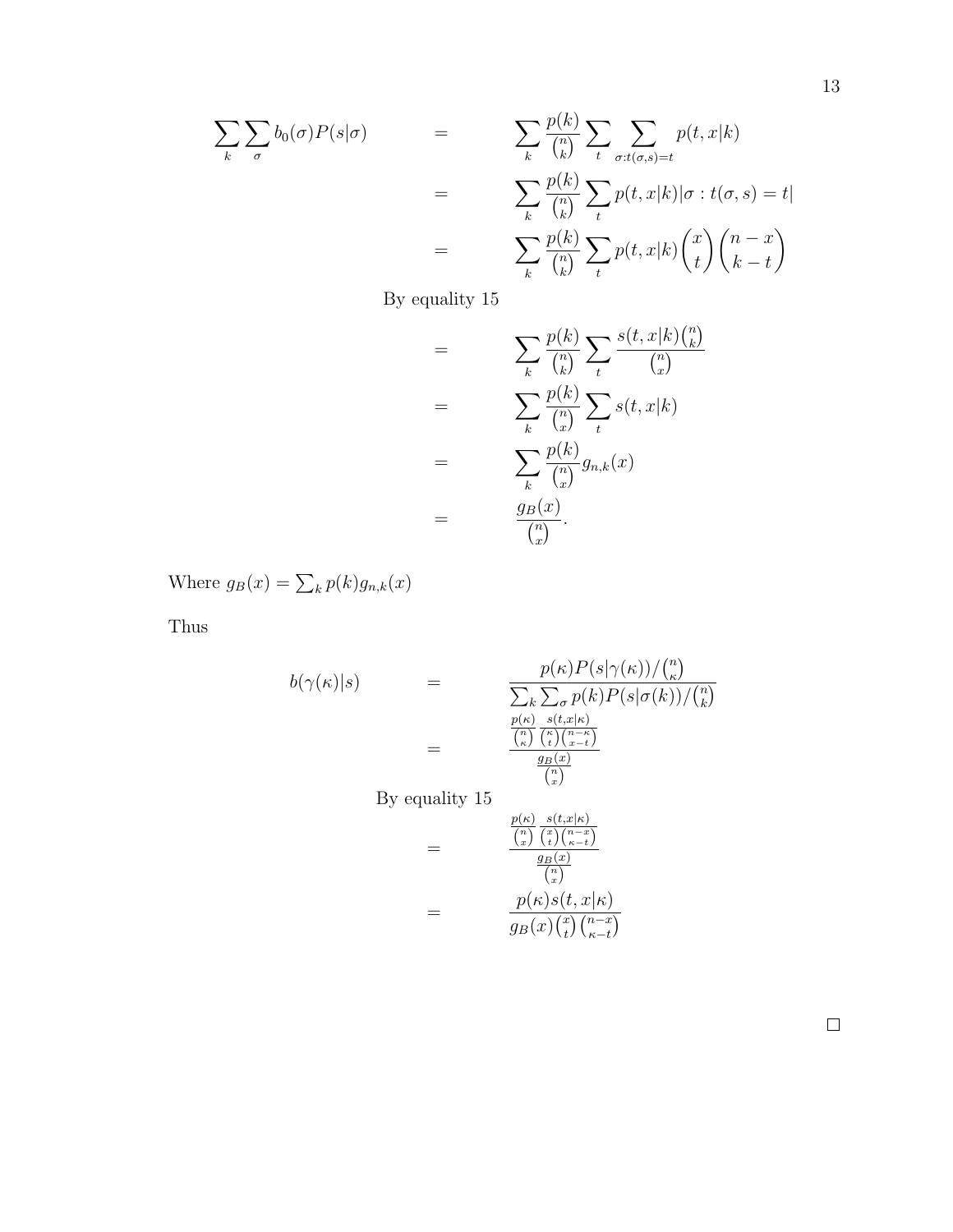Example 3,  $B(n, \lambda)$ . For  $a = 7/12$ ,  $b = 9/12$ ,  $n = 7$ ,  $\lambda = 0.7$ , number of locks  $\kappa = 2, p = 0.6$ . Column is x (number of minus), and row is t (number of minus in locks)

 $>bb$  $\mathbf{0}$  $\mathbf{1}$  $\overline{2}$ 3  $\overline{4}$  $\overline{\mathbf{S}}$ 6 0 6.42109e-05 0.0001802048 5.057360e-04 1.419324e-03 0.0039832630 0.0111788350 0.000000000 0.000000000 1 0.00000e+00 0.0000429059 1.204133e-04 3.379342e-04 0.0009483960 0.0026616274 0.007469728 0.000000000 2 0.00000e+00 0.0000000000 2.866984e-05 8.046052e-05 0.0002258086 0.0006337208 0.001778507 0.004991293 

Figure 3:  $b(\gamma(\kappa)|s)$ 

Note, when 
$$
N = x = 5
$$
,  $N_1 = t = 1$ ,  $b(\gamma(2)|x = 5, t = 1) = \frac{p(2)s(t=1, x=5|2)}{g_B(5)\binom{5}{1}\binom{2}{1}} = 0.00266$ 

Given a fixed x,  $\kappa$  ( $x = 5, \kappa = 2$ ), and suppose these 5 minus boxes are arranged in the first 5 places. Since  $B(\gamma(2)|x=5)$  is the probability of locks' position among n boxes.

|                 | റ | 3 | - 5 | 6         | ⇁ |
|-----------------|---|---|-----|-----------|---|
| $s, x = 5$      |   |   |     |           |   |
| $\gamma, t = 0$ |   |   |     | $\propto$ | ⊗ |

$$
B(\gamma(2)|x=5) = P(L_1 = i_1, L_2 = i_2|x=5), i_1 < i_2
$$

$$
= b(\gamma(2)|x = 5, t = i)
$$
  

$$
= \begin{cases} b(\gamma(2)|x = 5, t = 0) & i_1 = 6, i_2 = 7 \\ b(\gamma(2)|x = 5, t = 1) & i_2 \text{ is selected from box 6,7} \\ b(\gamma(2)|x = 5, t = 2) & \text{None of } i_1, i_2 \text{ are selected from box 6,7} \end{cases}
$$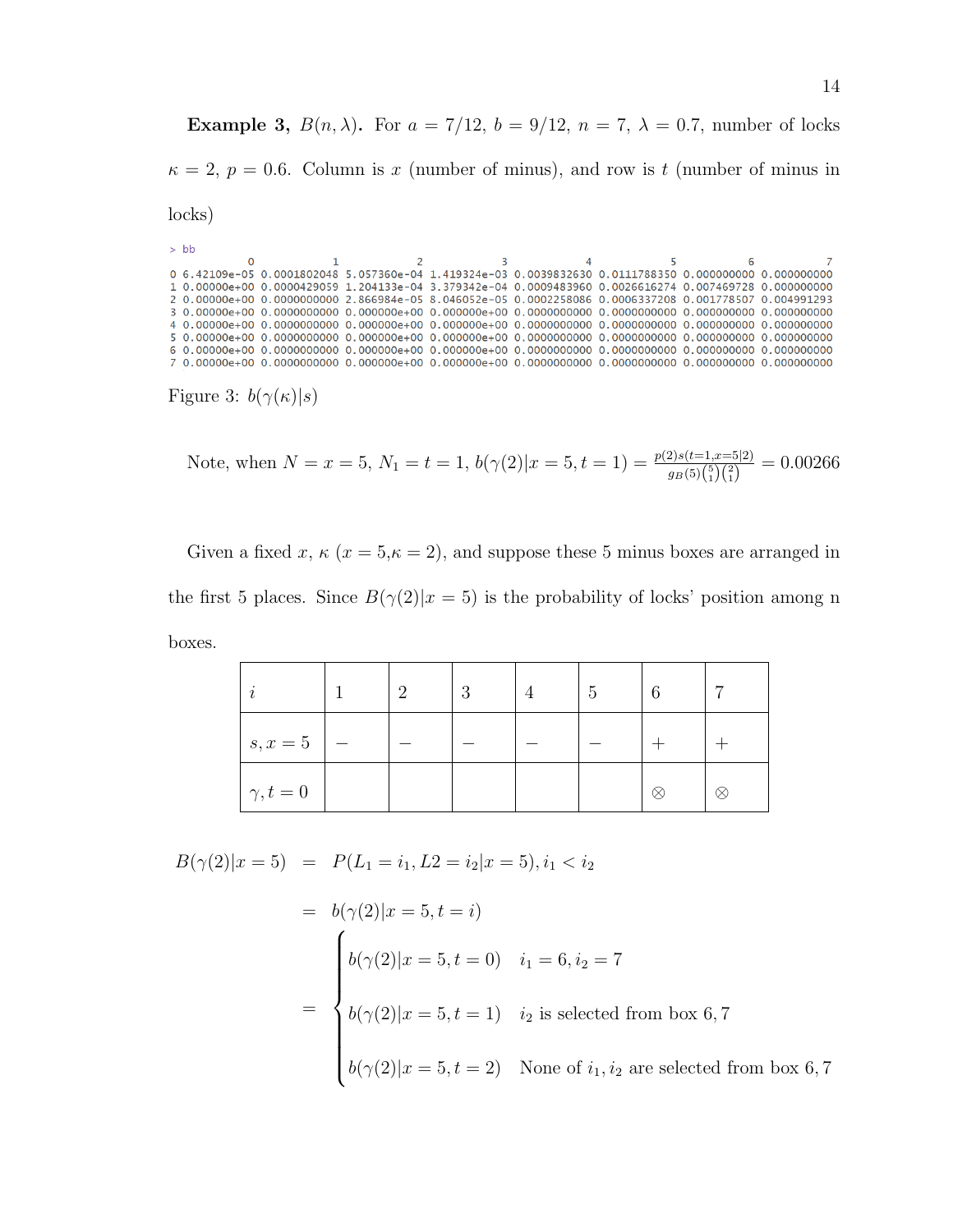We get table and histogram for  $B(\gamma(2)|x=5)$  (possibility that lock is in position

 $i_1,\,i_2)$ 

| $>$ B |  |                                                                                 |  |  |
|-------|--|---------------------------------------------------------------------------------|--|--|
|       |  |                                                                                 |  |  |
|       |  | 1 0 0.0006337208 0.0006337208 0.0006337208 0.0006337208 0.002661627 0.002661627 |  |  |
|       |  | 2 0 0.0000000000 0.0006337208 0.0006337208 0.0006337208 0.002661627 0.002661627 |  |  |
|       |  | 3 0 0.0000000000 0.0000000000 0.0006337208 0.0006337208 0.002661627 0.002661627 |  |  |
|       |  |                                                                                 |  |  |
|       |  |                                                                                 |  |  |
|       |  |                                                                                 |  |  |
|       |  |                                                                                 |  |  |
|       |  |                                                                                 |  |  |

**B 3-D perspective** 



Figure 4: B table and histogram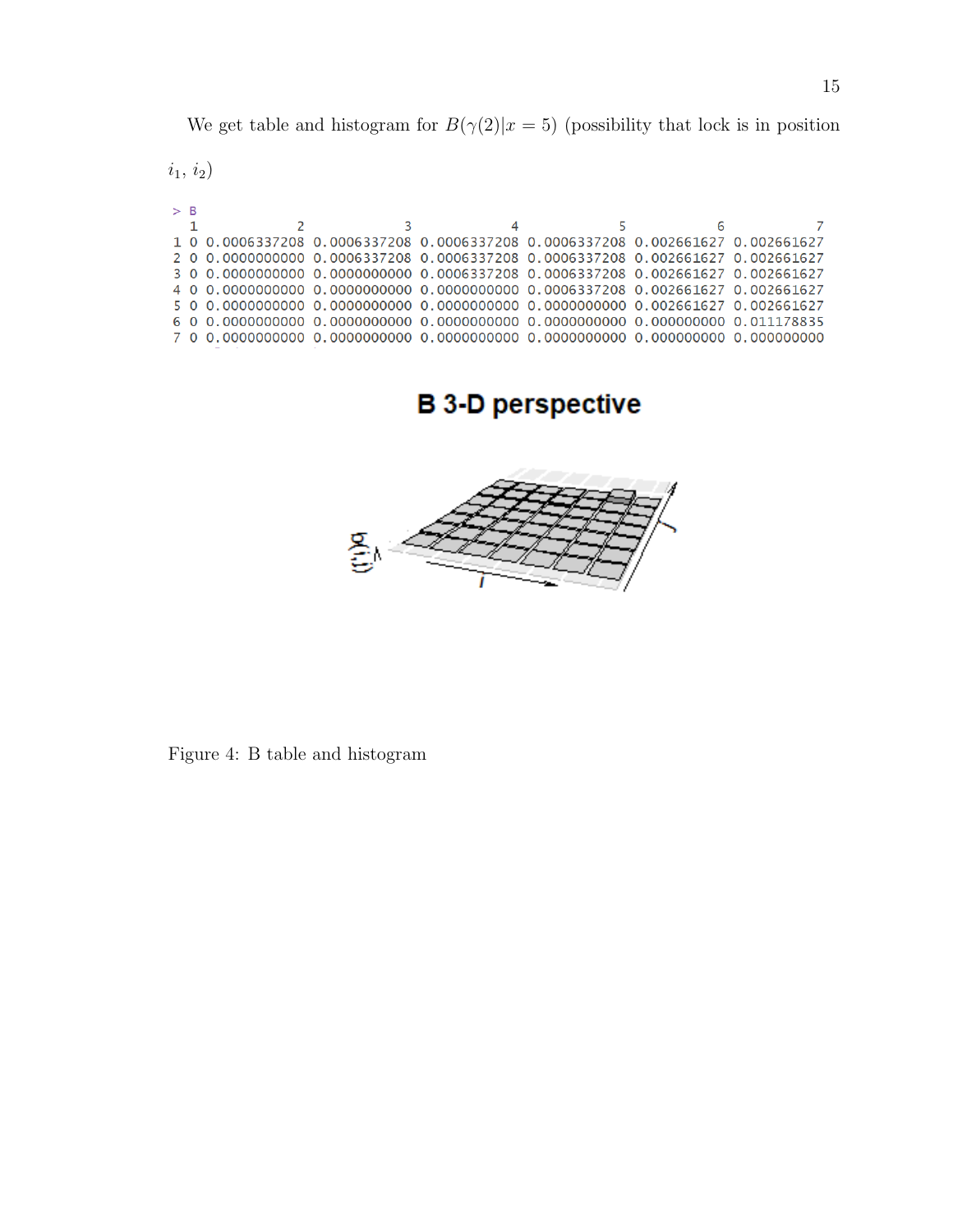While in case  $A(n, k)$ , when all settings keeps the same as Example 3,  $(a = 7/12,$  $b = 9/12, n = 7, k = 2, p = 0.6$  When  $N = x = 5, N_1 = t = 1$ , we have

```
> bb #b(i,j|x)<br>0
          \mathbf 1\overline{2}\overline{3}\overline{5}\overline{4}6
0 0.04761905 0.06086957 0.080401094 0.110776187 0.161361142 0.25330270 0.00000000 0.00000000
1 0.00000000 0.01449275 0.019143118 0.026375283 0.038419319 0.06031017 0.10447761 0.00000000
2 0.00000000 0.00000000 0.004557885 0.006279829 0.009147457 0.01435956 0.02487562 0.04761905
```
Figure 5:  $b(\gamma|s)$ 

Note, when  $N = x = 5$ ,  $N_1 = t = 1$ ,  $b(\gamma | x = 5, t = 1) = P(L_1 = i_1, L_2 = i_2 | x = 1)$  $(5, t = 1) = \frac{s(t=1|x=5)}{\binom{5}{1}\binom{2}{1}} = 0.06031017,$ 

Given a fixed  $x(x = 5)$ , and suppose these 5 minus boxes are arranged in the first 5 places. Since  $B(\gamma|x=5)$  is the probability of locks' position among n boxes.

| $\boldsymbol{\eta}$ | റ | -3 | $\mathbf{G}$ | 6         |   |
|---------------------|---|----|--------------|-----------|---|
| $s, x = 5$          |   |    |              |           |   |
| $\gamma, t = 0$     |   |    |              | $\propto$ | ⊗ |

 $B(\gamma|x=5) = P(L_1 = i_1, L_2 = i_2|x=5), i_1 < i_2$ 

$$
= b(\gamma(2)|x = 5, t = i)
$$
  
\n
$$
b(\gamma|x = 5, t = 0) \quad i_1 = 6, i_2 = 7
$$
  
\n
$$
= \begin{cases} b(\gamma|x = 5, t = 1) & i_2 \text{ is selected from box } 6, 7 \\ b(\gamma|x = 5, t = 2) & \text{None of } i_1, i_2 \text{ are selected from box } 6, 7 \end{cases}
$$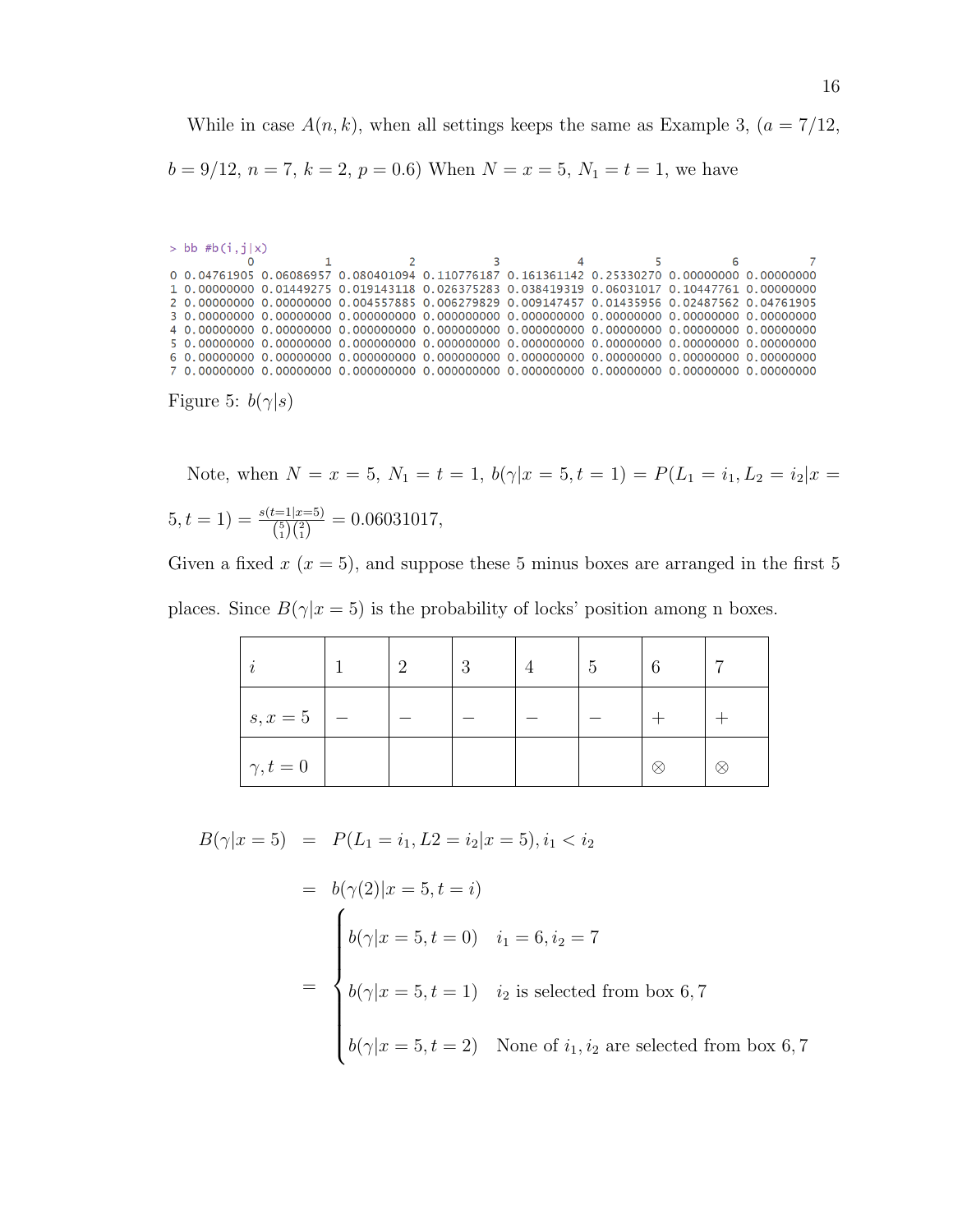We get table and histogram for  $B(\gamma|x=5)$  (possibility that lock is in position  $i_1$ ,  $i_2$ ). After comparing the histogram for model  $A(n, k)$  and  $B(n, \lambda)$ , we find that  $A(n, k)$  model has a more obvious difference for those two locks' position between pair  $(1, 2), (1, 3), (1, 4), (1, 5)$  and  $(6, 7)$ 

| $>$ $\kappa$ |  |  |                                                                       |  |
|--------------|--|--|-----------------------------------------------------------------------|--|
|              |  |  | 6                                                                     |  |
|              |  |  | 1 0 0 01435956 0 01435956 0 01435956 0 01435956 0 06031017 0 06031017 |  |
|              |  |  | 2 0 0.00000000 0.01435956 0.01435956 0.01435956 0.06031017 0.06031017 |  |
|              |  |  | 3 0 0.00000000 0.00000000 0.01435956 0.01435956 0.06031017 0.06031017 |  |
|              |  |  | 4 0 0.00000000 0.00000000 0.00000000 0.01435956 0.06031017 0.06031017 |  |
|              |  |  |                                                                       |  |
|              |  |  |                                                                       |  |
|              |  |  |                                                                       |  |
|              |  |  |                                                                       |  |

Figure 6: when  $k = 2$ , likelihood of lock's position in 7 boxes

## **B 3-D perspective**



Figure 7: when  $k = 2$ , histogram of lock's position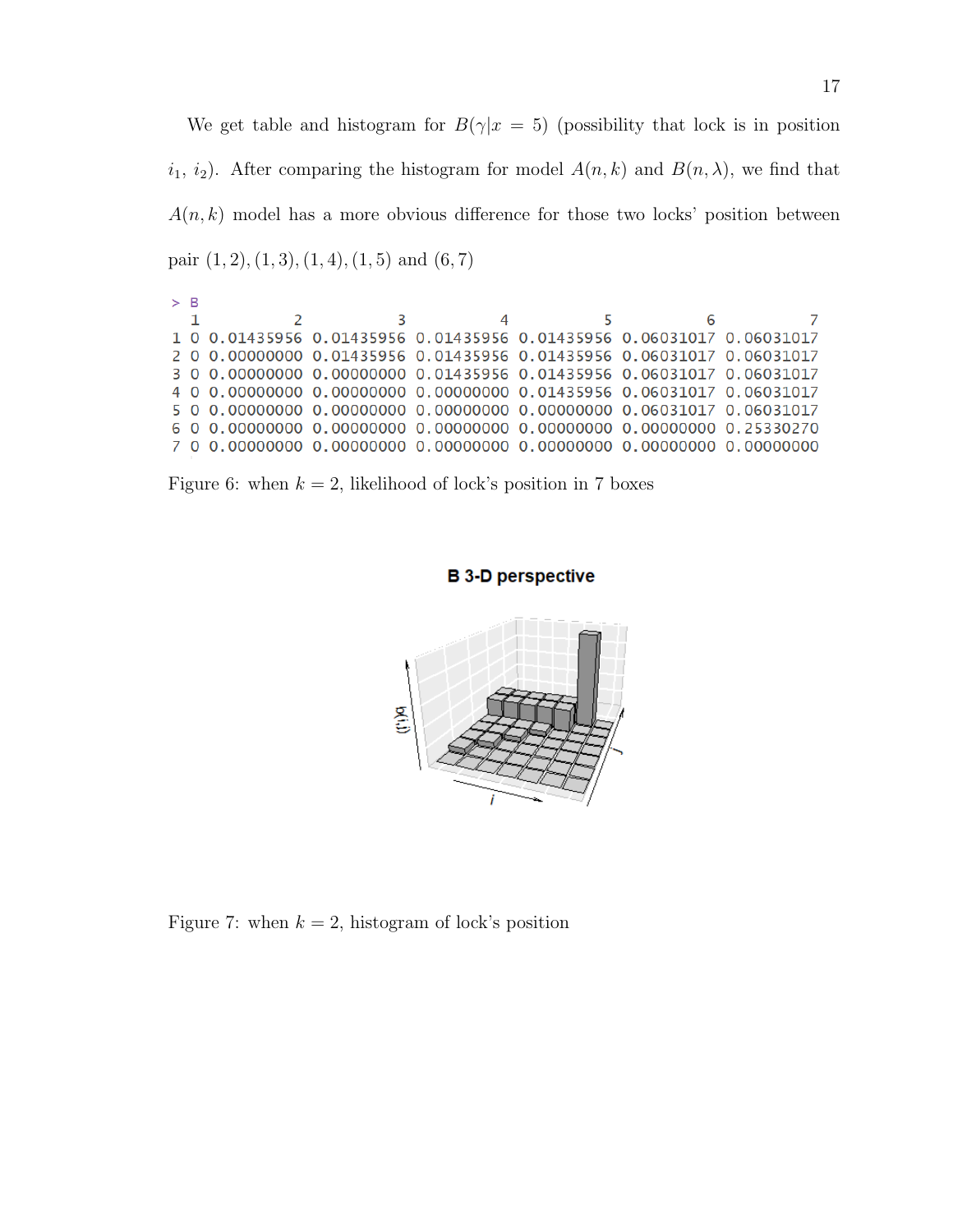#### 2.3 Optimal strategy for attackers

Now we know the posterior distribution of locks given information of signal. The next thing to consider is to realize Goal F1: How to maximize expected number of destroyed boxes?

## 2.3.1 Ratio for signal in  $B(n, \lambda)$

Since signal test is not perfect (sensitivity and specificity are less than 1), we introduce ratio  $r(\lambda)$  here, to obtain efficient information of signals by comparing probability of no lock in this position given negative signal with positive signal.

**Proposition 2.** a) The ratio  $r \equiv r_B(\lambda)$  is given by formula

$$
r_B(\lambda) = \frac{P(T=0|S=0)}{P(T=0|S=1)} = \frac{p^-(\lambda)}{p^+(\lambda)} = \frac{b}{(1-b)} \frac{\lambda a + (1-\lambda)(1-b)}{\lambda(1-a) + (1-\lambda)b},\tag{16}
$$

b) the probabilities used in (16) are given by formulas

$$
p^{-}(\lambda) = \frac{(1 - \lambda)b}{\lambda(1 - a) + (1 - \lambda)b}, \qquad p^{+}(\lambda) = \frac{(1 - \lambda)(1 - b)}{\lambda a + (1 - \lambda)(1 - b)},
$$
(17)

c) if  $a + b > 1$ , then function  $r_B(\lambda)$  is increasing from 1 to  $\frac{a}{1-a}$  $\frac{b}{1-b} = c_1 c_2 = c > 1,$ when  $\lambda$  is increasing from 0 to 1, otherwise, it is decreasing from 1 to  $c < 1$ . Here  $c_1 = \frac{a}{1-a}$  $\frac{a}{1-a}$  and  $c_2 = \frac{b}{1-a}$  $\frac{b}{1-b}$  represent the quality of sensitivity and specificity, and  $c = c_1 c_2$  represents the combined quality of testing.

**Remark 1.** Note that parameters a and b in function  $r_B(\lambda)$  are not symmetrical, i.e., though  $r(.5|a, b)r(.5|b, a) = c$  and  $r_B(\lambda|a, b) \approx r_B(\lambda|b, a) \approx c$  for  $\lambda$  close to 1, generally  $r_B(\lambda|a, b) \neq r_B(\lambda|b, a)$  for all  $\lambda < 1$ . This asymmetry property is in contrast to the symmetry of a and b for  $r_A(x)$  in Problem  $A(n, k)$ . see of Proposition 2(b).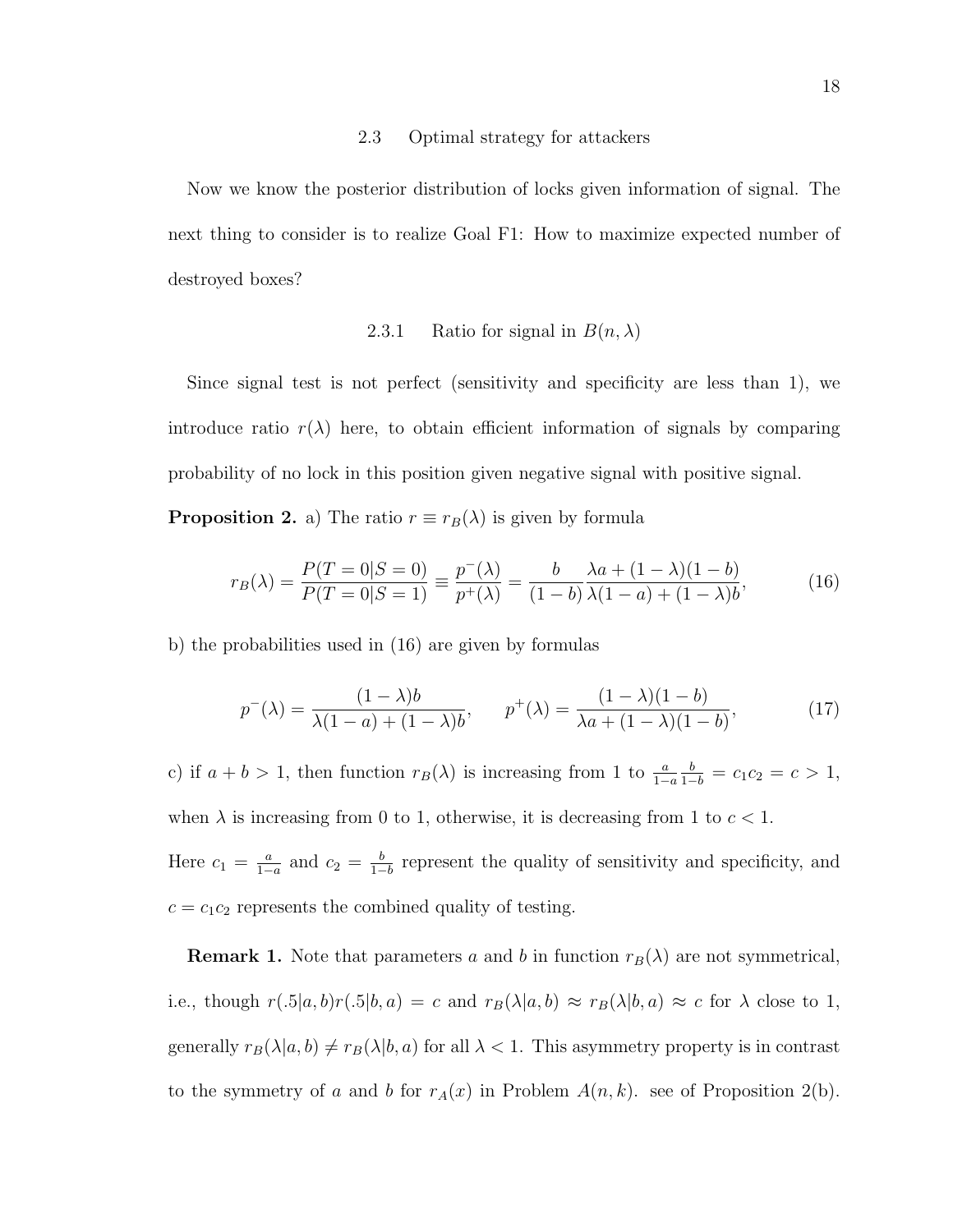The visual plot of  $\{a, b : r_A(\lambda|a, b) = constant\}$  is given in (Figure 9).

**Example 1,**  $B(n, \lambda)$ . For  $\lambda = 0.5$  with  $a = \frac{7}{12}$ ,  $b = \frac{9}{12}$  by formula (30) we obtain  $r = \frac{15}{7} \approx 2.143$ , and with  $a = \frac{9}{12}$ ,  $b = \frac{7}{12}$ , we obtain  $r = \frac{49}{25} = 1.96$ , and hence  $r(.5|a, b)r(.5|b, a) = \frac{21}{5} = 4.2 = c.$ 

For  $\lambda = .7$  with  $a = \frac{7}{12}$ ,  $b = \frac{9}{12}$ , we obtain  $r = \frac{87}{31} \approx 2.806$ , and with  $a = \frac{9}{12}$ ,  $b = \frac{7}{12}$ , we obtain  $r = \frac{13}{5} = 2.6$ , and  $r(.7|a, b)r(.7|b, a) \approx 7.297$ .

**Example 2,**  $B(n, \lambda)$ . Let  $a = \frac{7}{12}, b = \frac{9}{12}$ , probability of explosion  $p = 0.6$  by formula (30), we obtain graph of ratio r w.r.t.  $\lambda$  as follows:



Figure 8: ratio for  $a=7/12$ ,  $b=9/12$ ,  $p=0.6$ 

**Example 3,**  $B(n, \lambda)$ . find a and b for a fixed value r, such as  $\{(a, b) : r(a, b) = c\}$ 



Figure 9:  $r = c$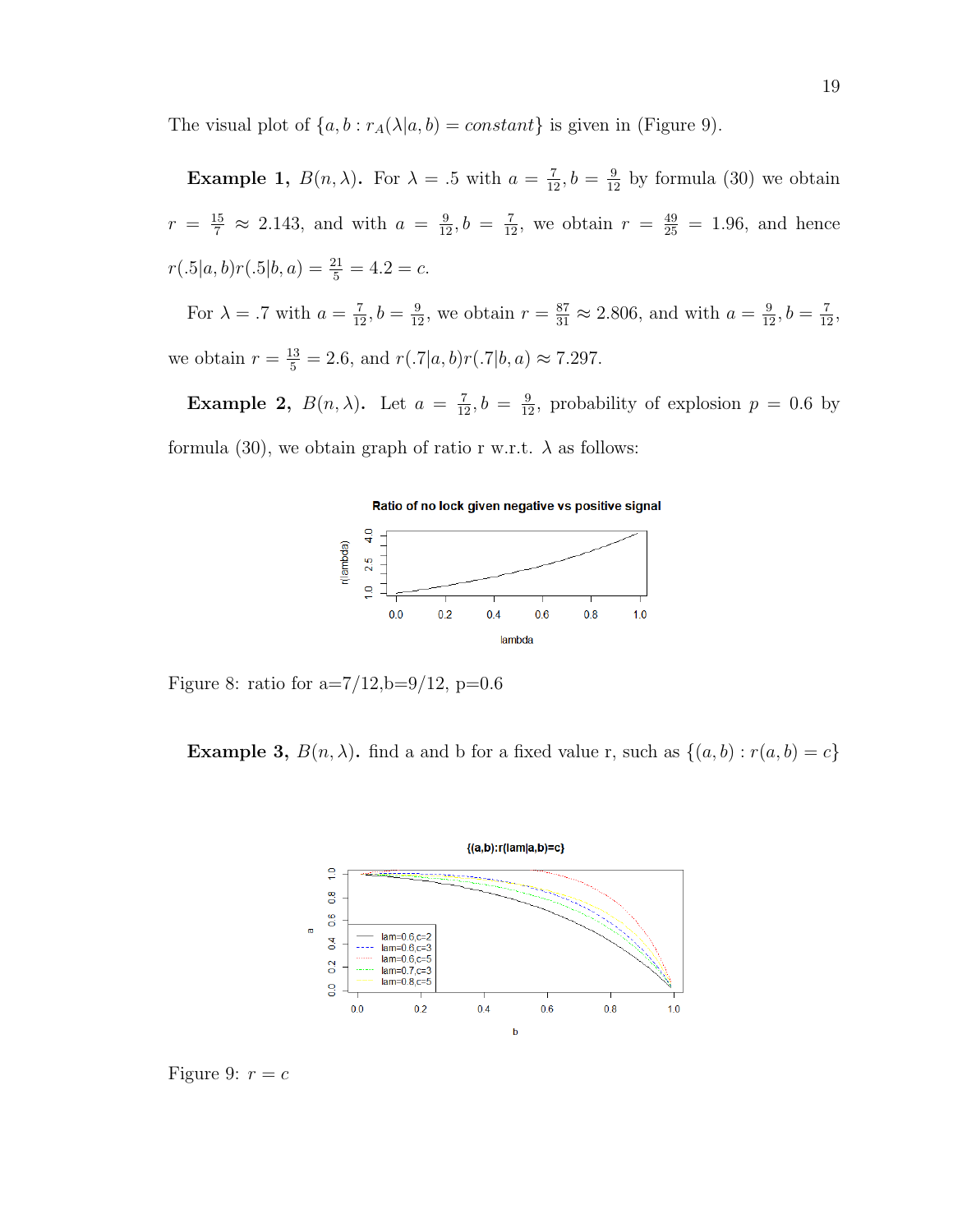For  $A(n, k)$ , we have the following conclusion that the symmetry of Defense strategy implies that k locks are allocated at random between n boxes. Let us show that the probability that a particular box has a lock is  $\lambda = k/n$ . The number of combinations of k locks having one lock on a fixed position and the other  $k-1$  locks having any of remaining  $n-1$  positions is  $\binom{n-1}{k-1}$  $_{k-1}^{n-1}$ ). Then  $\lambda = \binom{n-1}{k-1}$  $\binom{n-1}{k-1}$  /  $\binom{n}{k}$  $\binom{n}{k}$ . The first of the two trivial equalities for binomial coefficients below with  $m = n$  yields  $\lambda = k/n$ . The second equality in (18) will be used later.

$$
\binom{m-1}{k-1} / \binom{m}{k} = \frac{k}{m}; \qquad \binom{m}{k-1} / \binom{m}{k} = \frac{k}{m+1-k}.
$$
 (18)

For the case A we obtain two different representations for  $r_{n,k}(x)$  using total probability formula for *different* partitions.

Theorem 2. a) The crucial ratio  $r_{n,k}(x|a, b) \equiv r_{n,k}(x)$ ,  $0 < x < n$ , is given by formula

$$
r_{n,k}(x) \equiv \frac{P(T=0|S=0,x)}{P(T=0|S=1,x)} \equiv \frac{p^-(x)}{p^+(x)} = \frac{b}{(1-b)} \frac{(n-x)}{x} \frac{g_{n-1,k}(x-1)}{g_{n-1,k}(x)},\tag{19}
$$

b) the probabilities used in (19)  $p^-(x) \equiv P(T = 0|S = 0, x)$  and  $p^+(x) \equiv P(T = 0|S = 0, x)$  $0|S = 1, x)$  for  $0 < x < n$  are given by formulas

$$
p^{-}(x) = \frac{n-k}{x} * b * \frac{g_{n-1,k}(x-1)}{g_{n,k}(x)}, \quad p^{+}(x) = \frac{n-k}{n-x} * (1-b) * \frac{g_{n-1,k}(x)}{g_{n,k}(x)}.
$$
 (20)

c) functions  $r_{n,k}(x) \equiv r_{n,k}(x|a, b)$  as functions of parameters  $a, b$  for all  $n, k, 0 <$  $x < n$  depend only on parameter  $c = \frac{a}{1-a}$  $1-a$ b  $\frac{b}{1-b}$ , (see Remark 1), and hence satisfy the equality  $r_{n,k}(x|a, b) = r_{n,k}(x|b, a) = r_{n,k}(x|\theta, \theta)$ , where  $\theta =$  $\frac{\sqrt{c}}{1+\sqrt{c}}$ .

d) functions  $r_{n,n-1}(x) = c$  for all x, functions  $r_{n,k}(x)$  for  $k < n-1$  are monotonically increasing in x for  $0 < x < n$ , and  $r(x) > 1$  when  $a + b > 1$ , and  $< 1$  when  $a + b \leq 1$ .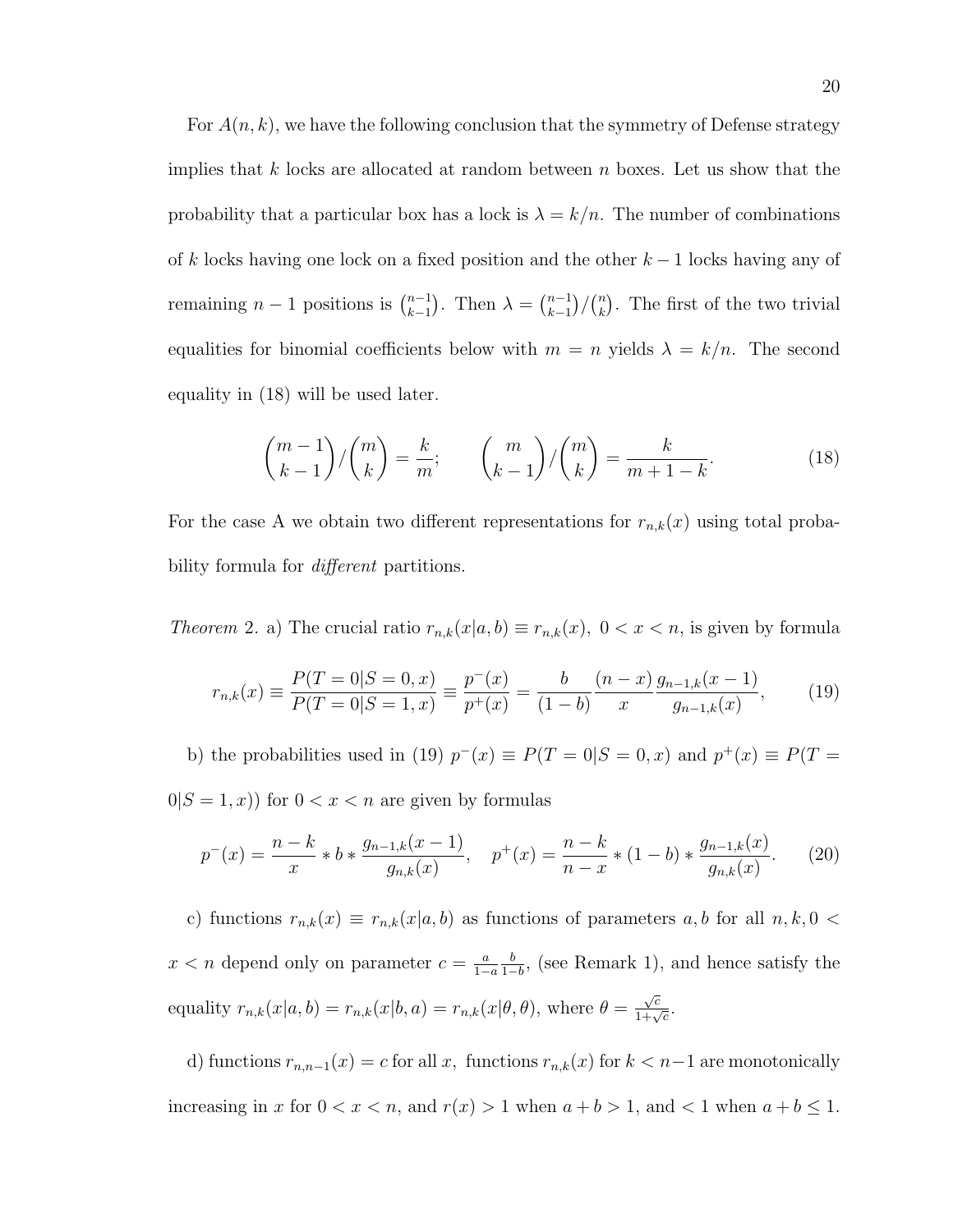e) functions  $r_{n,k}(x)$  are monotonically decreasing for all fixed  $k, 0 < x < n$  when n is increasing.

*Proof.* of Theorem 2(c). Proof that  $r(x)$  depends on a, b through c, First, we can represent  $g_{n,k}(x)$  as

$$
g_{n,k}(x) = \sum_{i} \binom{k}{i} a^{k-i} \binom{n-k}{x-i} b^{x-i} (1-b)^{n-k-x+i} = a^k b^x (1-b)^{n-k-x} \sum_{i} \binom{k}{i} \binom{n-k}{x-i} \frac{1}{c^i}, (21)
$$

where  $d_1(x) = max(0, x - n + k) \le i \le min(k, x) = d_2(x)$ . Then we can represent  $r_{n,k}(x)$  as

$$
r_{n,k}(x) = \frac{n-x \sum_{d_1(x-1) \le i \le d_2(x-1)} {k \choose i} {n-k-1 \choose x-i-1} c^{-i}}{\sum_{d_1(x) \le i \le d_2(x)} {k \choose i} {n-k-1 \choose x-i} c^{-i}}.
$$

Therefore  $r(x$  depends only on c. We also have  $\binom{n-k-1}{r-i-1}$  $\binom{n-k-1}{x-i-1} = \binom{n-k-1}{x-i}$  $\frac{-k-1}{x-i}$   $\frac{n-(x-i)}{x}$ . Using these equalities and formula (22), we can show that  $r_{n,k}(x)$  grows in c as a function of c.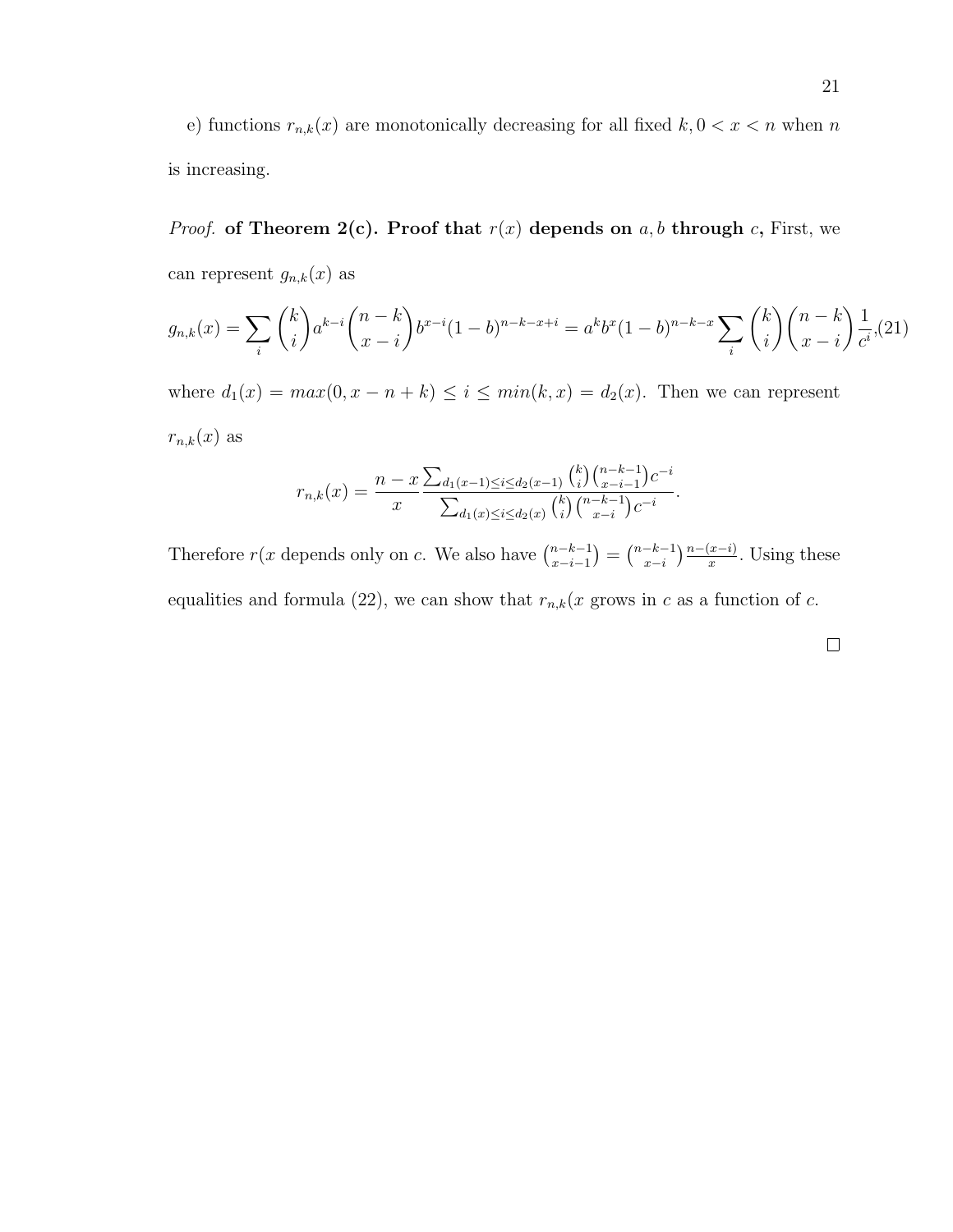To compare with Example 1 in page 18, we can look into  $B(n = 10, k = 5)$  model, with the same value  $a = 7/12$ ,  $b = 9/12$ , and number of minus box  $x = 0, 1, 2, ...10$ .  $r(x)$  is given by formula 19

 $\begin{array}{cccccccccccc} 1 & 2 & 3 & 4 & 5 & 6 & 7 & 8 & 9 & 10 \\ 1.000000 & 2.000000 & 3.0000 & 4.000000 & 5.000000 & 6.000000 & 7.000000 & 8.000 & 9.000000 & 10 \end{array}$ X r(x) 1.733945 1.832666 1.9515 2.090505 2.243105 2.394689 2.536165 2.664 2.777778 0 Figure 10:  $r(x)$  for  $A(10,5)$ 



# $r(x)$  for n=10, k=5

Figure 11: graph of  $r(x)$  for  $A(10,5)$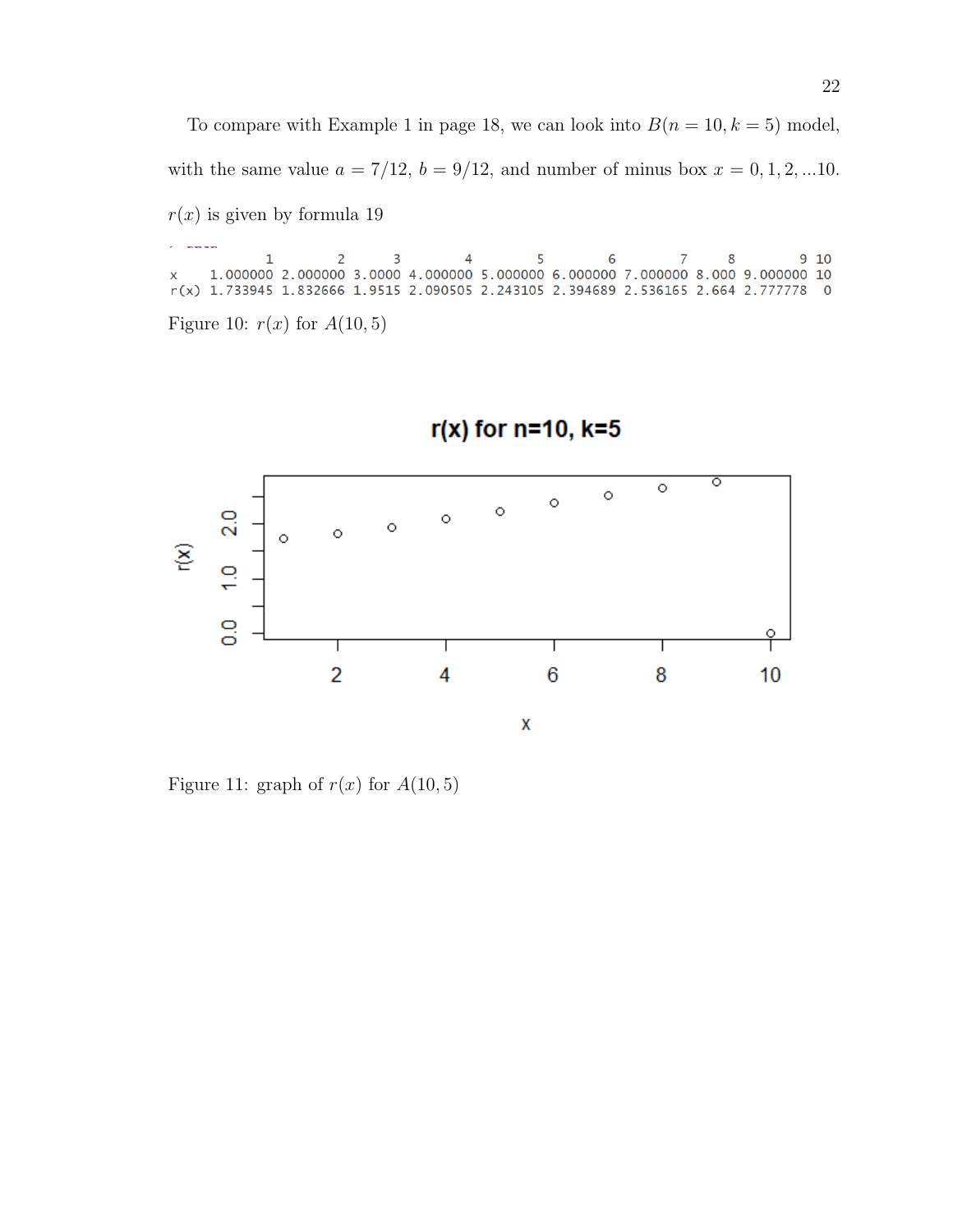#### 2.3.2 Threshold for number of bombs

Again, for S–LBT models the problem description above and our notation imply the following basic equalities:

$$
P(S_i = 1 | T_i = 1) = a, \quad P(S_i = 0 | T_i = 0) = b,
$$
  

$$
P(C_i = 1 | T_i = 1) = 0, \quad P(C_i = 1 | T_i = 0, u_i) = p(u_i),
$$
 (22)

The independence of explosions implies that  $p(u) = 1 - q^u, q = 1 - p$ . Note that function  $p(u)$  is increasing and concave upward, and  $\Delta p(u) \equiv p(u + 1) - p(u)$  is decreasing. This property of diminishing utility of each extra bomb plays an important role in the structure of optimal strategy.

We consider strategy  $\pi = (u_1, ..., u_n | s)$  as an allocation of m bombs between boxes, given signal  $s = (s_1, ..., s_n)$ ,  $\sum_{j=1}^n u_j = m$ , and we introduced  $U^-(\pi|s) = \{u_j, j \in$  $B^{-}(s)$ } and  $U^{+}(\pi|s) = \{u_j \in B^{+}(s)\}\$ as two possible sets of the values of  $u_j$  in minus  $B^{-}(s)$  and plus  $B^{+}(s)$  boxes. By symmetry of prior distribution of locks and testing, all strategies with the same pair of sets  $U^-(\pi|s)$ ,  $U^+(\pi|s)$  can be obtained using permutations of these sets among corresponding boxes, and they all have the same value, denoted as  $w^{\pi}(x, m)$  for a problem  $N(s) = x$ . We denoted also  $v(x, m) =$  $\sup_{\pi} v^{\pi}(x,m)$ , the value function over all strategies, given m and x, and  $v(m)$ , the value function over all .

Let J be a subset of boxes and  $C(J)$  an event that all boxes in J are destroyed,  $C_j$ box j is destroyed. Then, given strategy  $\pi$ , we have  $w^{\pi}(m|x) = \sum_{i=1}^{n} P(C_i|u_i, s_i, x)$ . The conditional independece of testing and explosions, formula (22), and total prob-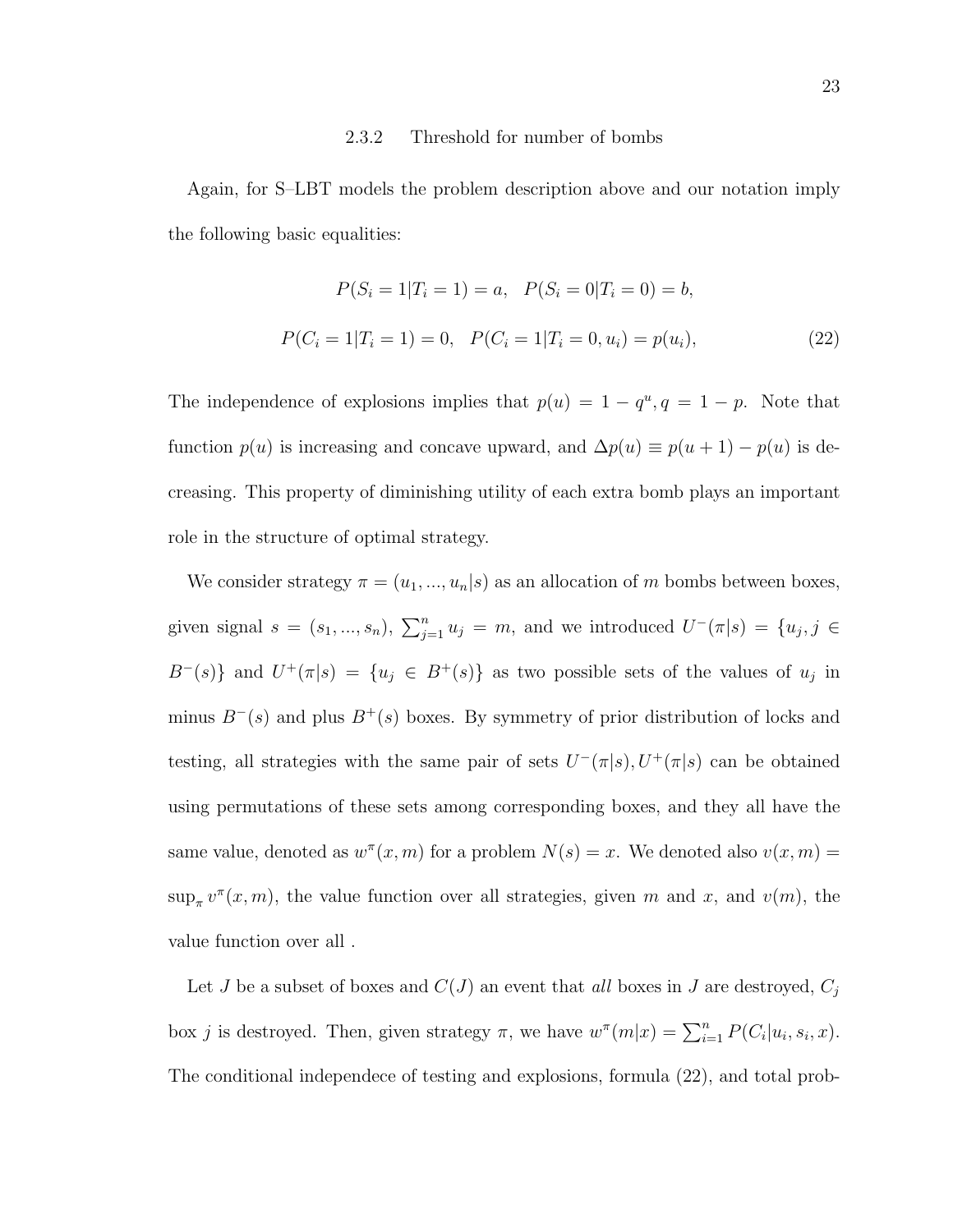ability formula imply the following formula for the conditional probability of the destruction of a particular box with u bombs, and for any event  $F$  generated by testing (signals),  $P(C|u, F) = P(C|u, T = 0)P(T = 0|F) = p(u)P(T = 0|F)$ ,  $u \ge 1$ . Using this formula and the definitions of  $r(\lambda)$ ,  $p^{-}(\lambda)$  and  $p^{+}(\lambda)$ , we have:

$$
P(C|u, S = 1, \lambda) = P(T = 0|S = 1, \lambda)P(C|u, T = 0) = p^{+}(\lambda)p(u), p(u) = 1 - q^{u},
$$
  

$$
P(C|u, S = 0, \lambda) = P(T = 0|S = 0, \lambda)P(C|u, T = 0) = p^{-}(\lambda)p(u) = r(\lambda)p^{+}(\lambda)p(u).
$$
\n(23)

The next Proposition justifies our claim that the optimal strategy in all problems are (separately) UAP in minus and plus boxes.

Theorem 3. If  $0 < \lambda < 1$ , then the optimal strategy is to distribute all bombs between minus and plus boxes  $d(\lambda)$ -UAP, where  $d(\lambda)$  is defined by formula

$$
d(\lambda) = \min(i \ge 1 : r(\lambda)q^i < 1),\tag{24}
$$

Theorem 4. Let  $\pi(\lambda) = (u_l, l = 1, 2, ..., n)$  be an optimal strategy. Then  $|u_s - u_t| \leq 1$ when the signals in boxes s, t have the same sign.

Theorem 5. Let  $\pi(\lambda) = (u_l, l = 1, 2, ..., n)$  be a strategy,  $0 < \lambda < 1$ ,  $u^- = i$  be the number of bombs in some minus box,  $u^+ = j$  be the number of bombs in some plus box, and  $d = d(\lambda)$  is defined by formula (24). Then, if  $i - j > d$  or, if  $j \ge 1$  and  $i - j < d - 1$ , then strategy  $\pi$  is not optimal, or, equivalently, if  $\pi$  is optimal, and  $j = 0$ , then  $1 \le i \le d$ , and if  $j \ge 1$ , then  $i - j = d$  or  $d - 1$ .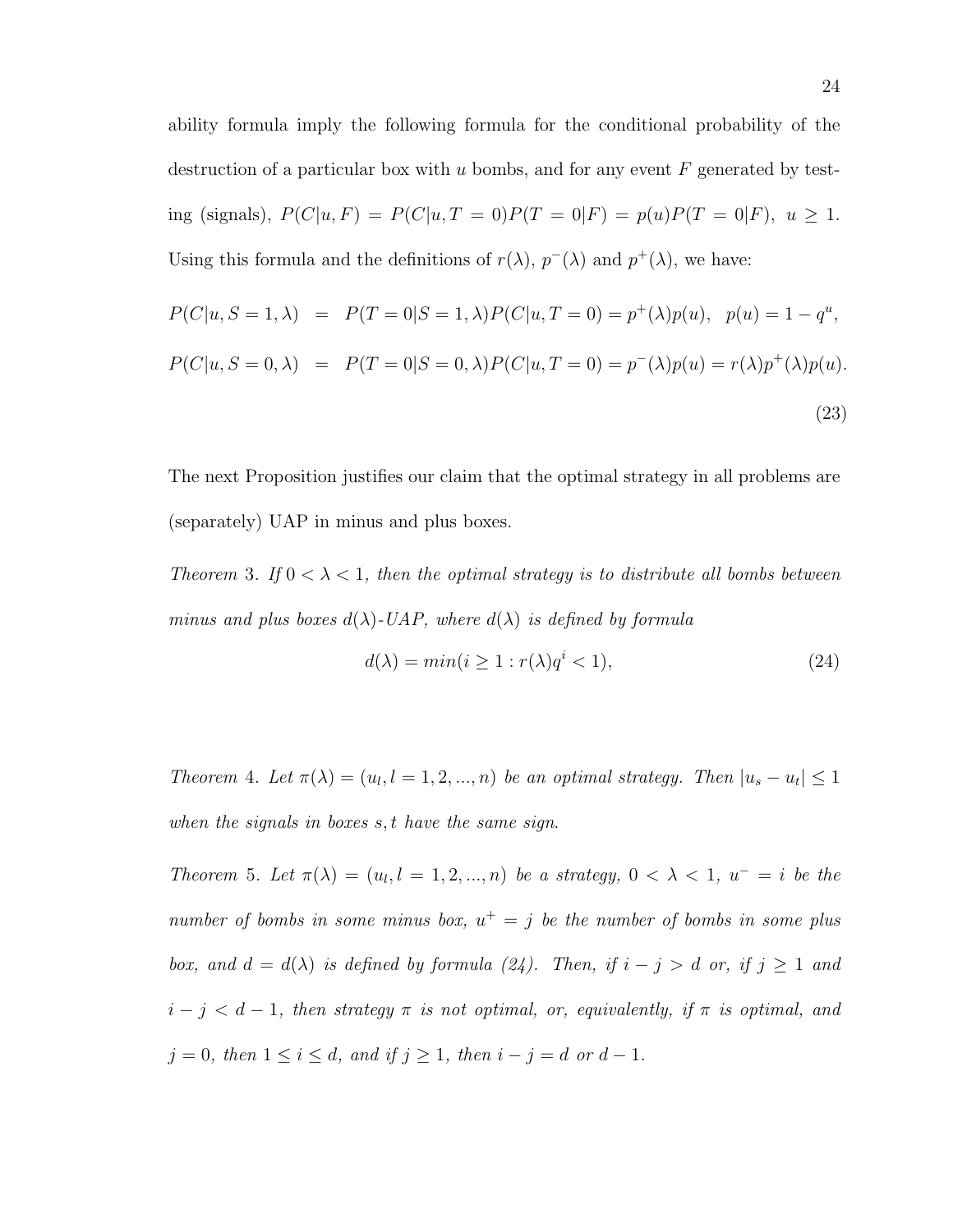*Proof.* of Theorem 3. Suppose that theorem 3 is not true and let us say  $u_s =$  $i, u_t = j, i - j \geq 2$  and  $S_s = S_t = 1$ . The concavity of function  $p(\cdot)$  implies that  $p(i + 1) + p(j - 1) > p(i) + p(j)$ . Then, using the formulas in (23), we have  $P(C = 1|i + 1, S = 1, \lambda) + P(C|j - 1, S = 1, \lambda) = p^+(\lambda)[p(i + 1) + p(j - 1)]$  $> p^{+}(\lambda)[p(i) + p(j)]$  $= P(C|i, S = 1, \lambda) + P(C|i, S = 1, \lambda).$ 

Thus our initial strategy is not optimal. The proof for  $S_s = S_t = 0$  is similar with  $p^+(\lambda)$  replaced by  $p^-(\lambda) = r(\lambda)p^+(\lambda)$ .

*Proof.* of Theorem 4. Suppose that Proposition 4 is not true and let us say  $u_s =$  $i, u_t = j, i - j \geq 2$  and  $S_s = S_t = 1$ . The concavity of function  $p(\cdot)$  implies that  $p(i + 1) + p(j - 1) > p(i) + p(j)$ . Then, using the formulas in (23), we have  $P(C=1|i+1, S=1, x) + P(C|j-1, S=1, x) = p^+(x)[p(i+1) + p(j-1))] >$  $\langle p^+(x)[p(i) + p(j)] \rangle = P(C|i, S = 1, x) + P(C|i, S = 1, 25).$ 

Thus our initial strategy is not optimal. The proof for  $S_s = S_t = 0$  is similar with  $p^+(x)$  replaced by  $p^-(\lambda) = r(\lambda)p^+(\lambda)$ .

 $\Box$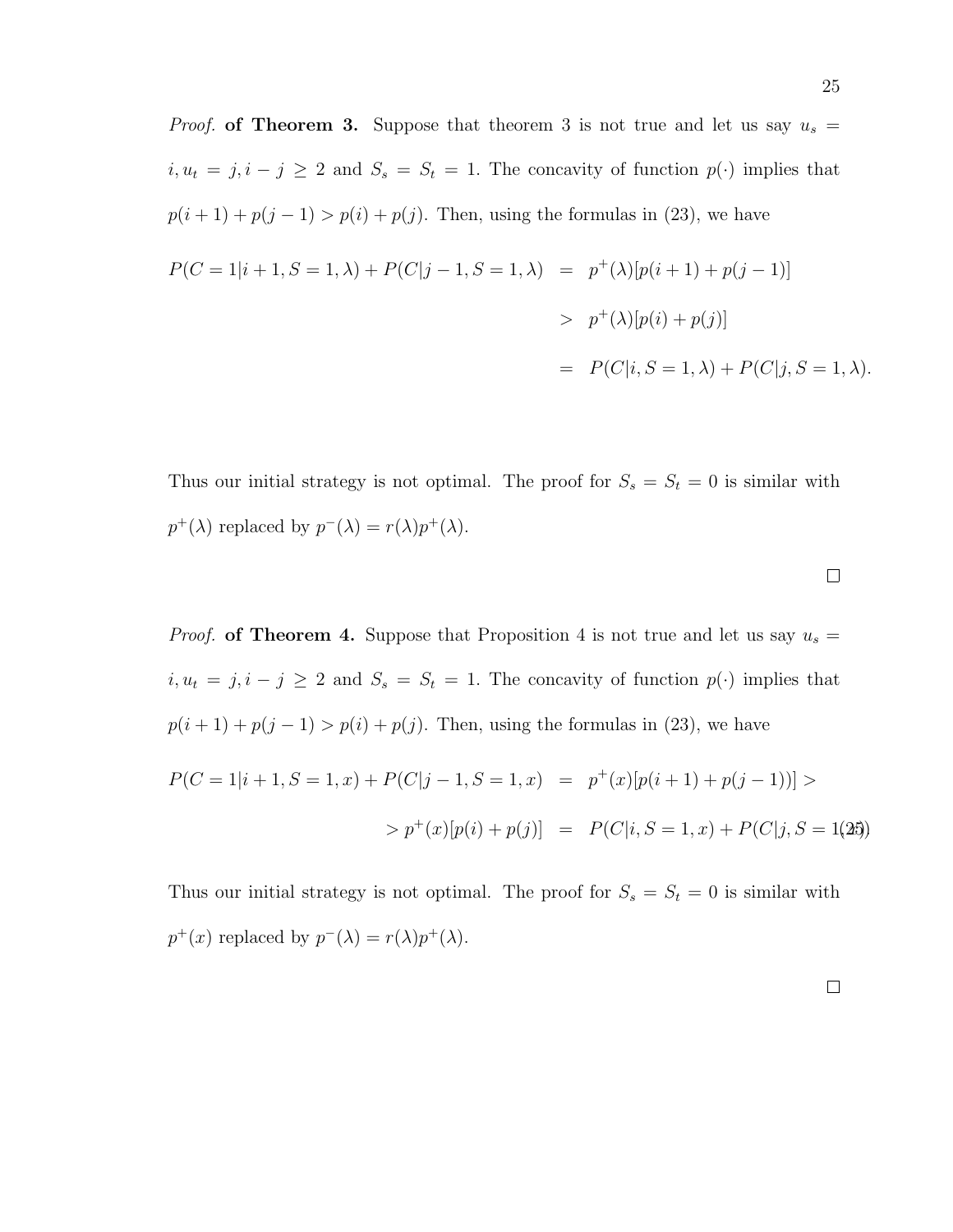*Proof.* of Theorem 5. *Proof.* Let  $d(\lambda) = d$ . As always, we assume that  $a + b > 1$ and then  $r(\lambda) > 1$  for  $0 < \lambda < 1$ , and hence  $u^- \geq u^+$ . Let us denote  $P(\cdot | \lambda) = P(\cdot | \lambda)$ , and denote the incremental utilities for minus and plus boxes as  $\Delta C^{-}(i|\lambda) = P(C|i +$  $1, S = 0, \lambda$ ) –  $P(C|i, S = 0, \lambda)$ ,  $\Delta C^{+}(j|\lambda) = P(C|j + 1, S = 1, \lambda) - P(C|j, S = 1, \lambda)$ . Using formulas in (23), it is easy to check that  $\Delta C^+(j|\lambda) = pp^+(\lambda)q^j$  and  $\Delta C^-(i|\lambda) =$  $pr(\lambda)p^{+}(\lambda)q^{i}$ , and then we have

$$
\Delta(i-1,j) = \Delta C^{-}(i-1|\lambda) - \Delta C^{+}(j|\lambda) = pq^{j}p^{+}(\lambda)[r(\lambda)q^{i-j-1} - 1].
$$

By definition of  $d(x)$ , we have  $r(\lambda)q^{d(\lambda)-1} \geq 1$  and  $r(\lambda)q^{d(\lambda)} < 1$ . Then if  $i - j > d$ , then formula (26) implies that  $\Delta(i-1,j) < 0$ , i.e., a transfer of one bomb from a minus box from this pair to a plus box will increase the value of a strategy. Similarly, if  $j \ge 1$  and  $i - j < d - 1$  for such pair, then using formula for  $\Delta(i + 1, j - 1)$  similar to formula (26), we can show that the inverse transfer will increase the value.

Note also that if  $r(\lambda)q^{d(\lambda)-1}=1$ , then  $d(\lambda)$ -UAP strategy remains optimal but not anymore unique since then in formula (26) gives zero for  $i-j = d(\lambda)$ . Note also, that if  $p = 1$ , i.e.  $q = 0$ , then  $d(\lambda) = 1$  for all  $0 < \lambda < 1$ , and if p is decreasing to zero, then  $d(\lambda)$  tends to infinity.  $\Box$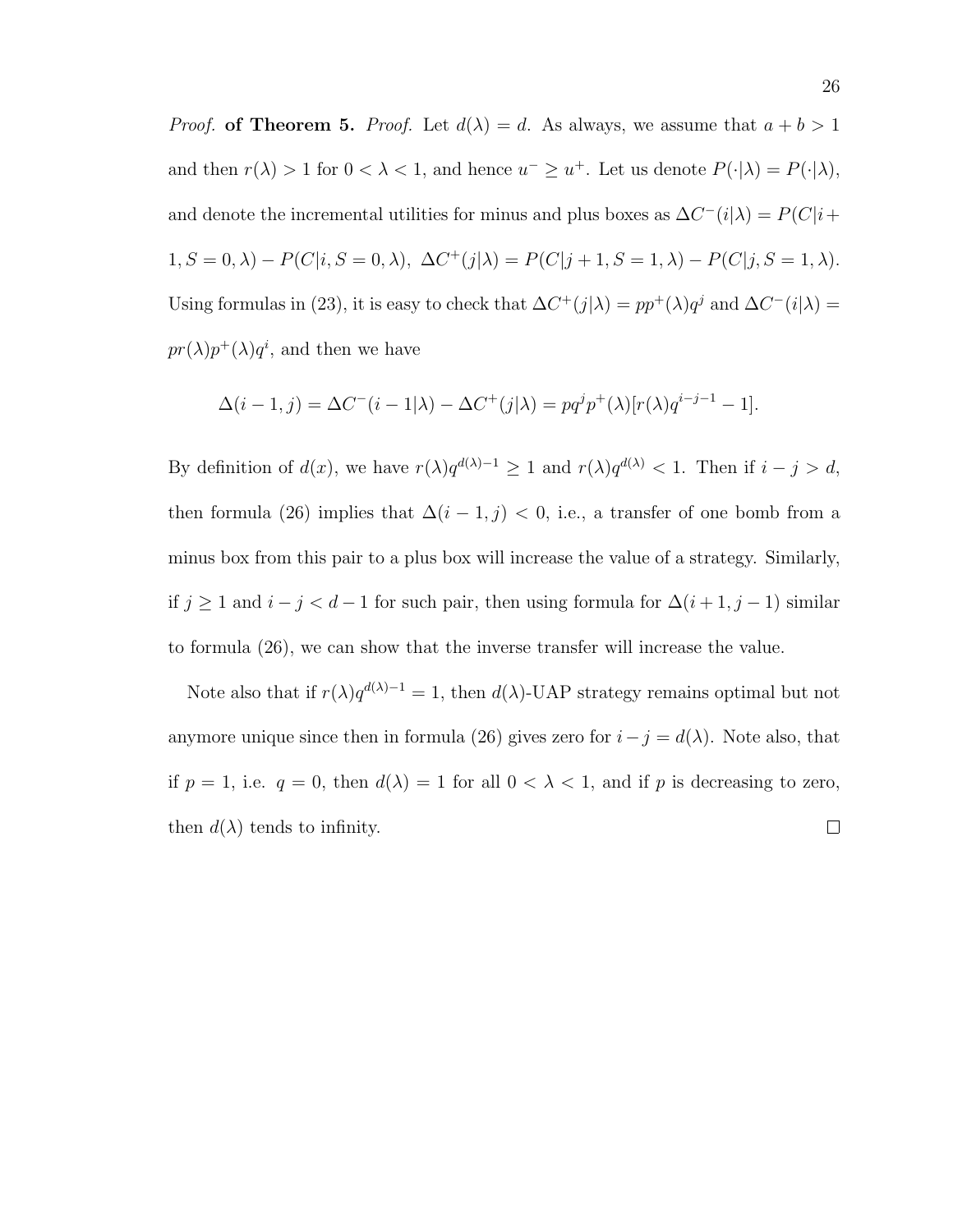**Example 1:**  $B(n, \lambda)$ , with  $a = 7/12$ ,  $b = 9/12$ ,  $n = 8$ , number of bombs  $m = 50$ ,

 $p = 0.6$ 

From the Figure 12, we can find that when  $\lambda = 0.5$ ,  $r(0.5) = 2.143$  and  $d = 2$ .

 $>$  data  $\overline{\mathbf{3}}$  $\overline{5}$  $\pmb{0}$  $\mathbf 1$  $\overline{2}$  $\overline{\mathbf{4}}$  $\mathsf 6$  $\overline{7}$ 8 9 lambda 0 0.100 0.200 0.300 0.400 0.500 0.600 0.700 0.8000 0.9000 r(lambda) 1 1.186 1.390 1.615 1.865 2.143 2.455 2.806 3.2069 3.6667 p\_minus 1 0.942 0.878 0.808 0.730 0.643 0.545 0.435 0.3103 0.1667 1 0.794 0.632 0.500 0.391 0.300 0.222 0.155 0.0968 0.0455 p\_plus 1 1.000 1.000 1.000 1.000 1.000 2.000 2.000 2.0000 1.0000  $\mathsf{d}$ 

Figure 12:  $d(\lambda)$  with 50 bombs and prob of explosion is 0.6

Thus when  $\lambda = 0.5$ , if there are totally 50 bombs, attacker will place them into 8 boxes according the following strategy to maximize damage.

|            | $\Omega$ | റ<br>್ರ        |                | $\mathcal{C}$  | 6 | $\overline{ }$  |   |
|------------|----------|----------------|----------------|----------------|---|-----------------|---|
| $s, x = 5$ |          |                |                |                |   |                 |   |
| bombs      | −        | $\overline{ }$ | $\overline{ }$ | $\overline{ }$ | 5 | $\ddot{\Omega}$ | Ð |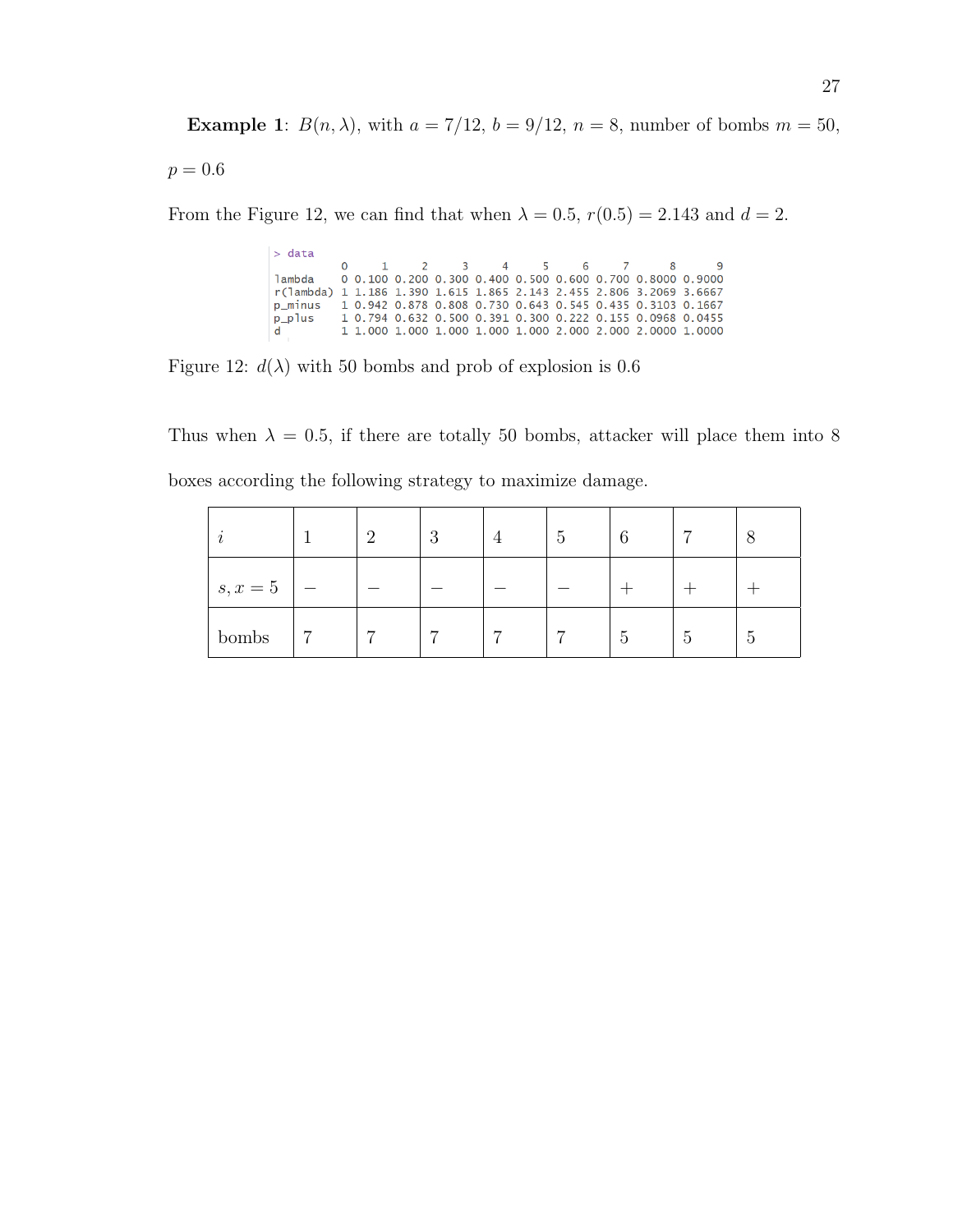In model  $A(n, k)$ , with  $a = 7/12$ ,  $b = 9/12$ ,  $n = 8$ ,  $k = 4$  number of bombs  $m = 50$ ,

$$
p = 0.6
$$

From the Figure 13, we can find that when  $x = 5$ ,  $r(5) = 2.5066767$  and  $d = 2$ .

```
> data
                                 \overline{2}\overline{7}\overline{3}\overline{4}5
                                                                                    6
                                                                                                      8
                    \mathbf{1}1.0000000 2.0000000 3.0000000 4.0000000 5.0000000 6.0000000 7.0000000 8.0
X
r(x)1.7710843 1.9132821 2.0944363 2.3066439 2.5066767 2.6808081 2.8285714 0.0
p_minus 0.8076923 0.7788204 0.7424901 0.6975786 0.6454941 0.5929401 0.5439560 0.5
p_plus 0.4560440 0.4070599 0.3545059 0.3024214 0.2575099 0.2211796 0.1923077 NaN
          1.\,0000000\  \  1.\,0000000\  \  1.\,0000000\  \  1.\,0000000\  \  2.\,0000000\  \  2.\,0000000\  \  2.\,0000000\  \  1.\,0\mathsf{d}
```
Figure 13: threshold for  $A(8, 4)$ 

Thus when  $x = 5$ , if there are totally 50 bombs, attacker will place them into 8 boxes according the following strategy to maximize damage.

|            | $\Omega$ | റ<br>್ರ        | 4              | $\mathcal{C}$ | 6                                         | ⇁ | ◠               |
|------------|----------|----------------|----------------|---------------|-------------------------------------------|---|-----------------|
| $s, x = 5$ |          |                |                |               |                                           |   |                 |
| bombs      | ⇁        | $\overline{ }$ | $\overline{ }$ | −             | $\overline{\phantom{0}}$<br>$\mathcal{O}$ | Ð | $\ddot{\Omega}$ |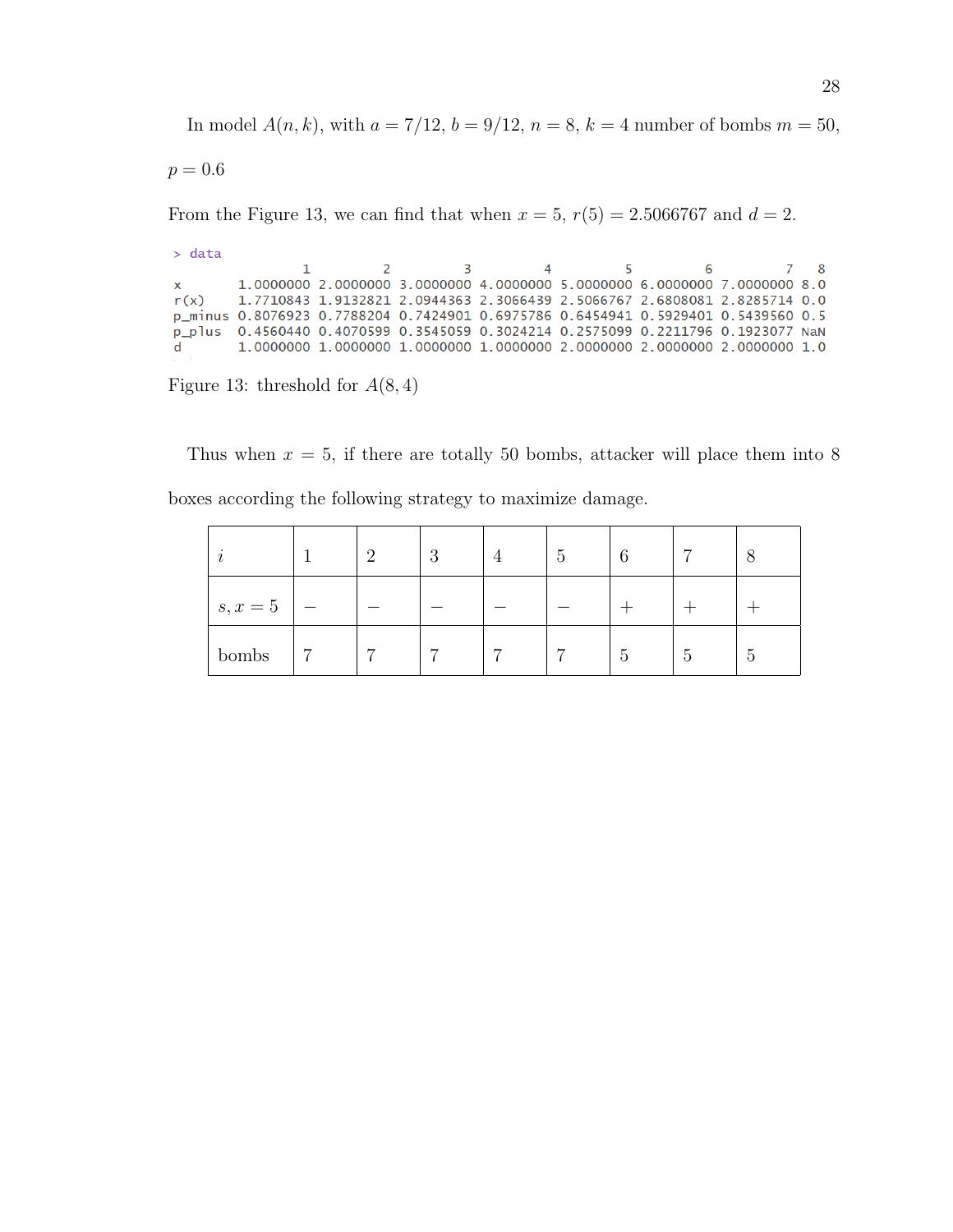#### 2.3.3 Value function

Theorem 6. Let, given signal s, the total number of minuses  $N = x, 0 \le x \le n$ . Then

a) if  $x = 0$  or n, then the optimal strategy is to distribute all bombs between boxes UAP and the value function  $v(m|0) = v(m|n)$  for  $m = n*i + e$ ,  $i = 0, 1, ..., 0 \le e < n$ , is given by formula

$$
v(m|0) = v(m|n) = \sum_{k=0}^{n} \frac{n-k}{n} [ep(i+1) + (n-e)p(i)]P(k); \qquad (26)
$$

b) If  $0 < \lambda < 1$ , then the optimal strategy is to distribute all bombs between minus and plus boxes  $d(\lambda)$ -UAP, where  $d(\lambda)$  is defined by formula

$$
d(\lambda) = \min(i \ge 1 : r(\lambda)q^i < 1),\tag{27}
$$

 $q = 1 - p$  and  $r(\lambda) = r_A(\lambda)$  is defined by formula (16).

The value function  $v(x, m)$  for  $m = m^- + m^+ = i * x + e + j * (n - x) + e'$ , where the tuple  $(i, e, j, e')$  is (uniquely) defined by value x and  $d(x)$ -UAP strategy, is given by formula

$$
v(x,m) = p^{+}(\lambda)[r(\lambda)(ep(i+1) + (x - e)p(i)) + (e'p(j+1) + (n - x - e')p(j))].
$$
 (28)

c) The value function  $v(m)$ ,  $m = 1, 2, \ldots$  is given by formula

$$
v(m) = \sum_{x=0}^{n} P(N=x)v(x,m)
$$
  
= 
$$
\sum_{x=0}^{n} v(x,m)g_A(x).
$$
 (29)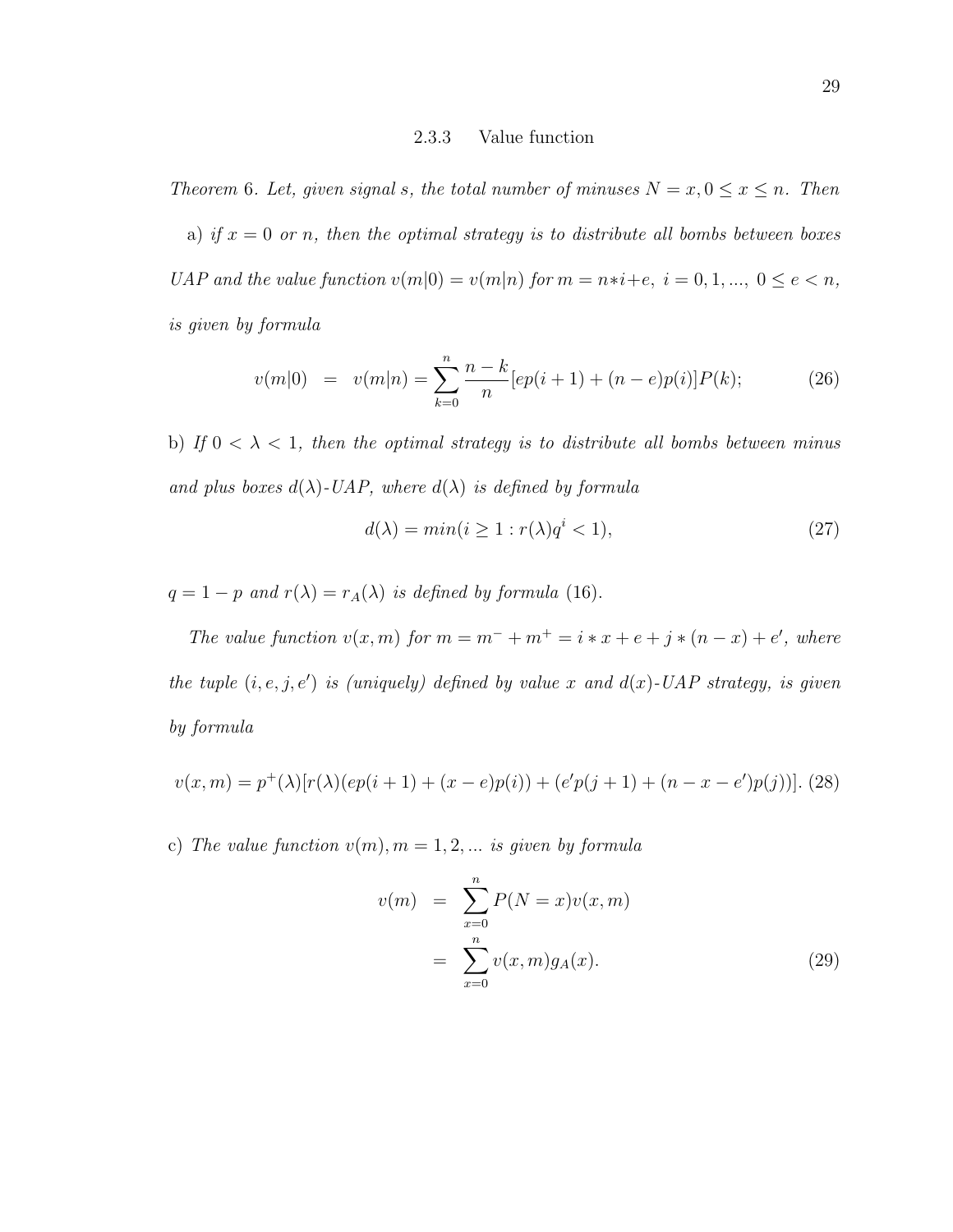Example 2: $B(n, \lambda)$ ,  $a = 7/12$ ,  $b = 9/12$ ,  $n = 8$ ,  $\lambda = 0.5$ , number of bombs  $m = 50, p = 0.6$ 

Resulting the following table with first row to be the value of  $x$  (number of locks in minus boxes), value function is  $\sum_{x=0}^{8} v g_x = 3.27$ , where  $v g_x = v(x, m) g_A(x)$ 

| $>$ data     |                                                                              |        |                                       |              |       |       |       |        |        |
|--------------|------------------------------------------------------------------------------|--------|---------------------------------------|--------------|-------|-------|-------|--------|--------|
|              | v0                                                                           |        |                                       | $2 \t 3$     | 4     | 5     | 6     |        | - 8    |
| $\mathsf{x}$ | $0.00e + 00$                                                                 | 1.0000 |                                       | 2.0000 3.000 | 4.000 | 5.000 | 6.000 | 7.0000 | 8.0000 |
| fi.          | $0.00e + 00$                                                                 |        | 7.0000 7.0000 6.000 6.000 6.000       |              |       |       | 6.000 | 6.0000 | 6.0000 |
|              | e minus 0.00e+00 0.0000 0.0000 2.000 2.000 2.000 2.000                       |        |                                       |              |       |       |       | 2.0000 | 2.0000 |
|              | m minus 0.00e+00  7.0000 14.0000 20.000 26.000 32.000 38.000 44.0000 50.0000 |        |                                       |              |       |       |       |        |        |
|              | 6.00e+00 6.0000 6.0000 6.000 6.000 6.000 6.000                               |        |                                       |              |       |       |       | 6.0000 | 0.0000 |
| e_plus       | 2.00e+00 1.0000 0.0000 0.000 0.000 0.000 0.000                               |        |                                       |              |       |       |       | 0.0000 | 0.0000 |
| m_plus       | 5.00e+01 43.0000 36.0000 30.000 24.000 18.000 12.000 6.0000                  |        |                                       |              |       |       |       |        | 0.0000 |
| $V$ m        | $3.99e+00$                                                                   | 2.0943 | 2.4170 2.739 3.061 3.383              |              |       |       | 3.705 | 4.0265 | 3.9861 |
| $g_B$        | 9.08e-04                                                                     | 0.0102 | 0.0499  0.140  0.244  0.274           |              |       |       | 0.192 | 0.0766 | 0.0134 |
| vg           | $3.62e - 03$                                                                 |        | 0.0213 0.1205 0.382 0.748 0.926 0.710 |              |       |       |       | 0.3085 | 0.0534 |
|              |                                                                              |        |                                       |              |       |       |       |        |        |

Figure 14:  $B(8, 0.5)$  with 50 bombs and prob of explosion  $p = 0.6$ 



value function for B(8,0.5) with p=0.6, m=50

Figure 15:  $B(8, 0.5)$  value function w.r.t number of bombs when prob of explosion  $p = 0.6$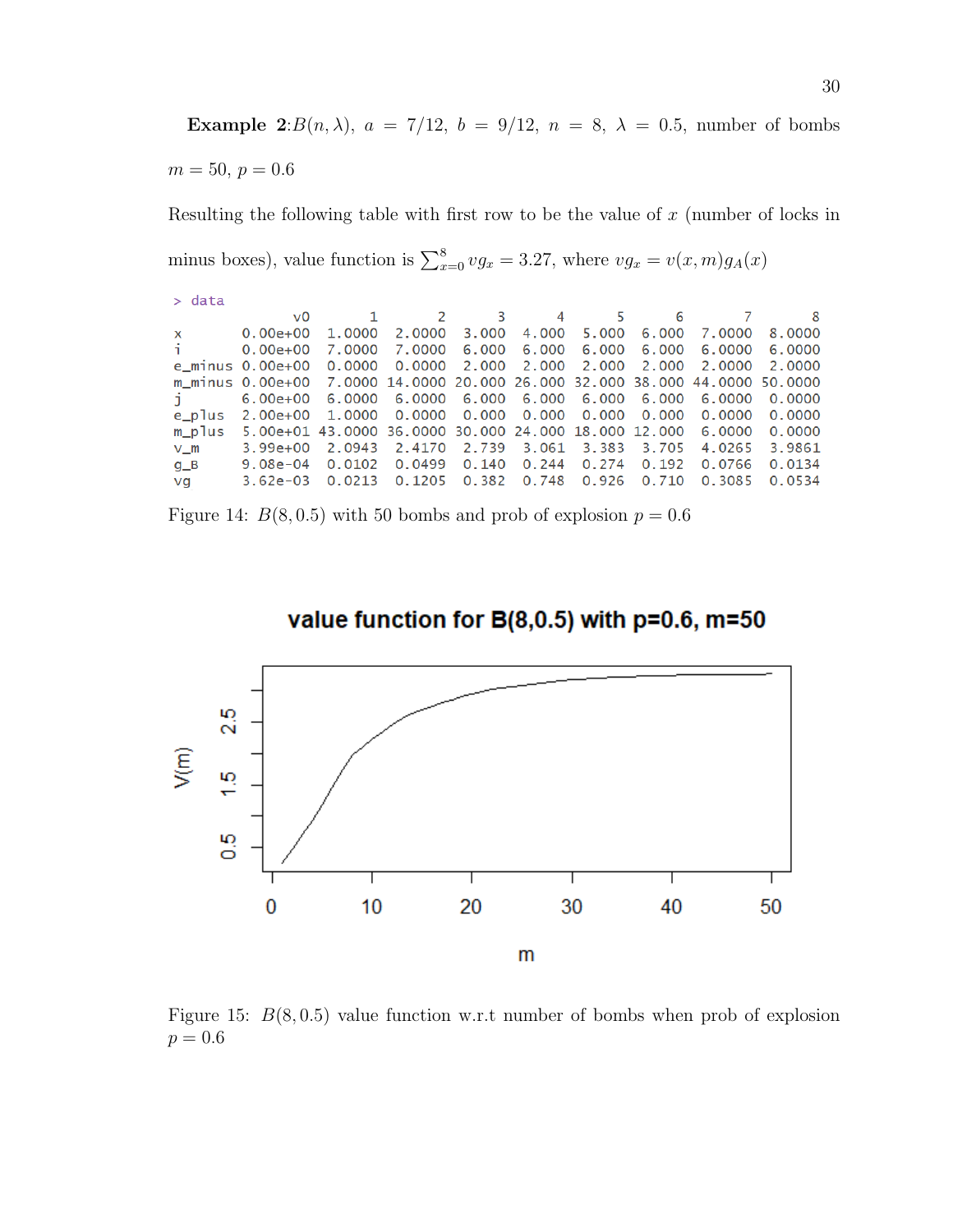For  $A(n, k)$  with  $n = 8$ ,  $k = 4$  Resulting the following table with first row to be

the value of x (number of locks in minus boxes), value function is  $\sum v g = 3.99$ 

| $>$ data     |                      |              |                              |        |       |                      |        |        |                  |
|--------------|----------------------|--------------|------------------------------|--------|-------|----------------------|--------|--------|------------------|
|              | v0                   | $\mathbf{1}$ | 2                            | 3      | 4     | 5                    | 6      | 7      | 8                |
| X.           | $0.00e + 00$         | 1.00000      | 2.0000                       | 3.000  | 4,000 | 5.000                | 6.000  | 7.0000 | 8.00000          |
| r(x)         | <b>NaN</b>           | 1.77108      | 1.9133                       | 2.094  | 2.307 | 2.507                | 2.681  | 2.8286 | 0.00000          |
| p_minus      | NaN                  | 0.80769      | 0.7788                       | 0.742  | 0.698 | 0.645                | 0.593  | 0.5440 | 0.50000          |
| p_plus       | $5.00e-01$           | 0.45604      | 0.4071                       | 0.355  | 0.302 | 0.258                | 0.221  | 0.1923 | <b>NaN</b>       |
| d            | $1.00e+00$           | 1,00000      | 1,0000                       | 1.000  | 1.000 | 2.000                | 2,000  | 2.0000 | 1.00000          |
|              | $0.00e + 00$         | 7.00000      | 7,0000                       | 6.000  | 6.000 | 7.000                | 6.000  | 6.0000 | 6.00000          |
| e minus      | $0.00e{+}00$         | 0.00000      | 0.0000                       | 2,000  | 2,000 | 0.000                | 4,000  | 3.0000 | 2.00000          |
|              | $m$ minus $0.00e+00$ | 7.00000      | 14.0000 20.000 26.000 35.000 |        |       |                      | 40.000 |        | 45.0000 50.00000 |
| $\mathbf{J}$ | $6.00e+00$           | 6,00000      | 6,0000                       | 6.000  | 6.000 | 5,000                | 5,000  | 5,0000 | 0.00000          |
| e_plus       | $2.00e+00$           | 1.00000      | 0.0000                       | 0.000  | 0.000 | 0.000                | 0.000  | 0.0000 | 0.00000          |
| m_plus       | $5.00e + 01$         | 43.00000     | 36,0000                      | 30.000 |       | 24,000 15,000 10,000 |        | 5.0000 | 0.00000          |
| $V$ $m$      | $3.99e+00$           | 3.98672      | 3.9874                       | 3.987  | 3.987 | 3.987                | 3.987  | 3.9864 | 3.98607          |
| $g_B$        | $4.52e-04$           | 0.00672      | 0.0413                       | 0.136  | 0.259 | 0.291                | 0.190  | 0.0661 | 0.00954          |
| vg           | $1.80e-03$           | 0.02679      | 0.1647                       | 0.542  | 1.033 | 1.161                | 0.756  | 0.2636 | 0.03801          |

Figure 16:  $A(8, 4)$  with 50 bombs and prob of explosion  $p = 0.6$ 





Figure 17:  $A(8, 4)$  value function w.r.t number of bombs when prob of explosion  $p = 0.6$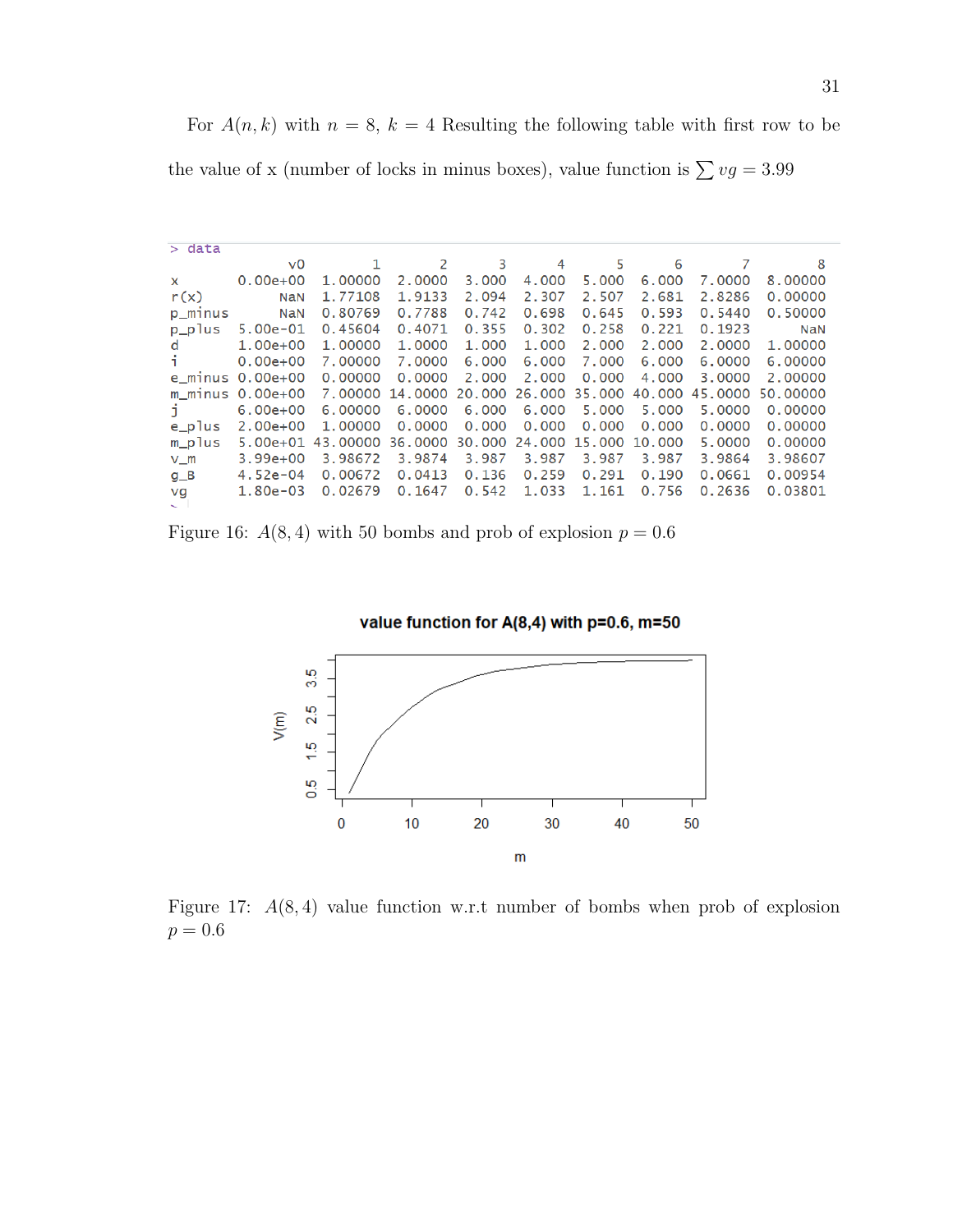# CHAPTER 3: INDEPENDENT LOCKS ALLOCATION UNDER GENERAL LBT MODEL

#### 3.1 Notations And Conditions

Under the setting of General  $\mathbf{G}\text{-}\mathbf{L}\mathbf{B}\mathbf{T}$  model when there are different kinds of boxes, locks and bombs, with possibly different values of benefits and costs for Defender and/or Attacker, and testing is not uniform in respect to different boxes, e.g., when Def can test only a subset of all boxes, or parameters of testing  $a$  and  $b$  depend on the box number, we can construct posterior distribution of locks and obtain optimal strategy of attackers.

### **G-LBT** model  $G_B(n, \Lambda, m)$ :

**Defender**: There are totally *n* boxes and each box has a value  $c_i$ , such that  $V =$  $(c_1, c_2, c_3, ... c_n)$ . Defenders allocate locks independently with non-identical probability in different boxes, i.e.  $\Lambda = (\lambda_1, \lambda_2, \ldots \lambda_n)$ , where  $\lambda_i$  indicates probability of containing a lock in  $i^{th}$  box, thus with restriction  $\sum_i \lambda_i = k$  and  $0 < \lambda_i < 1$  for  $i = 1, 2, ...n$ . So there are totally  $\kappa = 2^n$  allocation of locks, let's redefine locks' allocation vector  $\gamma = (\gamma_1, \gamma_2, ... \gamma_\kappa).$ 

**Attacker:** there are  $m$  bombs, among which  $u$  bombs are placed into boxes with  $u = (u_1, u_2, ... u_n)$ , and  $\sum u_i = m$ , and they test each box to obtain signal vector  $s = (s_1, s_2, ... s_n)$ , with  $s_i$  either be – or +

Assume boxes themselves have different values  $(V = c_1, c_2, c_3, ... c_n)$ , i.e.  $c_1 \ge c_2 \ge$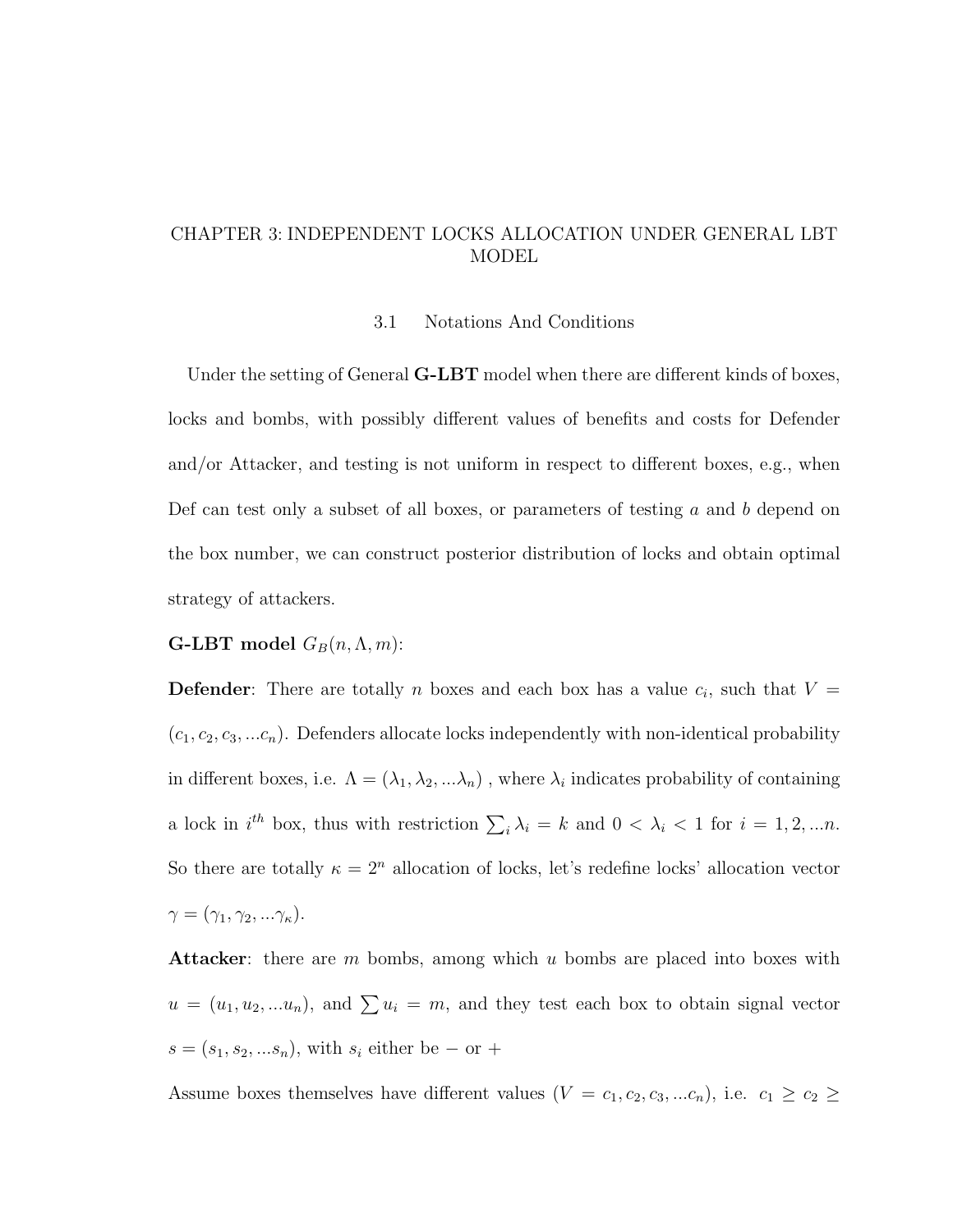$c_3 > ... \geq c_n$ , Attacker's goal is to maximize destruction (i.e. valued boxes)

Remark: Here we have two cases:

Case 1: Attackers know each  $\lambda_i$ ,  $i = 1, 2, ...n$ 

Case 2: Attackers only know  $k$ 

Due to the complexity of this model, here we just discuss a little about Case 1 and leave Case 2 for future work

3.2 Parameter r in model  $G_B(n, \Lambda, m)$ 

Thus instead of computing for  $r(\lambda)$ , we calculate for  $r_i(s)$ ,

$$
r_i(s) = v_i P(T_i = 0|s)p,
$$
\n
$$
(30)
$$

Where  $P(T_i = 0|s)$  is given by Posteriori Distribution, such that  $P(T_i = 1|s)$  =  $\sum_{\gamma_i:i\in\gamma} b(\gamma_i|s)$ , thus  $P(T_i=0|s) = 1 - P(T_i=1|s)$ 

Example 1:  $G_B(n, \Lambda, m)$  Assume  $n = 4$ ,  $V = \{7, 5, 3, 1\}$ ,  $\Lambda = (0.2, 0.1, 0.2, 0.5)$ ,  $a = 7/12$ ,  $b = 9/12$ , probability of explosion  $p = 0.8$ 

and let parameter  $k$  here to be 1

When  $S = \{-, -, +, +\}$ ,  $m = 1$ , from table 1, Attacker should place bomb into box 1

Table 1: A summary of destruction value for  $G_B(n, \Lambda, m)$ .

| <b>Boxes</b> | signal $s$ | r(s)      |
|--------------|------------|-----------|
|              |            | 4.9170732 |
| 2            |            | 2.1073171 |
| 3            |            | 0.2325581 |
|              |            | 0.2857143 |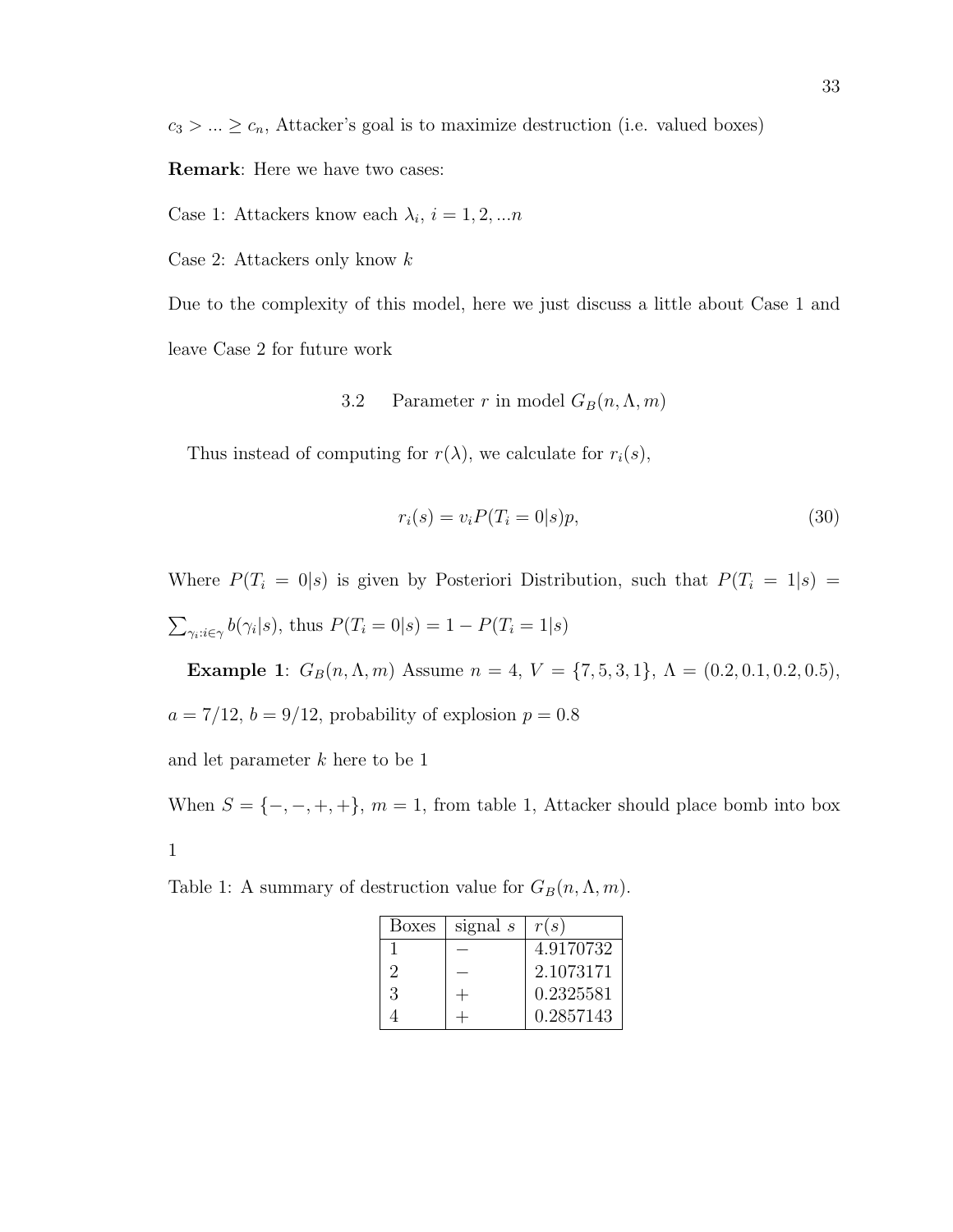## CHAPTER 4: NASH EQUILIBRIUM POINTS

In game theory, the Nash equilibrium, named after the mathematician John Forbes Nash Jr., is a proposed solution of a non-cooperative game involving two or more players in which each player is assumed to know the equilibrium strategies of the other players, and no player has anything to gain by changing only their own strategy. It is a concept within game theory where the optimal outcome of a game is where there is no incentive to deviate from their initial strategy. More specifically, the Nash equilibrium is a concept of game theory where the optimal outcome of a game is one where no player has an incentive to deviate from his chosen strategy after considering an opponent's choice. Overall, an individual can receive no incremental benefit from changing actions, assuming other players remain constant in their strategies. A game may have multiple Nash equilibria or none at all.

In our case, even when Attackers have already selected the optimal strategy of bombs placement for any signal received, Defenders can still minimize their potential loss by choosing optimal strategy of locks allocation

This is the case of Nash Equilibrium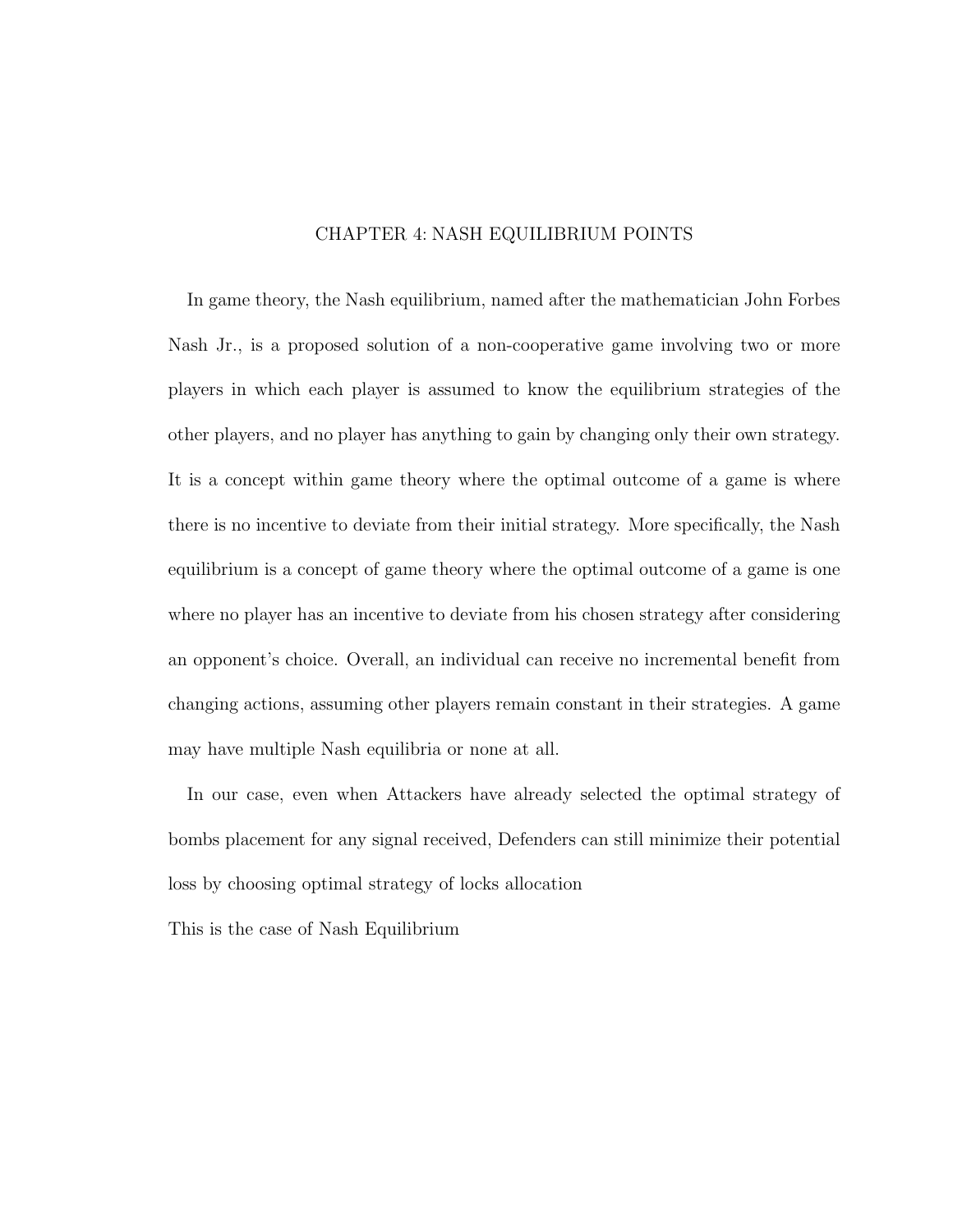#### 4.1 Notations And Conditions

Under the setting of General  $G-LBT$  model when there are different kinds of boxes, locks and bombs, with possibly different values of benefits and costs for D and/or R, and testing is not uniform in respect to different boxes, e.g., when Def can test only a subset of all boxes, or parameters of testing a and b depend on the box number, we can construct posterior distribution of locks and obtain optimal strategy of attackers. **G-LBT** model  $G_B(n, \Lambda, m)$ :

**Defender**: There are totally *n* boxes and each box has a value  $c_i$ , such that  $V =$  $(c_1, c_2, c_3, \ldots c_n)$ . Defenders allocate locks independently with non-identical probability in different boxes, i.e.  $\Lambda = (\lambda_1, \lambda_2, ... \lambda_n)$ , where  $\lambda_i$  indicates probability of containing a lock in  $i^{th}$  box, thus with restriction  $\sum_i \lambda_i = k$  and  $0 < \lambda_i < 1$  for  $i = 1, 2, ...n$ . So there are totally  $\kappa = 2^n$  allocation of locks, let's redefine locks' allocation vector  $\gamma = (\gamma_1, \gamma_2, ... \gamma_\kappa).$ 

**Attacker:** there are  $m$  bombs, among which  $u$  bombs are placed into boxes with  $u = (u_1, u_2, ... u_n)$ , and  $\sum u_i = m$ , and they test each box to obtain signal vector  $s = (s_1, s_2, ... s_n)$ , with  $s_i$  either be – or +

Assume boxes themselves have different values  $(V = c_1, c_2, c_3, ... c_n)$ , i.e.  $c_1 \geq c_2 \geq$  $c_3 \geq \ldots \geq c_n$ , Attacker's goal is to maximize destruction (i.e. valued boxes)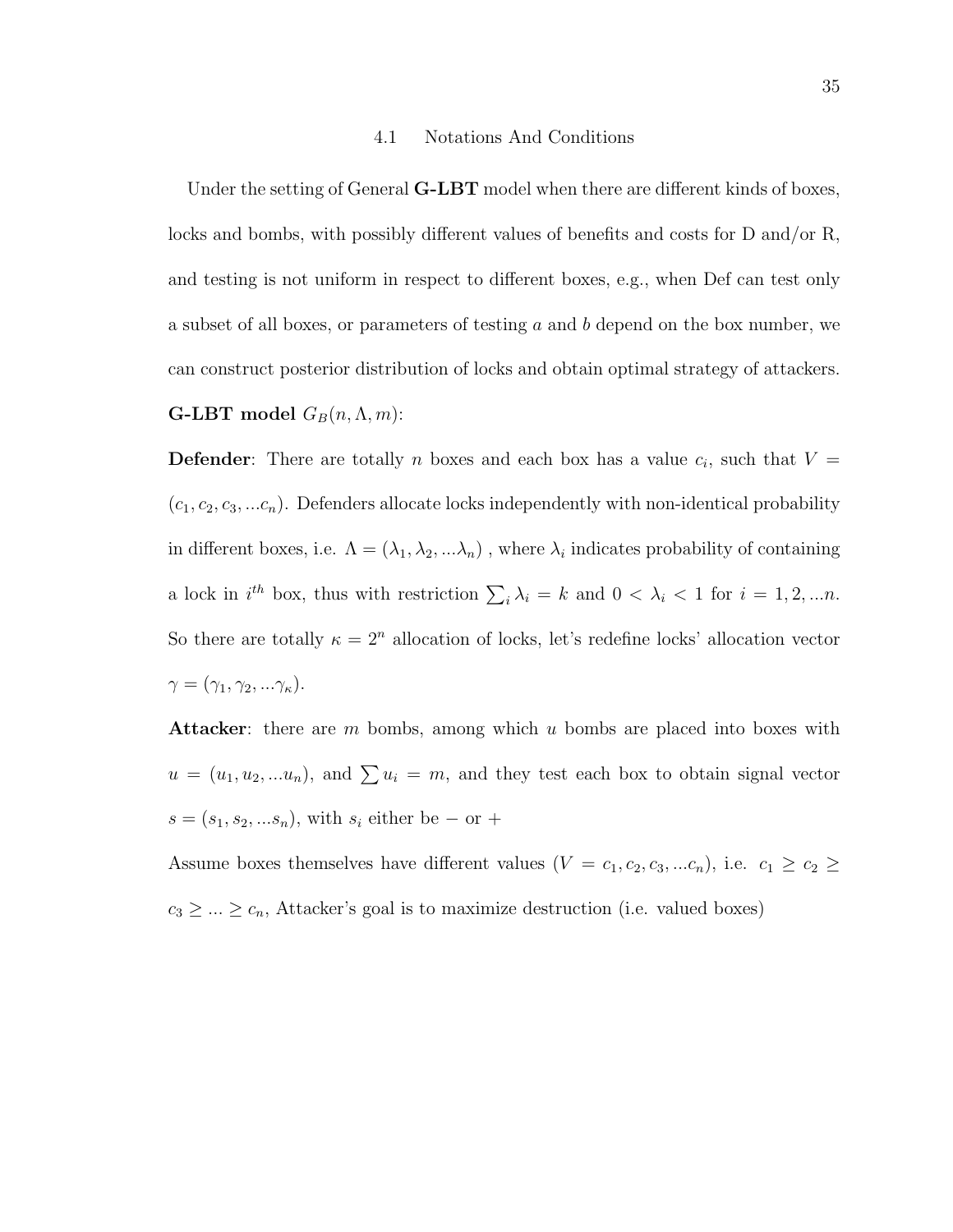# 4.2 Nash Equilibrium Point for  $G_B(n, \Lambda, m)$  model

Parameter k can be fixed or random. Fixed when we have dependent model  $G_A(n, k, m)$ , and the strategy of how to allocate locks is defined by probability vector  $X = (x_1, x_2, ..., x_k)$ . In our paper, the parameter k;  $k < n$ , is random, then the strategy of the Defender is a probability distribution  $b(\gamma)$  on a set of all possible positions of locks. There are totally  $\kappa = 2^n$  allocation of locks, thus locks' allocation vector  $\gamma = (\gamma_1, \gamma_2, ... \gamma_\kappa).$ 

In our Bayesian setting we assume that this prior distribution  $b(\gamma)$  is known to attacker, though of course the real positions of the locks are not. After the locks are allocated, Attacker receives signal s and, having m bombs, distributes them among n sites deterministically or using some randomization trying to maximize the expected sum of values of all destroyed boxes. WLOG, we can assume that this distribution is deterministic and an optimal strategy of attacker  $\pi(m|b(\gamma))$ , with respect to a strategy of defender  $b(\gamma)$ , is a collection of her optimal responses  $u(s|m, b(\gamma)) = u(s) = (u_1(s), u_2(s), \dots u_n(s))$  to each signal s, where  $u_i(s)$  is the number of bombs placed into site i;  $i = 1, 2, \dots n$ . Using prior distribution  $b(\gamma)$ , the probabilities of signals  $p(s)$ , given this distribution, the posterior distribution of the positions of locks  $b(\gamma|s)$  and the total expected damage (loss),  $L(b(\gamma), \pi(m|b(\gamma))$  can be calculated. The goal of Defender is to select a prior distribution of locks  $b_*(\gamma)$ to minimize this loss. Then the pair  $(b_*(\gamma), \pi_*)$ , where  $\pi_*$  is an optimal response of Attacker to strategy  $b_*(\gamma)$  forms a classical Nash equilibrium (NE) point. The corresponding value of the game is  $v_* = L(b_*(\gamma), \pi_*)$ . As we will see, though  $b_*(\gamma)$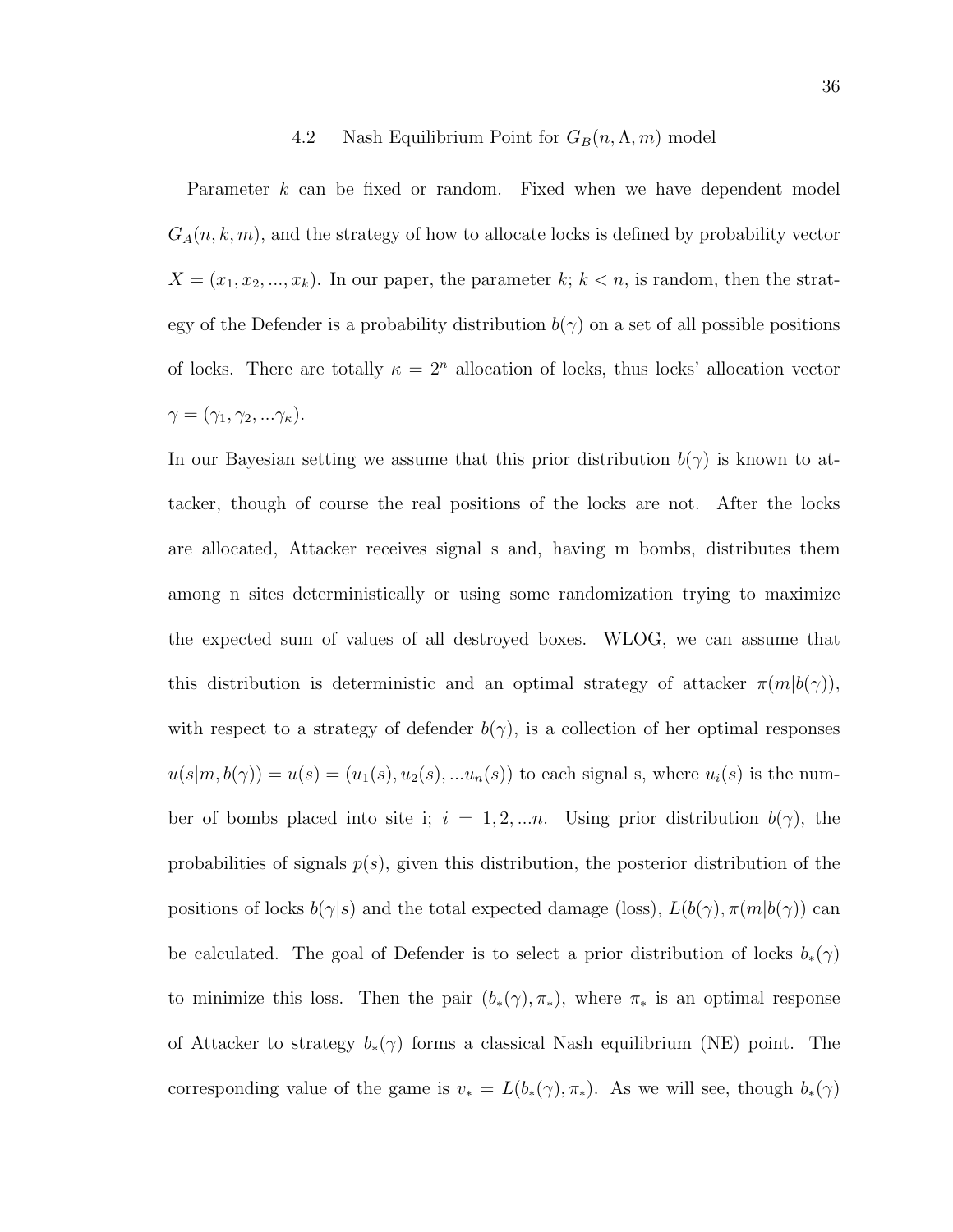are not unique, they all have common properties that result in a unique (up to some randomization) Attacker's strategy  $\pi_*$ , and thus a specific value of  $v_*$ .

We denote  $G_B = G_B(n, \Lambda, m | a, b, V)$  this general Bayesian game, where n is the number of sites, n dimensional vectors a and b represent the quality of testing, (the sensitivities and the specificities), and vector  $V = (c_1, ..., c_n)$  describes the values of each box.

With only one available bomb,  $m = 1$ , Attacker will place it into the next valuable site, and if  $m > 1$  she should solve the problem of discrete optimization placing the next available bomb into the site with the maximal marginal utility.

The other extreme situation is when testing is not informative, i.e., when  $a_i = b_i =$  $1/2$ ;  $i = 1, 2, ..., n$ , and then the posterior distribution  $b(\gamma|s)$  coincides with the prior distribution  $b(\gamma)$  for all signals s. Given prior distribution  $b(\gamma)$ , let us introduce probability  $\alpha_i = P(T_i = 0)$ .

For model  $G_B(n = 2, \Lambda, m = 1)$ , assume  $p = 1$  and valued boxes has value  $V = (c, 1)$ ,  $\Lambda = (\lambda, 1-\lambda)$ . At first glance, it seems that if c is much larger than 1, defender should place a unique lock into the most valuable site and then her loss is 1. But simple calculations show that the optimal distribution of locks is  $(\frac{c}{c+1}, \frac{1}{c+1})$  and  $v = \frac{c}{c+1} < 1$ . Attacker can place her unique bomb into any site or place it at random.

Similarly, for the game  $G_B(n = 3, \Lambda, m = 1)$  with vector of values  $V = (4, 3, 2)$ , and  $\Lambda = (\lambda_1, \lambda_2, 1 - \lambda_1 - \lambda_2)$ . We obtain that the optimal distribution of a unique lock is given by  $b(\gamma) = (7/13, 5/13, 1/13)$  and  $\alpha = (6/13, 8/13, 12/13), c_i * \alpha_i = v_* = 24/13$ for  $i = 1, 2, 3$ . But if the vector of values is  $V = (4, 3, 1)$ , then  $b(\gamma) = (4/7, 3/7, 0)$ and  $\alpha = (3/7, 4/7, 1), c_i * \alpha_i = v_* = 12/7$  for  $i = 1, 2, 3$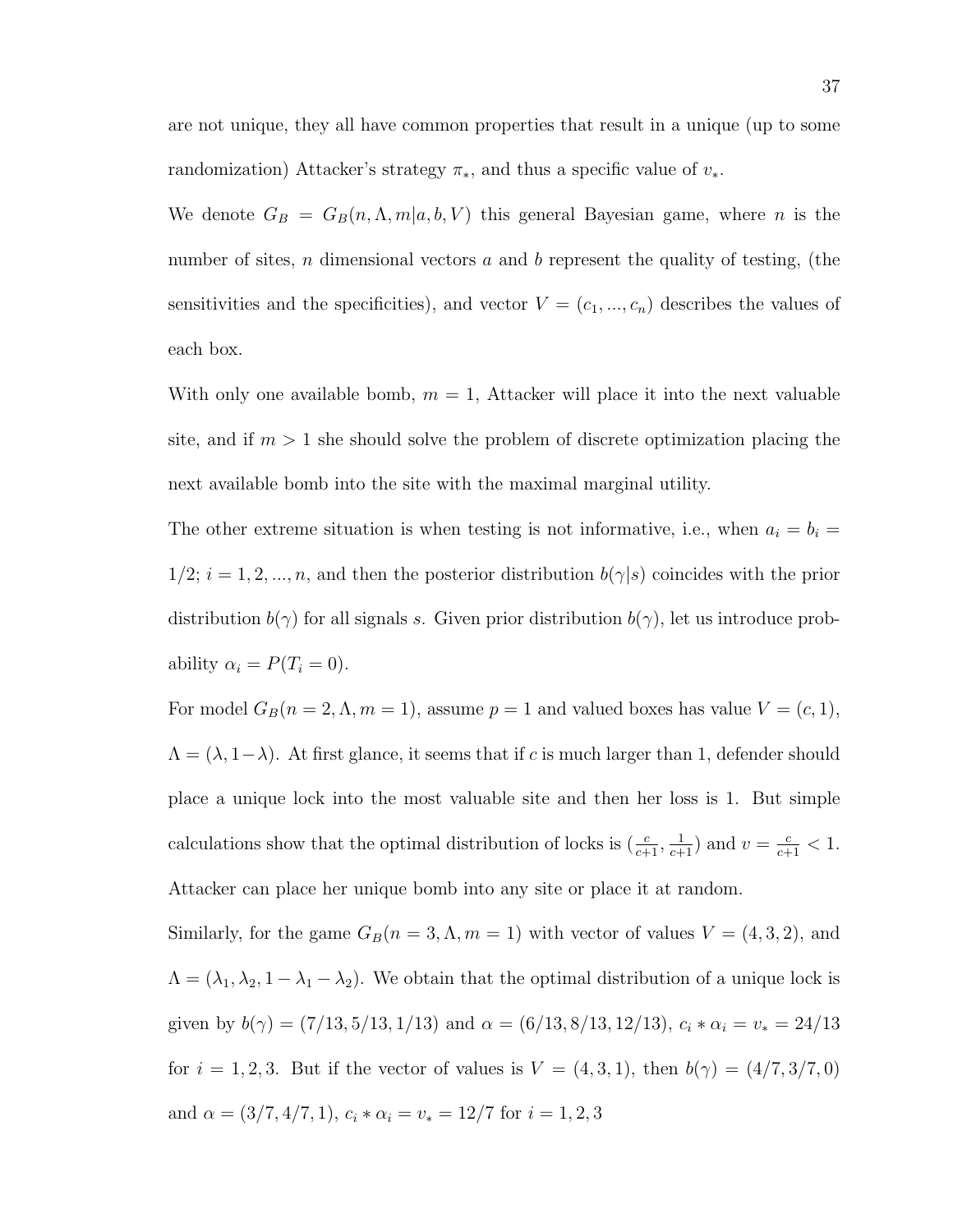*Theorem 7.* (Non-Informative Case). For  $m = 1$ ;  $V = (c_1, c_2, c_3, ... c_n)$  with  $c_1 \ge c_2 \ge c_3 \ge ... \ge c_n,$ 

a) the class of optimal strategies  $b_*(\gamma)$  has the following structure: there is  $k_* = k_*(c)$ ;  $k < k_* < n$  and constant  $v_* = v(c)$  such that:  $c_i \alpha_i = v_*$  for  $1 \leq i \leq k_*$ , and  $v_* > c_i$ ;  $\alpha_i = 1$  for  $k_* < i \leq n$ ;

b) the optimal strategy for AT is to place a bomb at random between the sites with numbers  $1, 2, 3...k_*;$ 

c) the value of the game is  $v_* = (k_* - k)/C_{k_*}$ , where  $k_* = max\{j : j \ge k, c_j > k_*\}$  $(j - k)/C_j$ } and  $C_j = \sum_{i=1}^j 1/c_i$ 

*Proof.* of Theorem 7(c). When  $1 \le i \le k_*$ , we have  $c_i \alpha_i = v_*$  for  $i = 1, 2, ... k_*$ . When  $k_* \leq i \leq n$ , we have  $\alpha_i = 1$ 

Hence in general we have

$$
E(\sum_{i=1}^{k_*} 1_{(T_i=0)}) = \sum_{i=1}^{k_*} \alpha_i = k_* - k
$$

$$
\sum_{i=1}^{k_*} \frac{v_*}{v_i} = k_* - k
$$

$$
Let C_* = \sum_{i=1}^{k_*} \frac{1}{c_i}
$$

$$
Thus v_* = \frac{k_* - k}{C_*}
$$

Hence, when  $i = 1, 2, \ldots k*, \alpha_i = \frac{v_{*}}{c_i}$  $\frac{v_*}{c_i} < 1$ Thus, we have  $\frac{k_*-k}{C_*c_i} < 1$ , or in other words,  $c_i > \frac{k_*-k}{C_*}$  $\frac{e^{-k}}{C_*}.$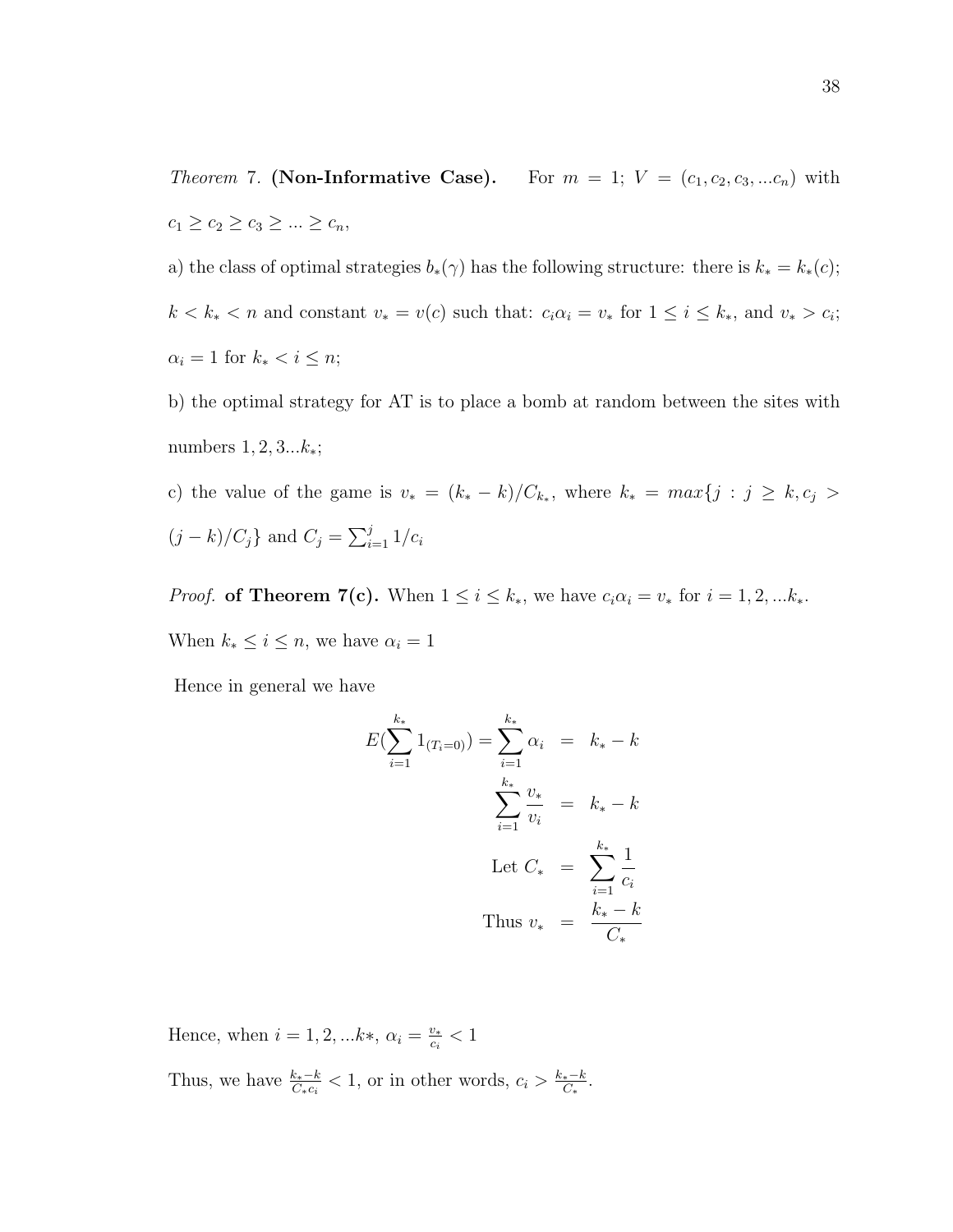So 
$$
k_* = \max\{j : j \geq k, c_j > (j - k)/C_j\}
$$

39

In other words, if  $k_* < n$ , then the sites with numbers greater than  $k_*$  should not be protected at all and the distribution of k locks in the first  $k_*$  sites should make all sites equally desirable for attack. In layman terms: if the strength of a chain is defined by the strength of the weakest link, and the resources to make links strong are limited, then make all links of equal strength. This is a special case of a more general "Chain-Link Optimization Principle".

Note also that for any vector of values V, the number  $k < k_*$ , the optimal strategy  $b_*(\gamma)$  is always randomized and value  $v_* > c_{k_*+1}$ . As a result, attacker will allocate her m bombs among the first  $k_*$  sites if  $m \leq k_*$ .

Of course, the main interest in the Bayesian LBT game problem is the case of imperfect but informative testing. For simplicity we will assume that this means that  $a_i > 1/2, b_i > 1/2, i = 1, 2, \ldots n$ , though in the general case this property should be described using vectors a and b. To obtain the description of NE points, we have to solve three problems.

The first problem, is, given a strategy of defender  $b(\gamma)$ , to describe the optimal strategy (response) of attacker  $\pi(m|b(\gamma))$ , i.e., to describe the optimal allocation of bombs  $u(s|m)$  given signal s and m available bombs. The full answer to this problem is given by a recursive procedure S described. The expected value of damage (loss) for the pair of strategies  $(b(\gamma), \pi(m|b(\gamma)))$  can also be obtained.

The second, more difficult, problem is to find the optimal strategy or strategies  $b_*(\gamma)$  of defender, minimizing this loss. So far, the proof of corresponding Theorem 2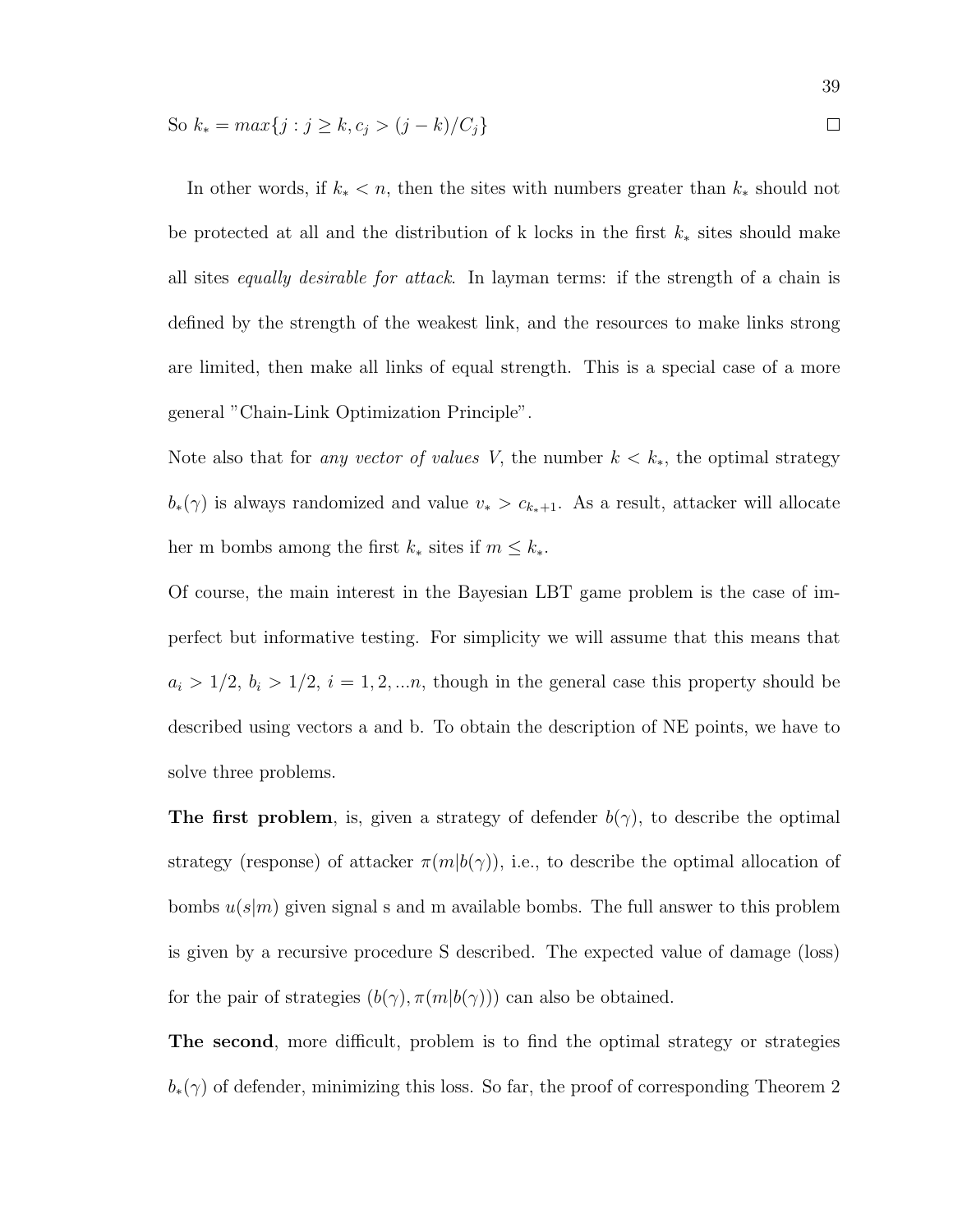is not 100% complete but its heuristic meaning is similar to the meaning of Theorem 1: these strategies have to make the potential expected losses in the sites, that are worth protecting, equal when attacker applies her optimal response to  $b_*(\gamma)$ . The difficulty here lies in the fact that in informative case the optimal response depends on signal s. Given a strategy of defender  $b(\gamma)$ , let us denote  $L_i(m)$  the expected loss in site i when attacker applies her optimal strategy given signal  $s, p(s)$  the probability of signal s and  $L_i(m) = \sum_s p(s) L_i(s|m)$  the corresponding expected loss.

# Theorem 8. (Informative Case). For  $m = 1$ ;  $c_1 \ge c_2 \ge ..._n$ .

The class of optimal strategies  $b_*(\gamma)$  has the following structure: the value of  $L_i(m)$ must be equal for  $1 \leq i \leq k_*$ , where  $k_*(m) : k < k_*(m) \leq n$  is the number of sites worth protecting

The third problem, to be solved, is to obtain the full description of all NE points, i.e. to describe all  $b_*(\gamma)$  delivering the equality of  $L_i(m)$  in Theorem 2.

**Remark 1.** The description of  $b_*(\gamma)$  is based on the following interesting property of G game: to obtain the optimal response of attacker given any  $b(\gamma)$  and signal s, i.e. to use procedure R, attacker need to know only the marginal probabilities  $\alpha_i(s)$  for all s, but defender, trying to obtain  $b_*(\gamma)$ , need to know v(m), and to calculate the total expected loss, she needs to have  $p(s)$  based on the whole distribution  $b(\gamma)$ . There is a simple example that shows that two distinct  $b(\gamma)$  can have the same probabilities  $\alpha_i(s)$ . Thus, one of a side problems is to obtain the description of all  $b(\gamma)$  having the same probabilities  $\alpha_i(s)$ .

Remark 2. The statements and interpretation of Theorems 1 and 2 can be expressed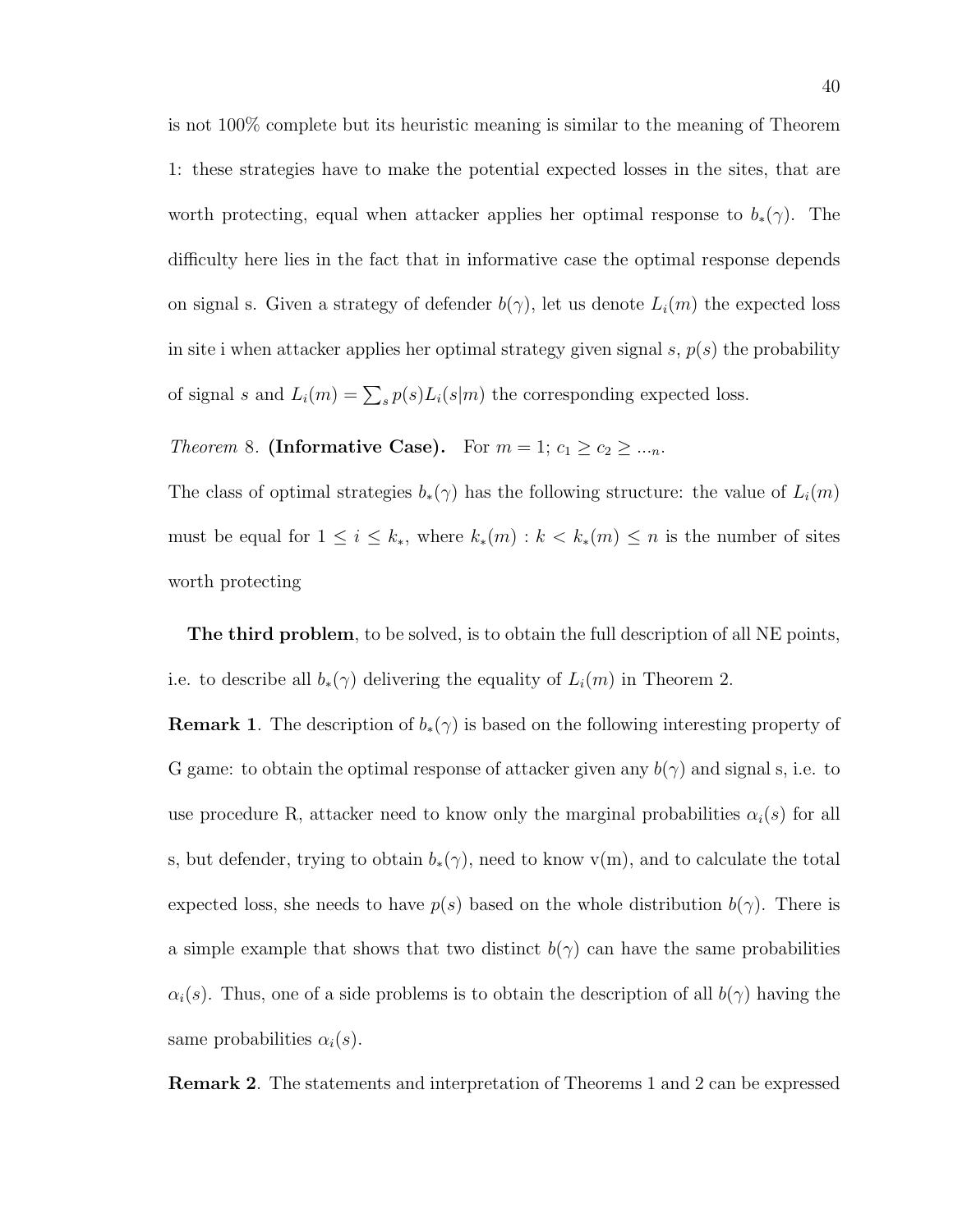also using the concepts of information and entropy. Loosely speaking, the optimal DF strategy is to create the situation for AT with maximal possible entropy.

**Remark 3.** Here we define the function of real damage as  $d(x) = \sum_s p(s|x)d(s|x)$ , where  $d(s|x)$  as real damage with optimal placement of a unique bomb is given by the maximum potential damage  $d_i(s|x)$  for each signal, where  $d_i(s|x) = c_i p P(T_i = 0|s)$  for  $i = 1, 2, \dots n$ . And  $p(s|x)$  is total probability of signal given by  $p_0(s) = \sum_i p(s|\gamma_i) b_0(\gamma_i)$ . and x as parameter of  $\Lambda = (x, 1-x)$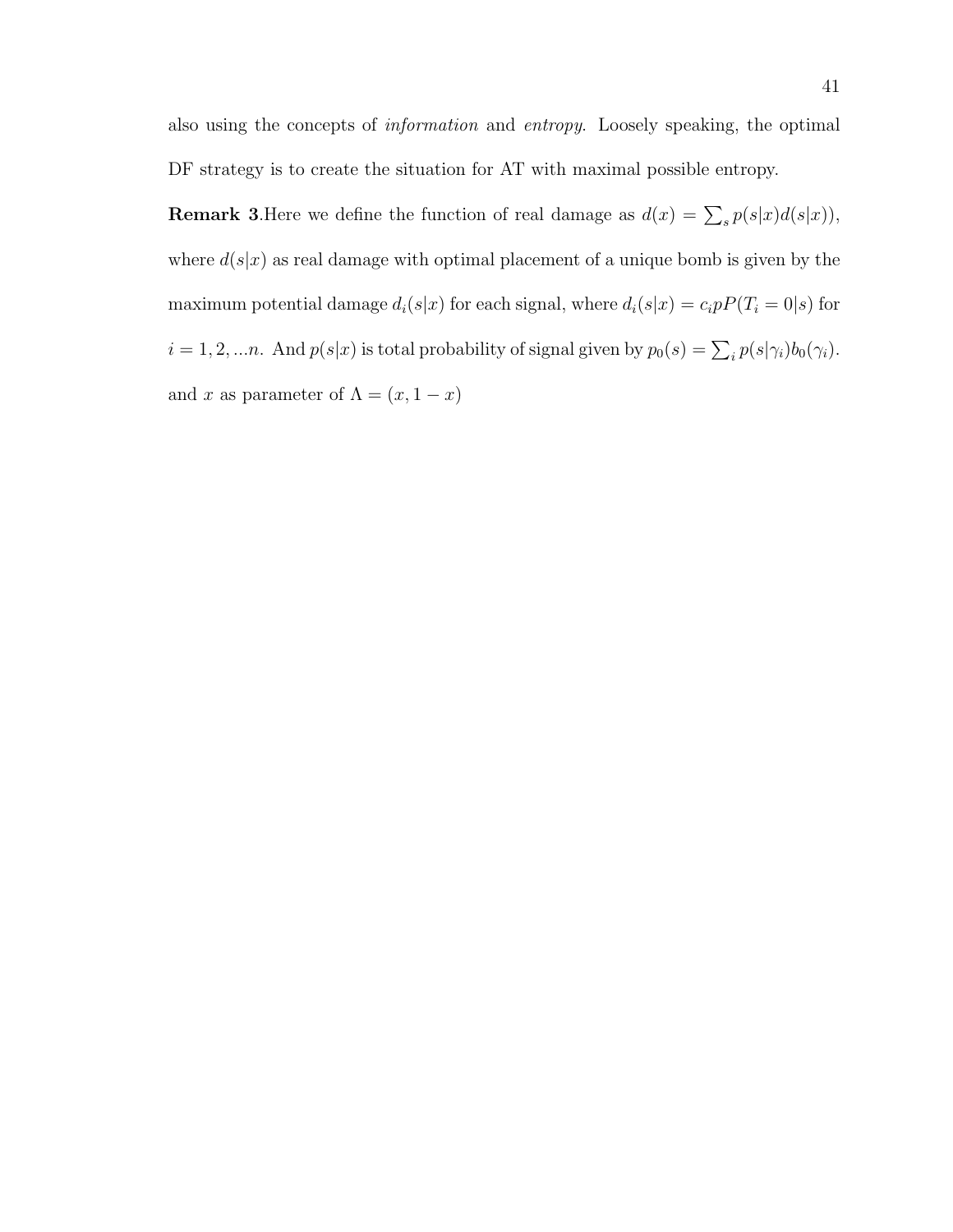Example 1, Informative Case:  $G_B(2, \Lambda, 1)$ , where  $\Lambda = (\lambda, 1 - \lambda)$  with valued box  $V = (2, 1)$ ,  $a = 7/12$ ,  $b = 9/12$ . (This example will be compared to dependent case model  $G_A(n, k, m)$  where  $k = 1$ . Here is the summary of prior probability for lock's location (Table 4) and distribution of signal vector (S) (Table 5)

|                     | Lock' Location $(\gamma)$   Probability of $\gamma$ $(b_0(\gamma))$ |
|---------------------|---------------------------------------------------------------------|
| $\gamma_1 = (0,0)$  | $(1 - \lambda)\lambda$                                              |
| $\gamma_2 = (0,1)$  | $(1-\lambda)^2$                                                     |
| $\gamma_3 = (1,0)$  | $\lambda^2$                                                         |
| $\gamma_4 = (1, 1)$ | $\lambda(1-\lambda)$                                                |

Table 2: A summary of Locks' location and prior probability for  $G_B(n, \Lambda, m)$ .

Table 3: A summary of signal vector and distribution for  $G_B(n, \Lambda, m)$ .

| Signal $(S)$   $p(S \gamma_1)$      | $ p(S \gamma_2) $                   | $ p(S \gamma_3) $   | $  p(S \gamma_4)   p_0(S) = \sum_i p(S \gamma_i) b_0(\gamma_i)$ |
|-------------------------------------|-------------------------------------|---------------------|-----------------------------------------------------------------|
| $s_1 = (-,-)   b^2$ $  b(1-a)$      |                                     | $\left(1-a\right)b$ | $ (1-a)^2  - (4\lambda - 9)(4\lambda + 5)/144 $                 |
| $s_2 = (-,+)   b(1-b)   ab$         |                                     |                     | $(1-a)(1-b)$   $(1-a)a$   $(4\lambda-7)(4\lambda-9)/144$        |
|                                     | $s_3 = (+,-)   b(1-b)   (1-a)(1-b)$ | ab                  | $ a(1-a)  (4\lambda+3)(4\lambda+5)/144$                         |
| $s_4 = (+, +)$ $(1-b)^2$ $  a(1-b)$ |                                     | $a(1-b)$            | $ a^2  - (4\lambda + 3)(4\lambda - 7)/144$                      |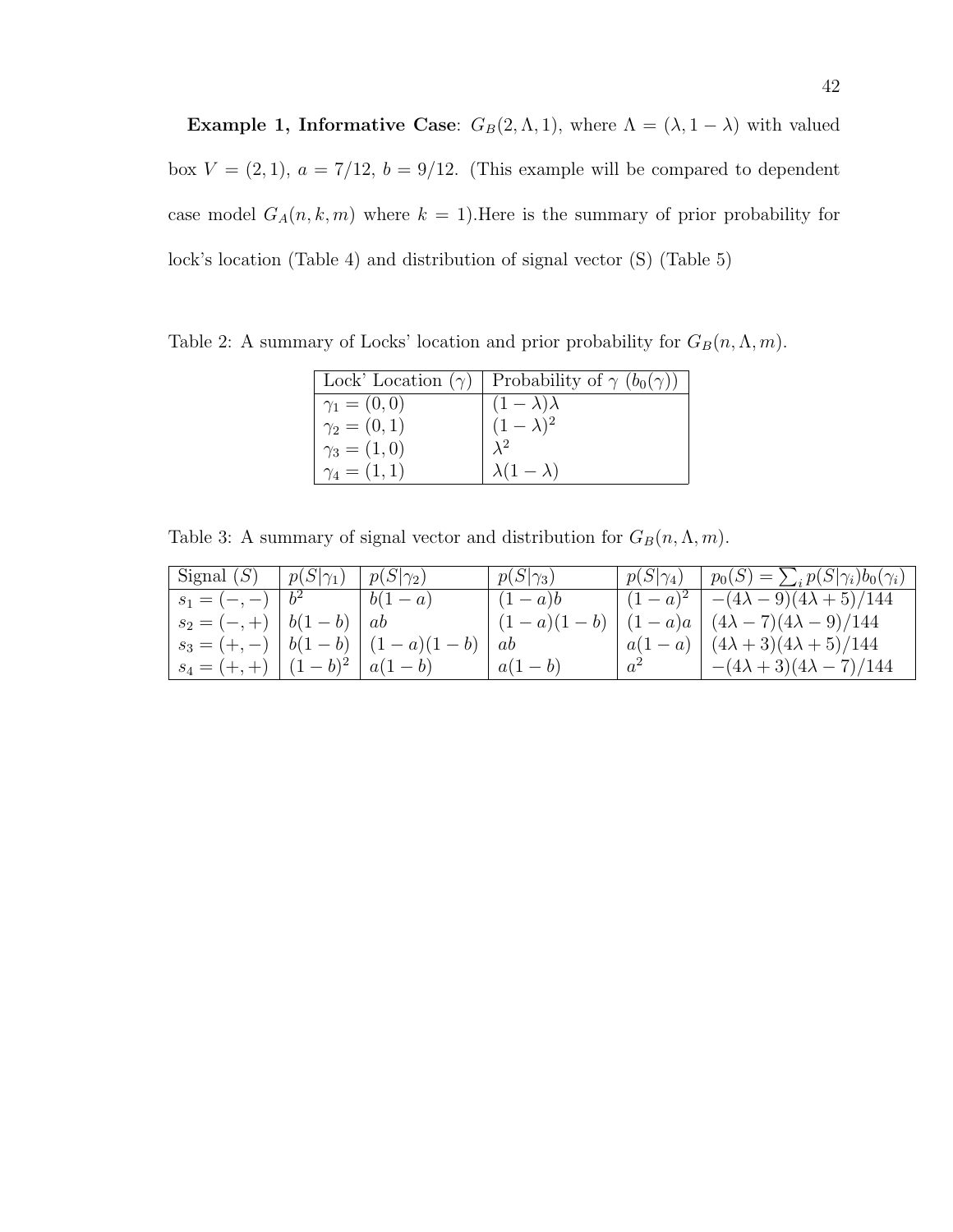For dependent model  $G_A(n, k, m)$  with n=2,k=1,m=1 and with valued box  $V =$ (2, 1),  $a = 7/12$ ,  $b = 9/12$  The probability of allocating lock in box 1 is  $\lambda$ , the probability of allocating lock in box 2 is  $1-\lambda$ 

Table 4: A summary of Locks' location and prior probability for  $G_A(n, k, m)$ .

|                    | [Lock' Location $(\gamma)$   Probability of $\gamma$ $(b_0(\gamma))$ |
|--------------------|----------------------------------------------------------------------|
| $\gamma_1 = (1,0)$ |                                                                      |
| $\gamma_2 = (0,1)$ | $1-\lambda$                                                          |

Table 5: A summary of signal vector and distribution for  $G_A(n, k, m)$ .

| Signal $(S)$            | $p(S \gamma_1)$               | $p(S \gamma_2)$   | $p_0(S) = \sum_i p(S \gamma_i) b_0(\gamma_i)$ |
|-------------------------|-------------------------------|-------------------|-----------------------------------------------|
| $s_1 = (-,-)   b(1-a)$  |                               | $\mid b(1-a)\mid$ | 45/144                                        |
|                         | $ s_2 = (-,+)   (1-a)(1-b)  $ | ab                | $(63-48\lambda)/144$                          |
| $ s_3 = (+,-)   ab$     |                               |                   | $(1-a)(1-b)$ $(15+48\lambda)/144$             |
| $ s_4 = (+,+)   a(1-b)$ |                               | $ a(1-b) $        | 21/144                                        |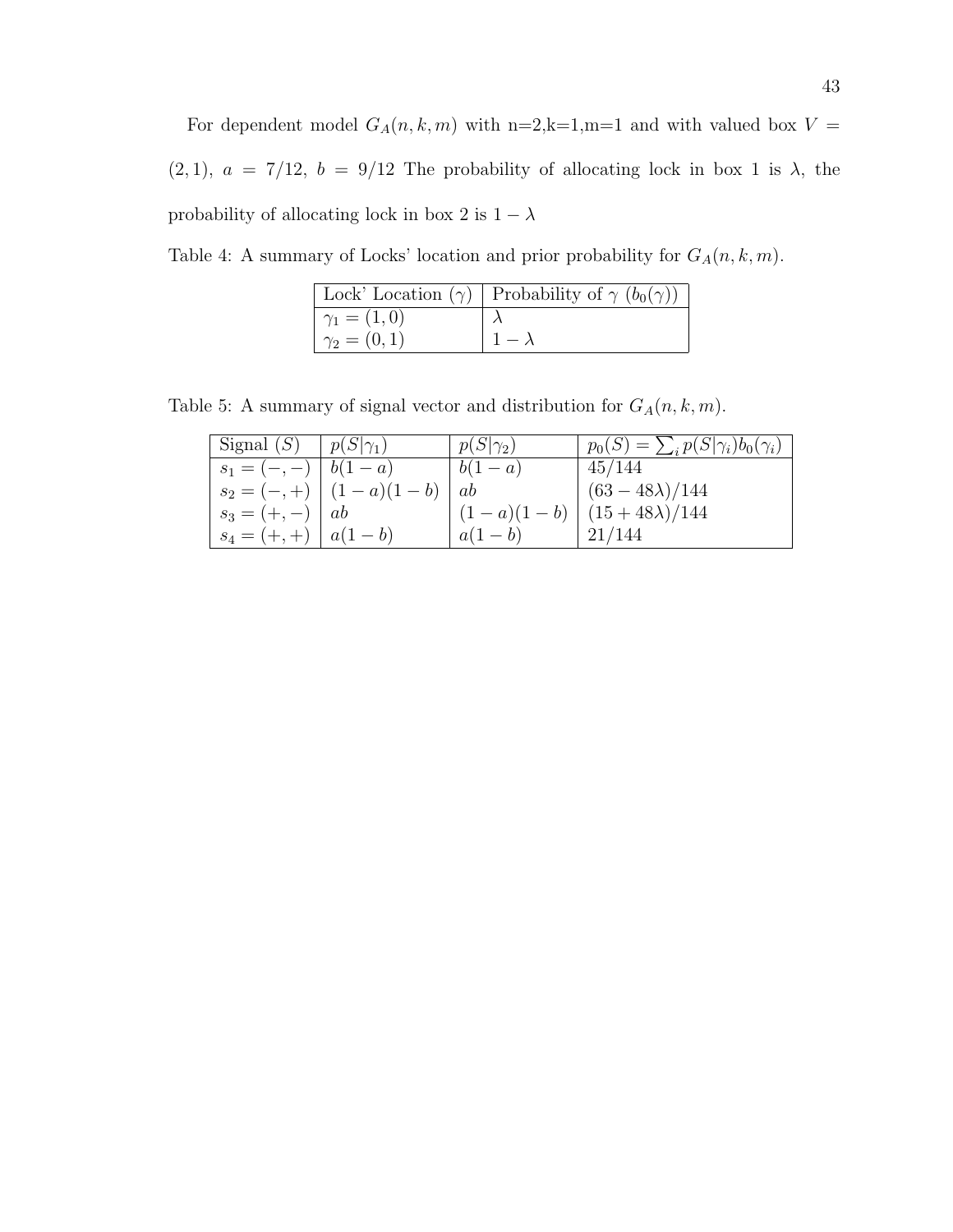**Example 1a** For  $G_B(2, \Lambda, 1)$  model. Specially, let's take a look of posterior distribution and destruction at  $\lambda = 0.7$ . Posterior Distribution for locks are given by formula  $b(\gamma_i|S) = P(S|\gamma_i)b_0(\gamma_i)/p_0(S)$ , and shows in (Table 8).

Measure  $r_i(S) = c_i p P(T_i = 0|S)$  and real damage  $d(s|x) = p(s|x)d(s|x) = p_0(s)c_i p P(T_i = 0|S)$ 

 $0|s$ ,  $i = 1, 2$ . We have the following destruction table with (Table 9).

When  $\lambda = 0.7$ , destruction  $d = d_1 + d_2 = 0.7883333$ 

|  | Table 6: A summary of signal and Posterior Distribution when $\lambda = 0.7$ . |  |  |  |  |  |
|--|--------------------------------------------------------------------------------|--|--|--|--|--|
|--|--------------------------------------------------------------------------------|--|--|--|--|--|

| Lock $(\gamma)$     | Signal $(S)$   | $b(\gamma_i S) = p(S \gamma_i)b_0(\gamma_i)/p_0(S)$             |
|---------------------|----------------|-----------------------------------------------------------------|
| $\gamma_1 = (0,0)$  | $s_1 = (-,-)$  | $-81\lambda(1-\lambda)/((4\lambda-9)(4\lambda+5)) = 0.35173697$ |
|                     | $s_2 = (-, +)$ | $27\lambda(1-\lambda)/((4\lambda-7)(4\lambda-9)) = 0.21774194$  |
|                     | $s_3 = (+,-)$  | $27\lambda(1-\lambda)/((4\lambda+3)(4\lambda+5)) = 0.12533156$  |
|                     | $s_4 = (+,+)$  | $-9\lambda(1-\lambda)/((4\lambda+3)(4\lambda-7)) = 0.07758621$  |
| $\gamma_2 = (0,1)$  | $s_1 = (-,-)$  | $-45(1-\lambda)^2/((4\lambda-9)(4\lambda+5)) = 0.08374690$      |
|                     | $s_2 = (-, +)$ | $63(1-\lambda)^2/((4\lambda-7)(4\lambda-9)) = 0.21774194$       |
|                     | $s_3 = (+,-)$  | $15(1 - \lambda)^2/((4\lambda + 3)(4\lambda + 5)) = 0.02984085$ |
|                     | $s_4 = (+,+)$  | $-21(1-\lambda)^2/((4\lambda+3)(4\lambda-7)) = 0.07758621$      |
| $\gamma_3 = (1,0)$  | $s_1 = (-,-)$  | $-45\lambda^2/((4\lambda-9)(4\lambda+5)) = 0.45595533$          |
|                     | $s_2 = (-, +)$ | $15\lambda^2/((4\lambda-7)(4\lambda-9)) = 0.28225806$           |
|                     | $s_3 = (+,-)$  | $63\lambda^2/((4\lambda+3)(4\lambda+5)) = 0.68236074$           |
|                     | $s_4 = (+,+)$  | $-21\lambda^2/((4\lambda+3)(4\lambda-7)) = 0.42241379$          |
| $\gamma_4 = (1, 1)$ | $s_1 = (-,-)$  | $-25\lambda(1-\lambda)/((4\lambda-9)(4\lambda+5)) = 0.10856079$ |
|                     | $s_2 = (-, +)$ | $35\lambda(1-\lambda)/((4\lambda-7)(4\lambda-9)) = 0.28225806$  |
|                     | $s_3 = (+,-)$  | $35\lambda(1-\lambda)/((4\lambda+3)(4\lambda+5)) = 0.16246684$  |
|                     | $s_4 = (+, +)$ | $-49\lambda(1-\lambda)/((4\lambda+3)(4\lambda-7)) = 0.42241379$ |

Table 7: A summary of destruction.

Notice: Box 1 has larger r for signal  $s_1$  and  $s_2$ . Box 2 has larger r for signal  $s_3$  and  $s_4$ 

| Box            | Signal $(S)$               | $r_i(S) = c_i P(T_i = 0 S)p$                                    | $d(s \lambda = 0.7) = c_i P(T_i = 0 s)p$          |
|----------------|----------------------------|-----------------------------------------------------------------|---------------------------------------------------|
|                | $s_1 = (-,-)$              | $2(b(\gamma_1 s_1)+b(\gamma_2 s_1))=0.8709677$                  | $2p(\gamma_1)(p(s_1 \gamma_1)+p(s_2 \gamma_1))$   |
|                | $s_2 = (-, +)$             | 0.8709677                                                       | $+2p(\gamma_2)(p(s_1 \gamma_2)+p(s_2 \gamma_2)))$ |
|                | $s_3 = (+,-)$   0.3103448  |                                                                 | $= 0.45$                                          |
|                | $s_4 = (+, +)$   0.3103448 |                                                                 |                                                   |
| $\overline{2}$ |                            | $s_1 = (-,-)   (b(\gamma_1 s_1) + b(\gamma_3 s_1)) = 0.8076923$ | $p(\gamma_1)(p(s_3 \gamma_1)+p(s_4 \gamma_1))$    |
|                | $s_2 = (-, +)$             | 0.5000000                                                       | $+p(\gamma_3)(p(s_3 \gamma_3)+p(s_4 \gamma_3)))$  |
|                | $s_3 = (+,-)$   0.8076923  |                                                                 | $= 0.33833333$                                    |
|                | $s_4 = (+, +)$   0.5000000 |                                                                 |                                                   |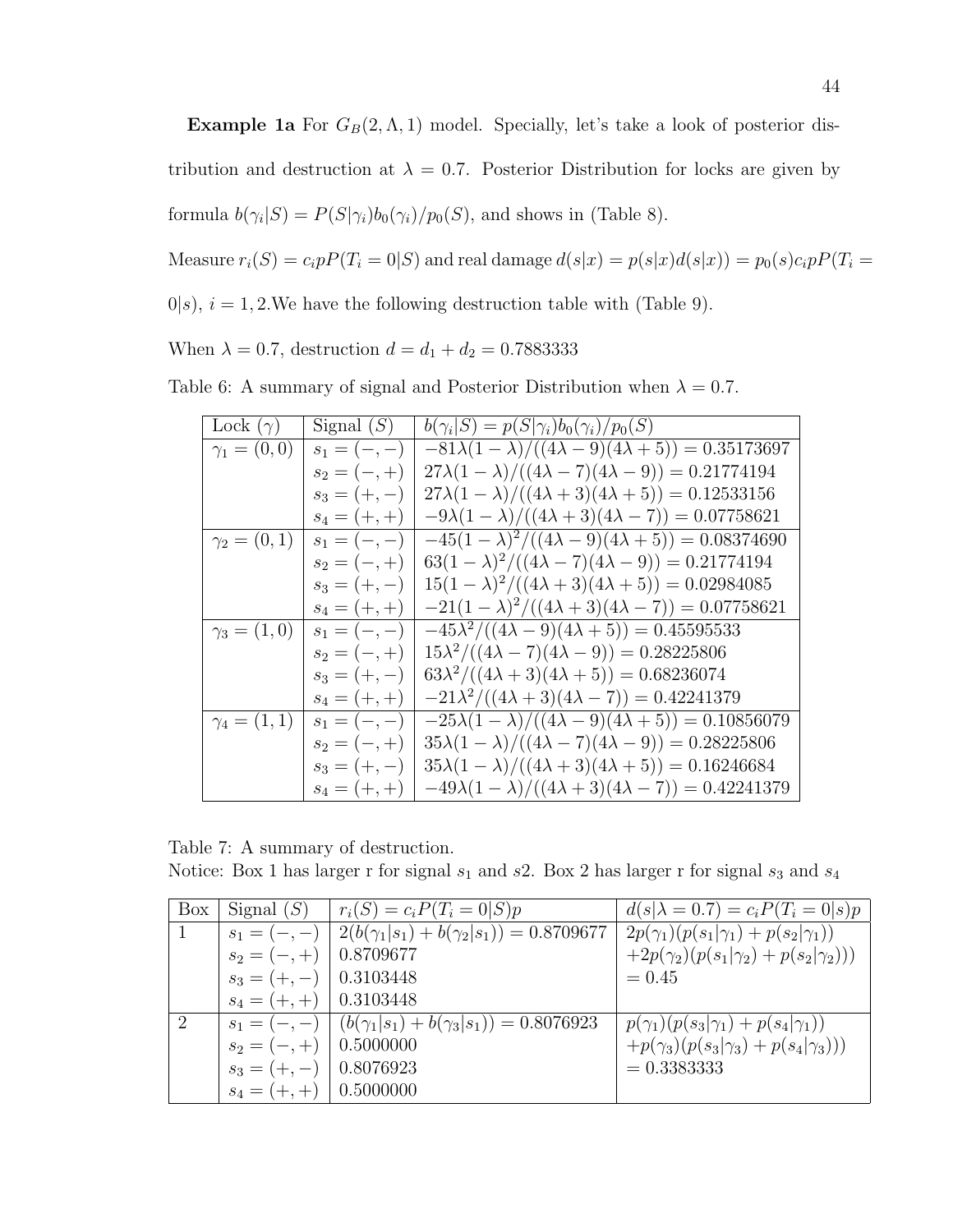For dependent case  $G_A(n, k, m)$ , we have destruction  $d = d_1 + d_2 = 0.8895833$ 

| Lock $(\gamma)$ |                                                      | Signal (S) $ b(\gamma_i S) = p(S \gamma_i)b_0(\gamma_i)/p_0(S)$    |
|-----------------|------------------------------------------------------|--------------------------------------------------------------------|
|                 | $\gamma_1 = (1,0)   s_1 = (-,-)$                     | $\lambda = 0.7$                                                    |
|                 |                                                      | $s_2 = (-,+)$   $15\lambda/(63-48\lambda) = 0.35714286$            |
|                 |                                                      | $s_3 = (+,-)$   $63\lambda/(63\lambda+15(1-\lambda)) = 0.90740741$ |
|                 | $s_4 = (+, +) \mid \lambda = 0.7$                    |                                                                    |
|                 | $\gamma_2 = (0,1)   s_1 = (-,-)   1 - \lambda = 0.3$ |                                                                    |
|                 |                                                      | $s_2 = (-,+)$   $63(1 - \lambda)/(63 - 48\lambda) = 0.64285714$    |
|                 |                                                      | $s_3 = (+,-)$ $(15 + 48\lambda) = 0.09259259$                      |
|                 | $s_4 = (+, +)$   $1 - \lambda = 0.3$                 |                                                                    |

Table 8: A summary of signal and Posterior Distribution when  $\lambda = 0.7$ .

Table 9: A summary of destruction. Notice: Box 1 has larger r for signal  $s_2$ . Box 2 has larger r for signal  $s_1, s_3$  and  $s_4$ 

| Box           | Signal $(S)$              |                                        | $r_i(S) = c_i P(T_i = 0 S)p \mid d(s \lambda = 0.7) = c_i P(T_i = 0 s)p$ |
|---------------|---------------------------|----------------------------------------|--------------------------------------------------------------------------|
|               |                           | $s_1 = (-,-)   2b(\gamma_2 s_1) = 0.6$ |                                                                          |
|               | $s_2 = (-,+)$ 1.2857143   |                                        | $2p(\gamma_2)p(s_2 \gamma_2)$                                            |
|               | $s_3 = (+,-)$ 0.1851852   |                                        | $= 0.2625$                                                               |
|               | $s_4 = (+,+)$ 0.6         |                                        |                                                                          |
| $\mathcal{D}$ |                           | $s_1 = (-,-)   b(\gamma_1 s_1) = 0.7$  |                                                                          |
|               | $s_2 = (-,+)$ 0.3571429   |                                        | $p(\gamma_1)(p(s_1 \gamma_1)+p(s_3 \gamma_1)+p(s_4 \gamma_1))$           |
|               | $s_3 = (+,-)$   0.9074074 |                                        | $= 0.6270833$                                                            |
|               | $s_4 = (+,+)$ 0.7         |                                        |                                                                          |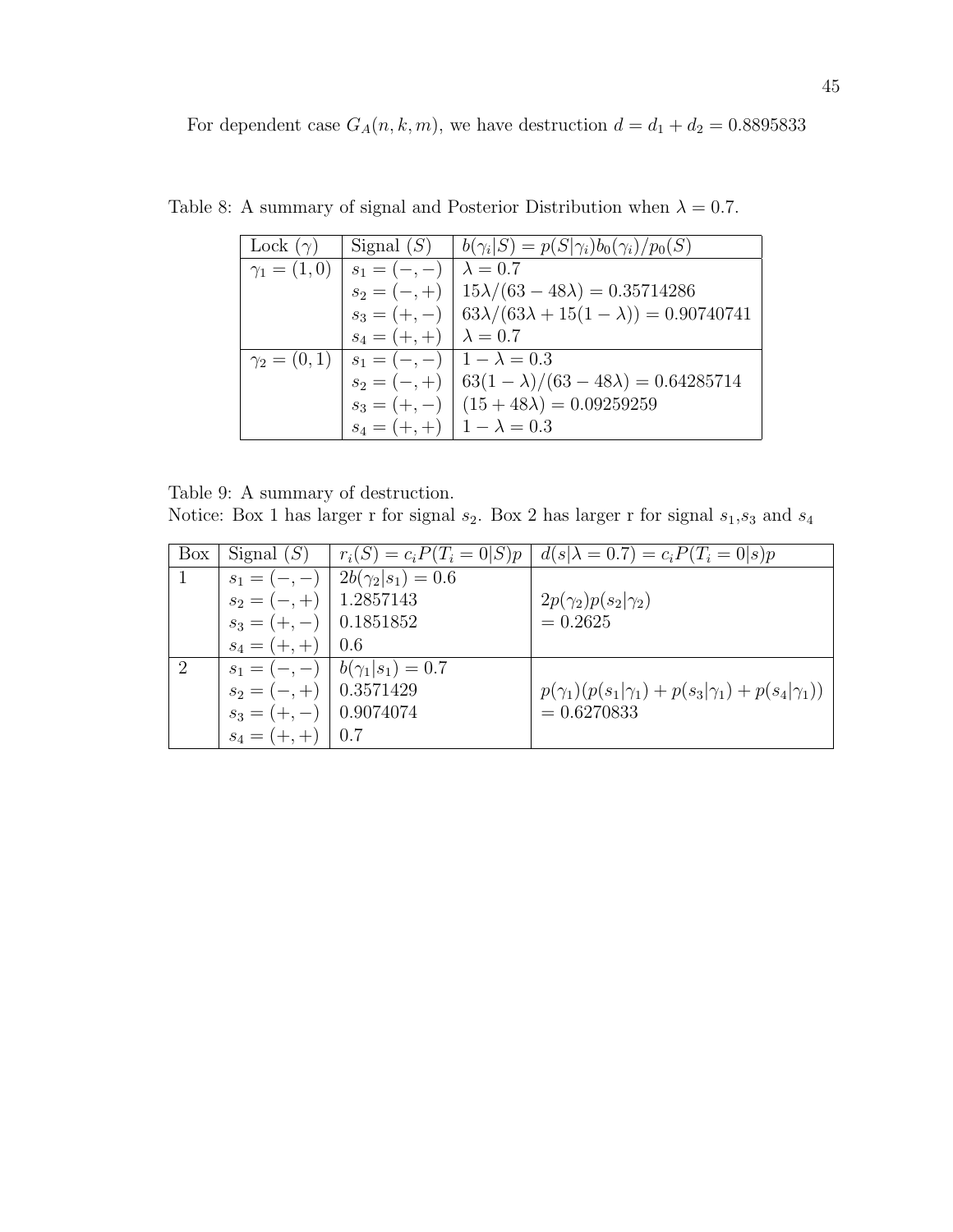**Example 1b** Nash Equilibrium point. Continue on Example 1.  $G_B(2, \Lambda, 1)$ , where  $\Lambda = (\lambda, 1 - \lambda)$  with valued box  $V = (2, 1), a = 7/12, b = 9/12$ . From (Figure 19), we find at  $\lambda = 0.72$ , destruction will be minimized  $d = 0.7728$ .



Destruction for G(2,P,1) given p=1

Threshold for G(2,P,1) given p=1



Figure 18: Destruction and threshold for  $G_B(n, \Lambda, m)$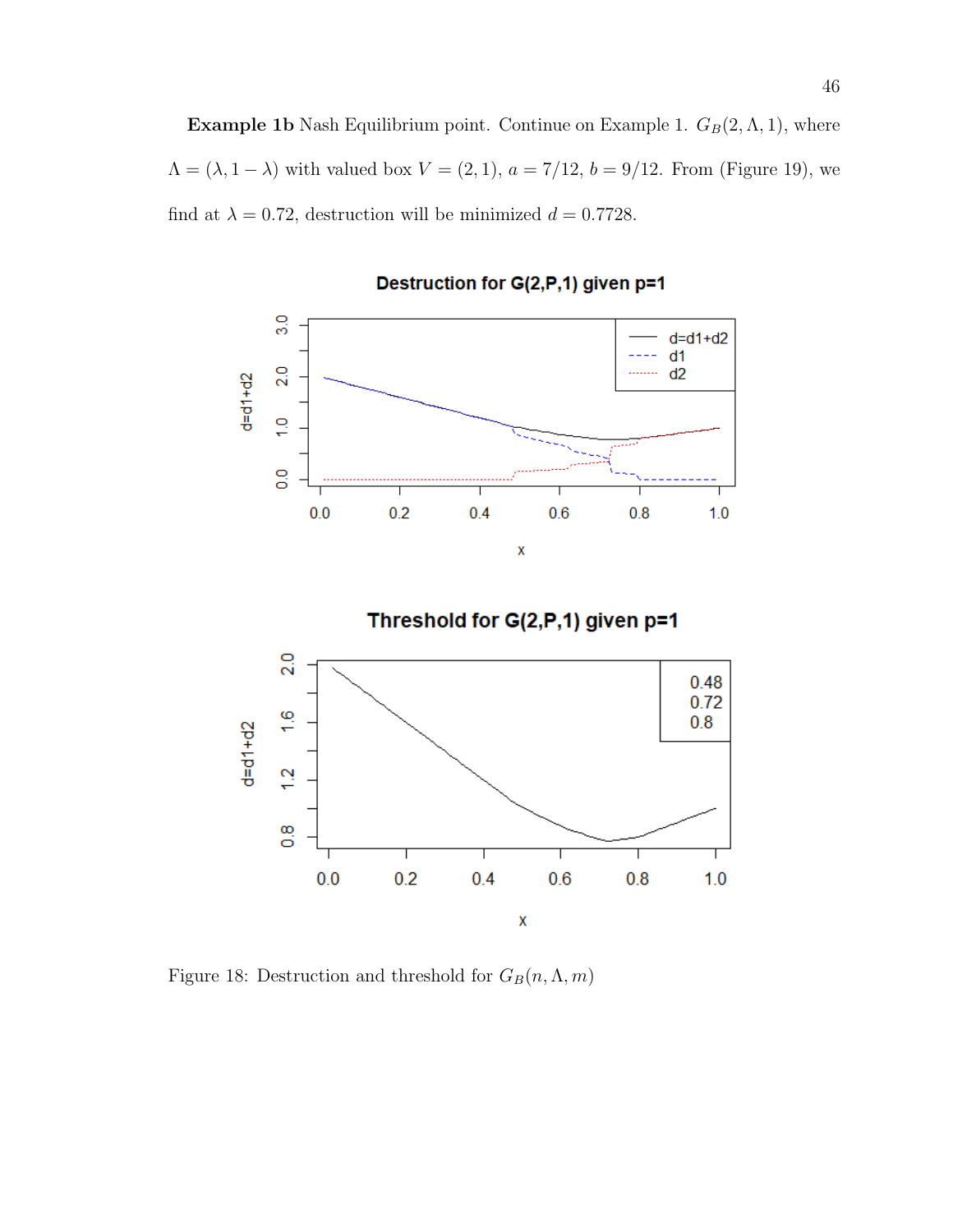for dependent cass  $G_A(n, k, m)$ , destruction is minimized at  $\lambda = 0.67$  with value  $d=0.8895833\,$ 



Figure 19: Destruction and threshold for  ${\cal G}_{\cal A}(n,k,m)$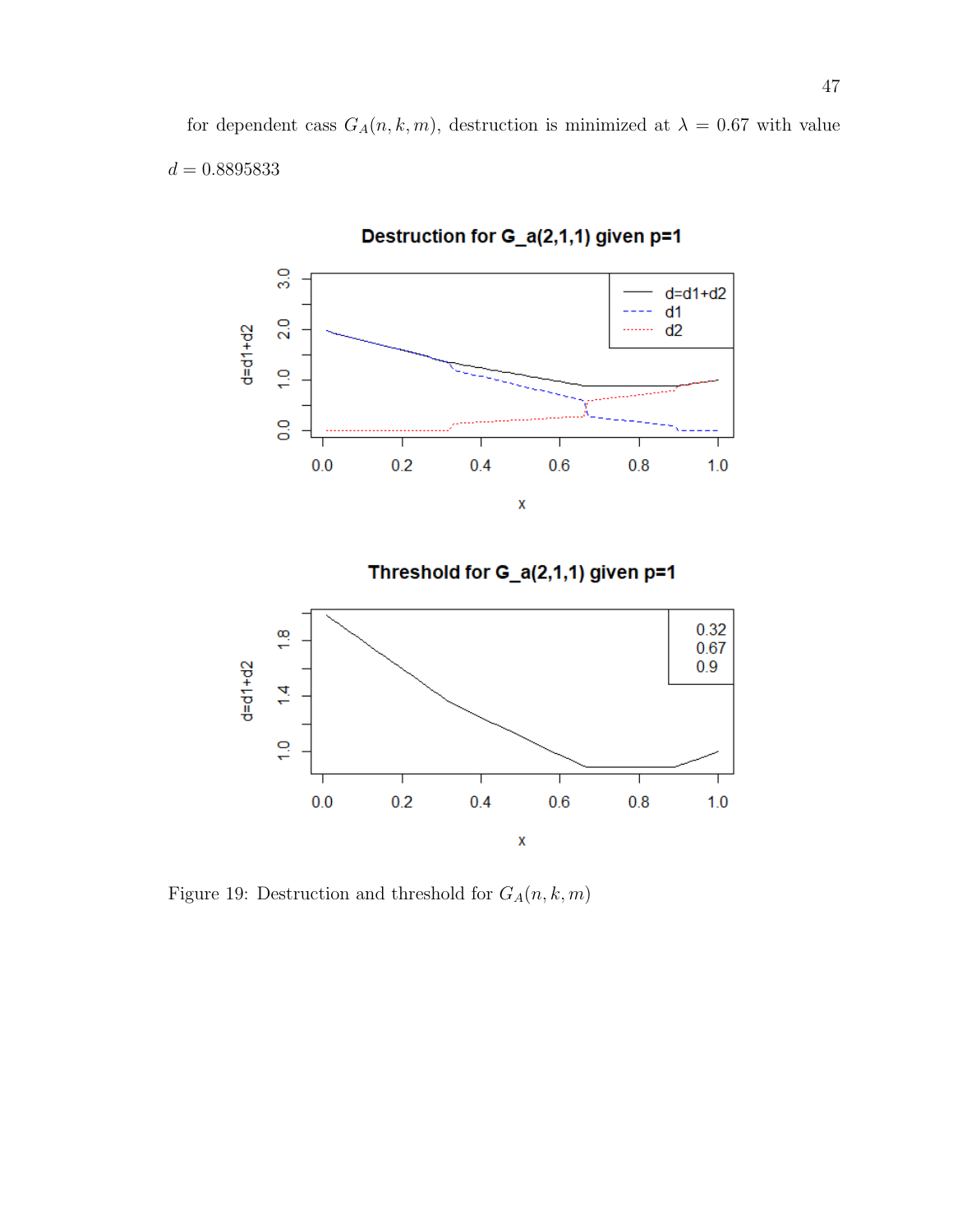Example 2, Non-informative Case:  $G_B(2, \Lambda, 1)$ , where  $\Lambda = (\lambda, 1 - \lambda)$  with valued box  $V = (2, 1)$ ,  $a = 1/2$ ,  $b = 1/2$ . (This example will be compared to dependent case  $G_A(n, k, m)$  where  $k = 1$ ). See figure (21), and destruction is minimized at  $\lambda=2/3=0.67$ 



Destruction for G(2,P,1) given p=1



Figure 20: Destruction and Threshold for non-inform-general case in model  $G_B(2,\Lambda,1)$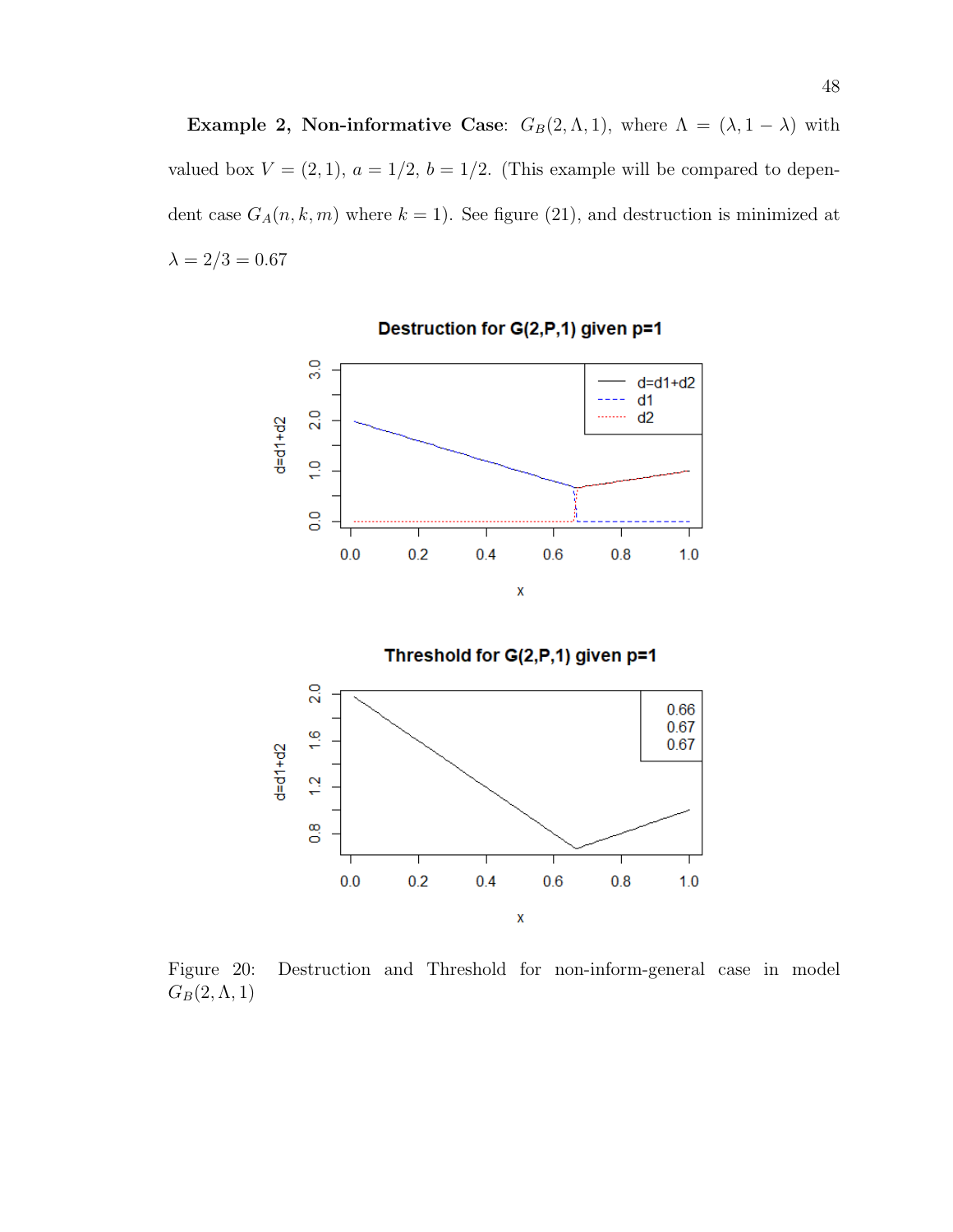For dependent case  $G_A(2,1,1)$ , we find the same conclusion as above. With destruction minimized at  $\lambda=2/3=0.67$ 



Destruction for G\_a(2,1,1) given p=1



Figure 21: Destruction and Threshold for non-inform-general case in model  ${\cal G}_A(2,1,1)$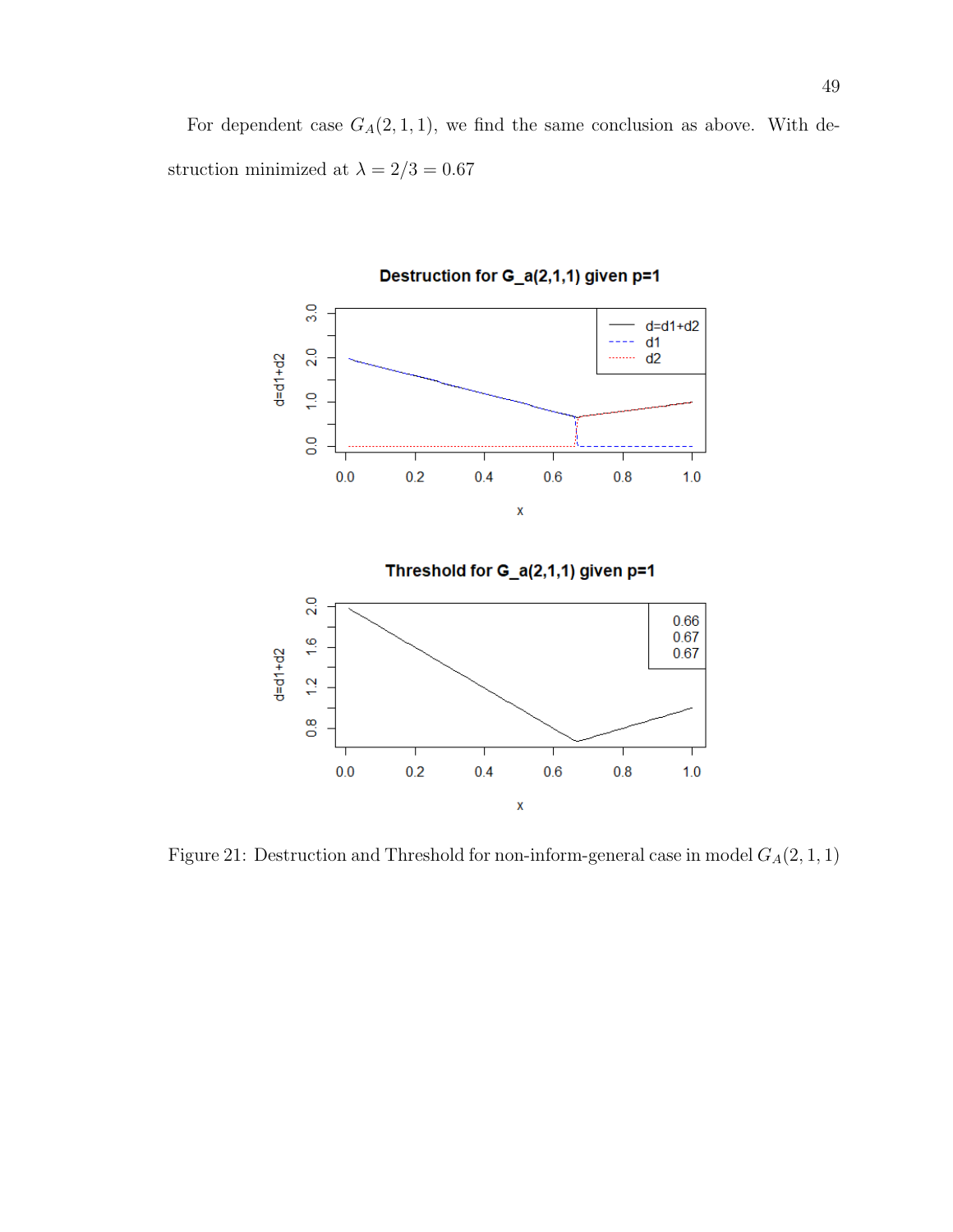Example 3, Non-informative Case:  $G_B(3, \Lambda, 1)$ , where  $\Lambda = (\lambda_1, \lambda_2, 1-\lambda_1-\lambda_2)$ 

with valued box  $V = (4, 3, 1), a = 1/2, b = 1/2$ . See figure (23), and destruction is

minimized at  $\Lambda = (4/7, 3/7, 0) = (0.57, 0.43, 0)$  with value  $12/7 = 1.72$ ,

| > Defender_strategy(nn, P1, V) |                |   |                             |          |      |                 |                 |  |  |  |  |
|--------------------------------|----------------|---|-----------------------------|----------|------|-----------------|-----------------|--|--|--|--|
| \$result                       |                |   |                             |          |      |                 |                 |  |  |  |  |
|                                |                |   | box signal1 signal2 signal3 |          |      | r joint_p       | d.ps            |  |  |  |  |
| 1                              | 1              | 0 | 0                           | O        | 1.72 | 0.05375 0.05375 |                 |  |  |  |  |
| $\overline{2}$                 | 1              | 1 | 0                           | 0        | 1.72 | 0.05375         | 0.05375         |  |  |  |  |
| 3                              | 1              | 0 | 1                           | 0        | 1.72 | 0.05375         | 0.05375         |  |  |  |  |
| 4                              | 1              | 1 | 1                           | 0        | 1.72 | 0.05375         | 0.05375         |  |  |  |  |
| 5                              | 1              | 0 | 0                           | 1        | 1.72 | 0.05375         | 0.05375         |  |  |  |  |
| 6                              | 1              | 1 | 0                           | 1        | 1.72 | 0.05375         | 0.05375         |  |  |  |  |
| 7                              | 1              | 0 | 1                           | 1        | 1.72 | 0.05375         | 0.05375         |  |  |  |  |
| 8                              | $\mathbf{1}$   | 1 | 1                           | 1        | 1.72 | 0.05375         | 0.05375         |  |  |  |  |
| 9                              | $\overline{c}$ | 0 | 0                           | $\Omega$ | 1.71 | 0.07125         | 0.00000         |  |  |  |  |
| 10                             | $\overline{c}$ | 1 | 0                           | 0        | 1.71 | 0.07125         | 0.00000         |  |  |  |  |
| 11                             | $\overline{c}$ | 0 | 1                           | 0        | 1.71 | 0.07125         | 0.00000         |  |  |  |  |
| 12                             | 2              | 1 | 1                           | 0        | 1.71 | 0.07125         | 0.00000         |  |  |  |  |
| 13                             | $\overline{c}$ | 0 | 0                           | 1        | 1.71 | 0.07125         | 0.00000         |  |  |  |  |
| 14                             | 2              | 1 | 0                           | 1        | 1.71 | 0.07125         | 0.00000         |  |  |  |  |
| 15                             | $\overline{c}$ | 0 | 1                           | 1        | 1.71 | 0.07125         | 0.00000         |  |  |  |  |
| 16                             | $\overline{c}$ | 1 | 1                           | 1        | 1.71 | 0.07125         | 0.00000         |  |  |  |  |
| 17                             | 3              | 0 | 0                           | 0        | 1.00 | 0.12500 0.00000 |                 |  |  |  |  |
| 18                             | 3              | 1 | 0                           | 0        | 1.00 | 0.12500 0.00000 |                 |  |  |  |  |
| 19                             | 3              | 0 | 1                           | 0        | 1.00 |                 | 0.12500 0.00000 |  |  |  |  |
| 20                             | 3              | 1 | 1                           | 0        | 1.00 | 0.12500         | 0.00000         |  |  |  |  |
| 21                             | 3              | 0 | 0                           | 1        | 1.00 | 0.12500 0.00000 |                 |  |  |  |  |
| 22                             | 3              | 1 | 0                           | 1        | 1.00 | 0.12500         | 0.00000         |  |  |  |  |
| 23                             | 3              | 0 | 1                           | 1        | 1.00 | 0.12500         | 0.00000         |  |  |  |  |
| 24                             | 3              | 1 | 1                           | 1        | 1.00 |                 | 0.12500 0.00000 |  |  |  |  |

Figure 22: r and destruction for signals in each box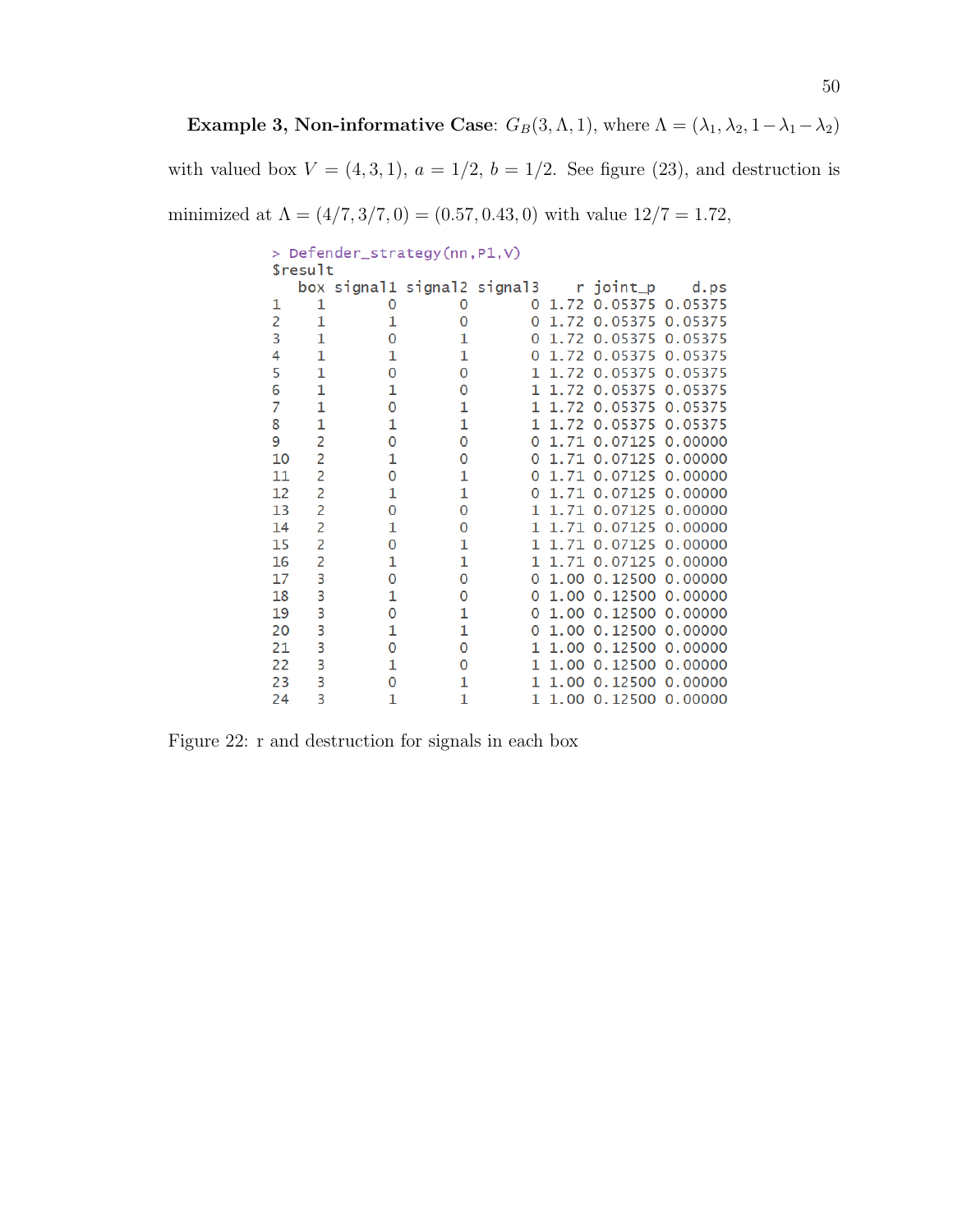

Figure 23: graph for destruction on different lambdas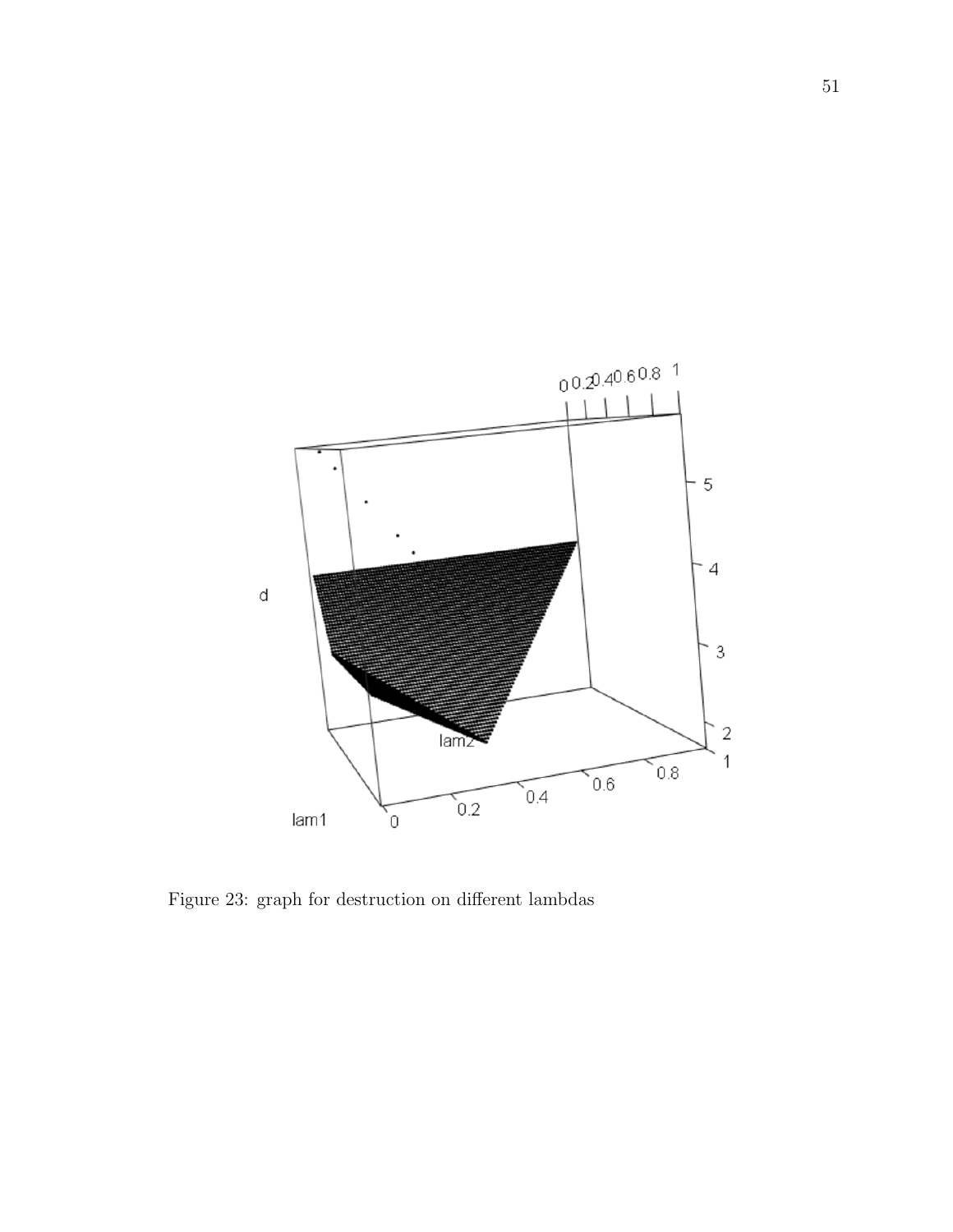## CHAPTER 5: CONCLUSION AND FUTURE WORK

In Chapter 3, we developed General LBT model (G-LBT) under special condition of valued box and nonidentical probability of locks allocation when number of bombs is 1. In the future, we can also extend this model to a more general condition where number of bombs could be a random variable.

Moreover, G-LBT model could tolerate different kinds of bombs and locks. and testing is not uniform with respect to different boxes, in this case, Defender can test only a subset of all boxes, or parameters of testing  $a$  and  $b$  depend on the box number.

Note also that LBT models can be extended to the case when an integer number of bombs u is replaced by a nonnegative continuous variable and the destruction function  $p(u)$  gives the probability of distribution with u resources allocated to an unlocked box. Similarly, we can convert integer locks to a continuous protection resource. We do not present any results about the G-LBT model in this paper.